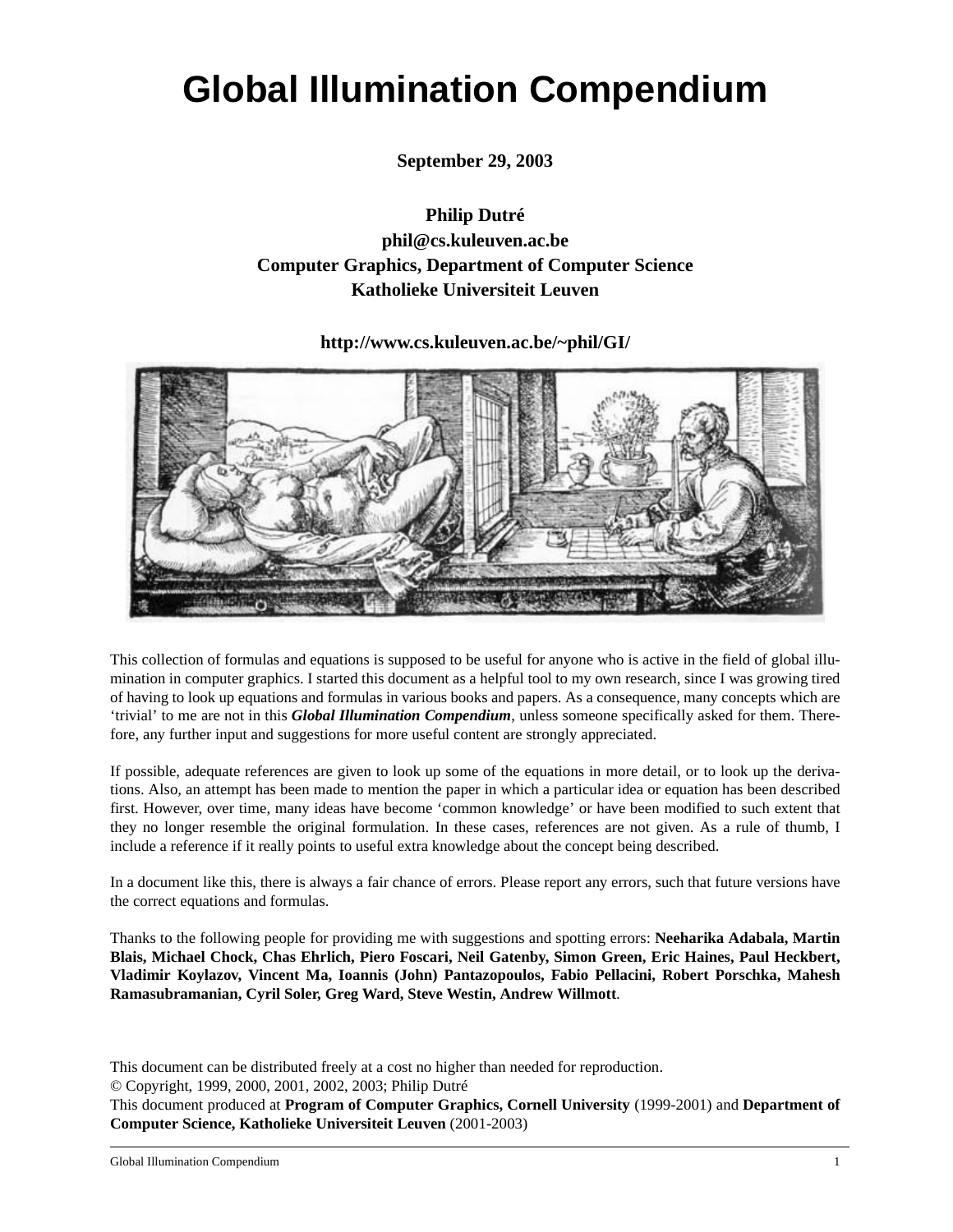# **Table of Contents**

| I.  | <b>General Mathematics</b>                                                                                                          | 6         |
|-----|-------------------------------------------------------------------------------------------------------------------------------------|-----------|
|     |                                                                                                                                     |           |
|     |                                                                                                                                     |           |
| П.  | <b>Probability</b>                                                                                                                  | 7         |
|     |                                                                                                                                     |           |
|     |                                                                                                                                     |           |
|     |                                                                                                                                     |           |
|     |                                                                                                                                     |           |
|     |                                                                                                                                     |           |
|     |                                                                                                                                     |           |
|     | III. Geometry                                                                                                                       | 9         |
|     |                                                                                                                                     |           |
|     |                                                                                                                                     |           |
|     |                                                                                                                                     |           |
|     |                                                                                                                                     |           |
|     | <b>A. Geometric Transformations</b>                                                                                                 | <b>10</b> |
|     |                                                                                                                                     |           |
|     |                                                                                                                                     |           |
|     |                                                                                                                                     |           |
|     | <b>B.</b> Triangles                                                                                                                 | 11        |
|     |                                                                                                                                     |           |
|     |                                                                                                                                     |           |
|     |                                                                                                                                     |           |
|     | <b>C.</b> Disks                                                                                                                     | 12        |
|     |                                                                                                                                     |           |
|     |                                                                                                                                     |           |
|     |                                                                                                                                     |           |
| IV. | <b>Hemispherical Geometry</b>                                                                                                       | 15        |
|     | A. General                                                                                                                          | 15        |
|     |                                                                                                                                     |           |
|     |                                                                                                                                     |           |
|     |                                                                                                                                     |           |
|     |                                                                                                                                     |           |
|     |                                                                                                                                     |           |
|     |                                                                                                                                     |           |
|     |                                                                                                                                     |           |
|     |                                                                                                                                     |           |
|     |                                                                                                                                     |           |
|     |                                                                                                                                     |           |
|     |                                                                                                                                     |           |
|     |                                                                                                                                     |           |
|     |                                                                                                                                     |           |
|     |                                                                                                                                     |           |
|     |                                                                                                                                     |           |
|     | B. Generating points and directions on the (hemi)sphere                                                                             | 18        |
|     |                                                                                                                                     |           |
|     |                                                                                                                                     |           |
|     |                                                                                                                                     |           |
|     |                                                                                                                                     |           |
|     | (38) Generate random direction on spherical digon; density proportional to $\cos^n\alpha$ ; $\alpha$ angle from off-normal axis  21 |           |
| V.  | <b>Monte Carlo Integration,</b>                                                                                                     | 22        |
|     |                                                                                                                                     |           |
|     |                                                                                                                                     |           |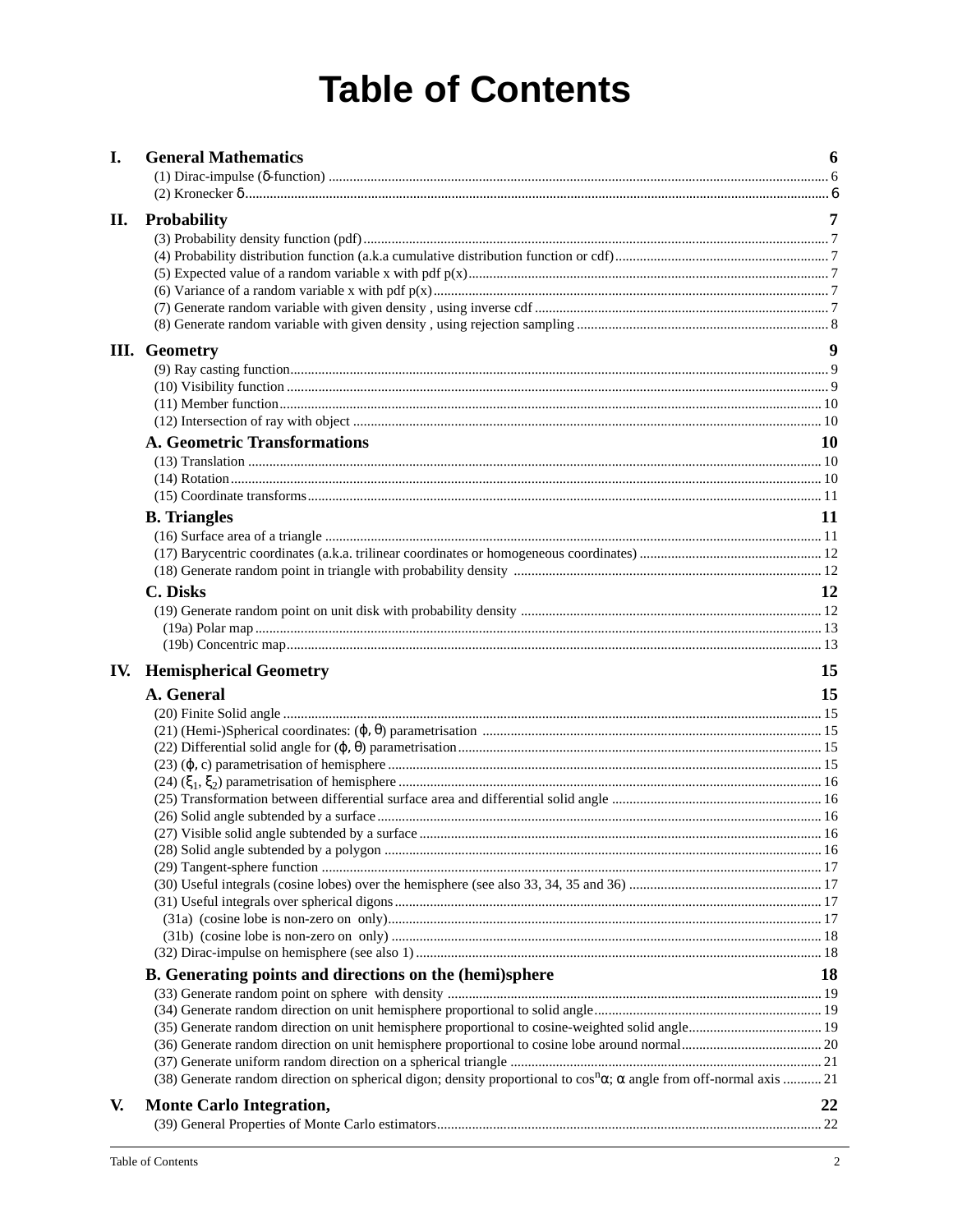|    | VI. Radiometry & Photometry                                                                                                  | 25 |
|----|------------------------------------------------------------------------------------------------------------------------------|----|
|    |                                                                                                                              |    |
|    |                                                                                                                              |    |
|    |                                                                                                                              |    |
|    |                                                                                                                              |    |
|    |                                                                                                                              |    |
|    |                                                                                                                              |    |
|    |                                                                                                                              |    |
|    |                                                                                                                              |    |
|    |                                                                                                                              |    |
|    |                                                                                                                              |    |
|    | <b>VII. Optics</b>                                                                                                           | 28 |
|    |                                                                                                                              |    |
|    | (54) Refraction at transition from vacuum to material (incoming, refracted direction, surface normal in same plane) 28       |    |
|    | (55) Refraction at transition from material to vacuum (incoming, refracted direction, surface normal in same plane) 28       |    |
|    | (56) Refraction at transition from material 1 to material 2 (incoming, refracted direction, surface normal in same plane) 28 |    |
|    |                                                                                                                              |    |
|    |                                                                                                                              |    |
|    |                                                                                                                              |    |
|    | <b>VIII.Bidirectional Reflectance Distribution Functions (BRDFs)</b>                                                         | 31 |
|    | A. General properties                                                                                                        | 31 |
|    |                                                                                                                              |    |
|    |                                                                                                                              |    |
|    |                                                                                                                              |    |
|    |                                                                                                                              |    |
|    |                                                                                                                              |    |
|    | <b>B. BRDF</b> models                                                                                                        | 32 |
|    |                                                                                                                              |    |
|    |                                                                                                                              |    |
|    |                                                                                                                              |    |
|    |                                                                                                                              |    |
|    |                                                                                                                              |    |
|    | <b>C. BRDF Measurements</b>                                                                                                  | 36 |
|    |                                                                                                                              |    |
|    |                                                                                                                              |    |
|    | IX. Rendering Equation and Global Illumination Formulations                                                                  | 37 |
|    | <b>A. Radiance Transport Formulations</b>                                                                                    | 37 |
|    |                                                                                                                              |    |
|    |                                                                                                                              |    |
|    |                                                                                                                              |    |
|    |                                                                                                                              |    |
|    |                                                                                                                              |    |
|    |                                                                                                                              |    |
|    |                                                                                                                              |    |
|    |                                                                                                                              |    |
|    |                                                                                                                              |    |
|    | <b>B. Dual Transport Formulation</b>                                                                                         | 39 |
|    |                                                                                                                              |    |
| X. | <b>Form Factors</b>                                                                                                          | 41 |
|    | <b>A. General Expressions and Properties</b>                                                                                 | 41 |
|    |                                                                                                                              |    |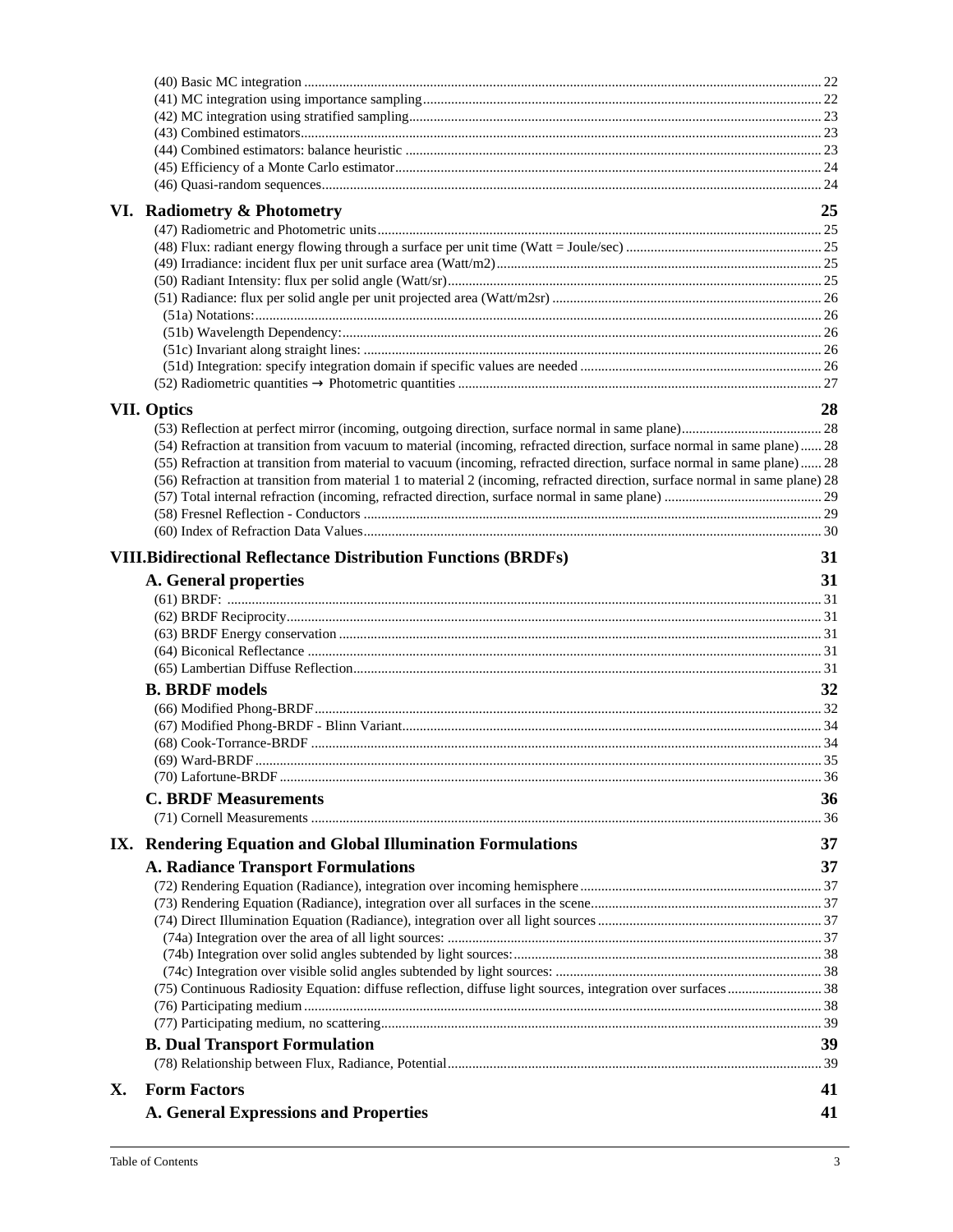| <b>B. Computing Form Factors using Monte Carlo Integration</b>                                                 | 43 |
|----------------------------------------------------------------------------------------------------------------|----|
|                                                                                                                |    |
|                                                                                                                |    |
|                                                                                                                |    |
|                                                                                                                |    |
|                                                                                                                |    |
| XI. Radiosity System & Algorithms                                                                              | 46 |
|                                                                                                                |    |
|                                                                                                                |    |
|                                                                                                                |    |
|                                                                                                                |    |
|                                                                                                                |    |
|                                                                                                                |    |
|                                                                                                                |    |
| <b>XII. Radiosity Extensions</b>                                                                               | 49 |
|                                                                                                                |    |
|                                                                                                                |    |
| <b>XIII.Pixel-driven Path Tracing Algorithms</b>                                                               | 50 |
|                                                                                                                | 50 |
| A. Direct illumination using shadow-rays                                                                       |    |
|                                                                                                                |    |
| (101) Multiple light sources, uniform random source selection, uniform sampling of light source area  51       |    |
| (102) Multiple light sources, uniform random source selection, uniform sampling of light source solid angle 51 |    |
| (103) Multiple light sources, non-uniform random source selection, non-uniform sampling of light source area52 |    |
|                                                                                                                |    |
|                                                                                                                |    |
|                                                                                                                |    |
|                                                                                                                |    |
|                                                                                                                |    |
|                                                                                                                |    |
|                                                                                                                |    |
| <b>B.</b> Ray Tracing                                                                                          | 55 |
|                                                                                                                |    |
|                                                                                                                |    |
|                                                                                                                |    |
|                                                                                                                |    |
|                                                                                                                |    |
|                                                                                                                |    |
|                                                                                                                |    |
| C. Light Tracing                                                                                               | 58 |
| <b>D. Bidirectional Tracing</b>                                                                                | 58 |
| <b>XIV. Multipass Algorithms</b>                                                                               | 60 |
| <b>A. Photon Mapping</b>                                                                                       | 60 |
| XV. Test Scenes for Global Illumination                                                                        | 61 |
|                                                                                                                |    |
|                                                                                                                |    |
|                                                                                                                |    |
|                                                                                                                |    |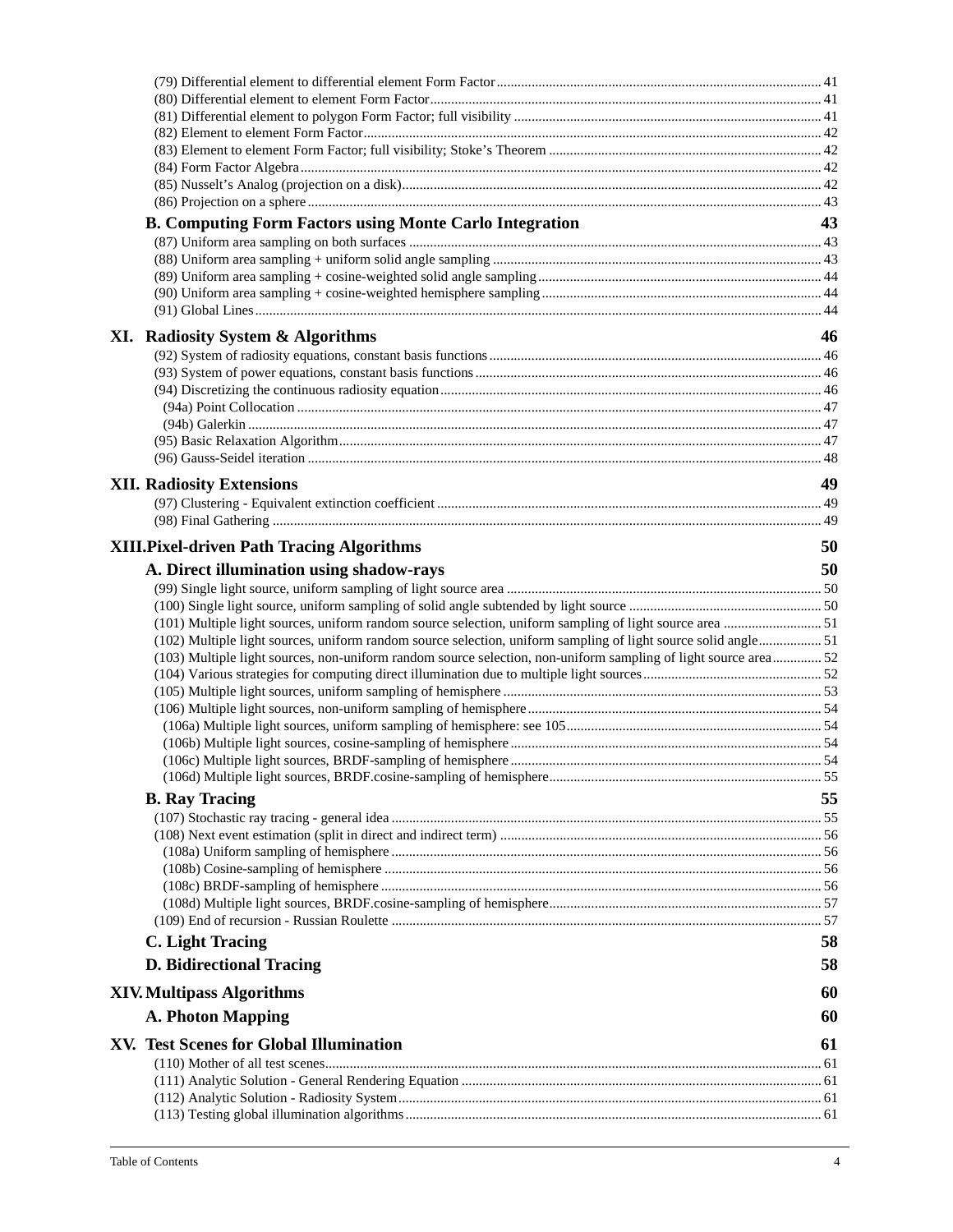| <b>XVI.Color &amp; Display</b> |  |
|--------------------------------|--|
|                                |  |
|                                |  |
|                                |  |
|                                |  |
|                                |  |
|                                |  |
|                                |  |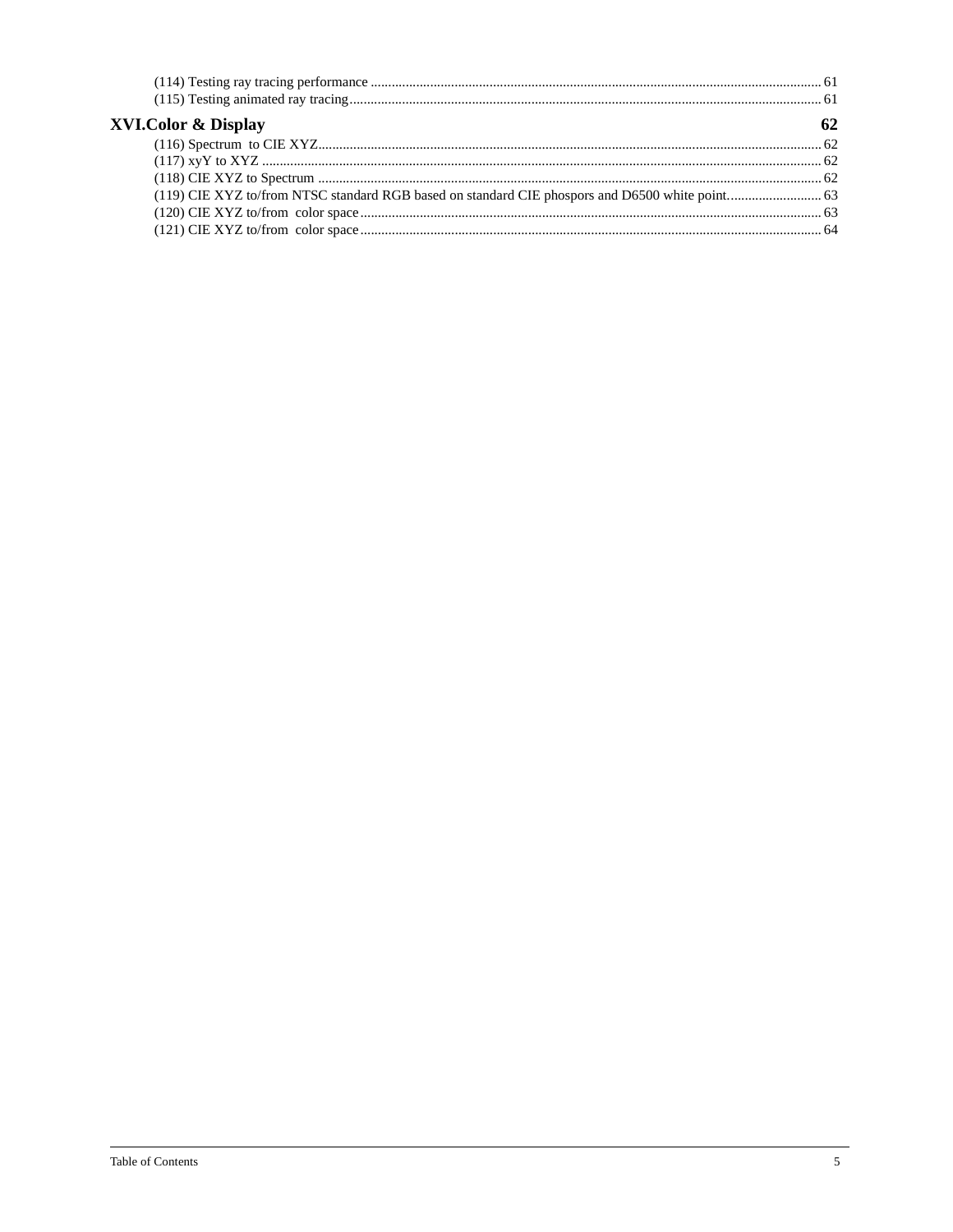### **(1) Dirac-impulse (**δ**-function)**

$$
\delta(x) = 0 \quad \text{if} \quad x \neq 0
$$
  

$$
\int \delta(a-x)f(x)dx = f(a) \quad \text{if} \quad a \in D
$$
  

$$
D
$$

Notation:  $δ(a-x) = δ<sub>a</sub>(x)$ 

### **(2) Kronecker** δ

 $\delta_{ij} = 1$  if  $i = j$  $\delta_{ij} = 0$  if  $i \neq j$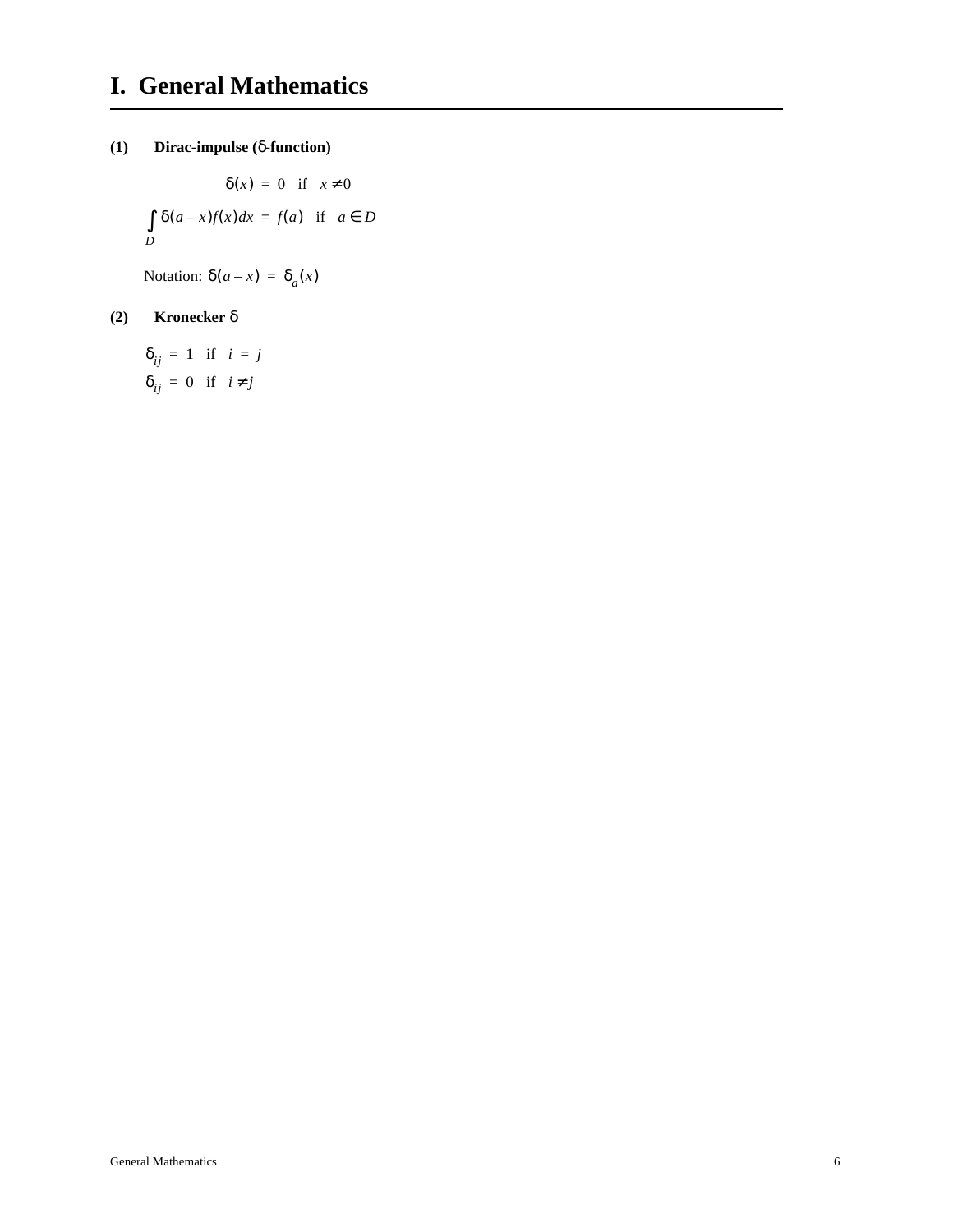# **II. Probability**

#### **(3) Probability density function (pdf)**

Constraints: 
$$
\int_D p(x)dx = 1
$$
  $\forall x$ :  $p(x) \ge 0$ 

Probability that a random variable y belongs to interval  $[a, b]$ :  $Prob[a \le y \le b] = \int p(x)dx$ 

#### **(4) Probability distribution function (a.k.a cumulative distribution function or cdf)**

 $P(x)$  is the probability that a random variable y, generated using  $p(y)$ , has a value lower than or equal than x.

*a*

*b*

$$
P(x) = \int_{-\infty}^{x} p(x) dx
$$

$$
0 = P(-\infty) \le P(x) \le P(\infty) = 1
$$

**(5)** Expected value of a random variable *x* with pdf  $p(x)$ 

$$
E[x] = \int_{-\infty}^{\infty} x p(x) dx \qquad E[f(x)] = \int_{-\infty}^{\infty} f(x) p(x) dx
$$

**(6)** Variance of a random variable *x* with pdf  $p(x)$ 

$$
\sigma^{2}[f(x)] = E[(f(x) - E[f(x)])^{2}]
$$
  

$$
\sigma^{2}[f(x)] = E[f(x)]^{2} - E[f(x)]^{2}
$$

#### **(7)** Generate random variable with given density  $p(x)$ , using inverse cdf

Generate uniform random number *r*,  $0 \le r \le 1$  then compute  $x = P^{-1}(r)$ .

For multidimensional sampling: use marginal or conditional probability distributions, and apply the inverse for each variable seperately.

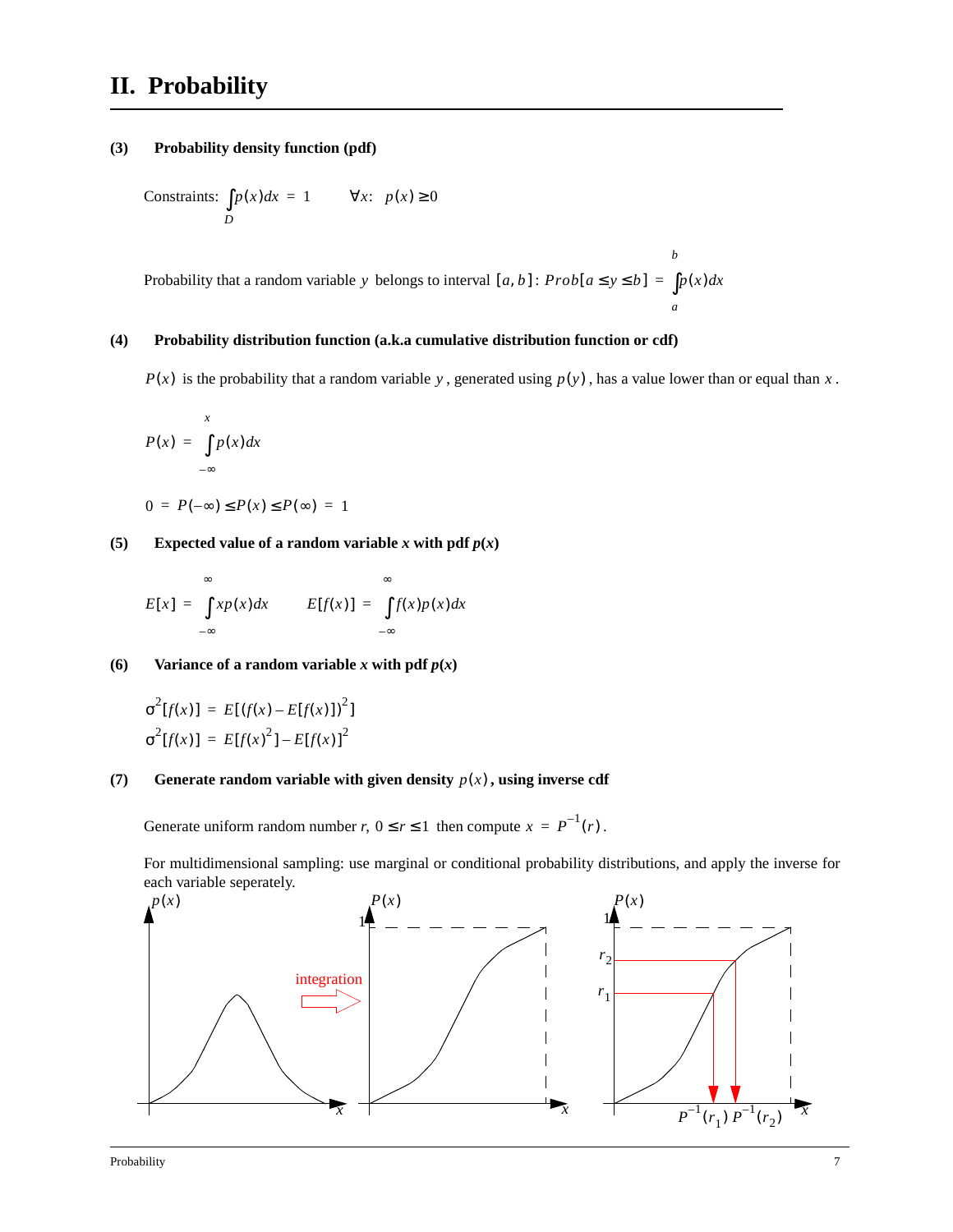#### **(8)** Generate random variable with given density  $p(x)$ , using rejection sampling

Find M such that  $\forall x$ :  $p(x) \le M$ ; generate uniform random tuplet  $(x', y') \in D \times [0, M]$ . If  $p(x') \ge y'$  accept sample x'; otherwise reject and try again.



More general:

construct a pdf  $q(x)$  such that  $\forall x: p(x) \leq Mq(x)$ .

Generate a random sample  $x'$  according to  $q(x)$ .

Generate a uniform random number  $r, 0 \le r \le 1$ .

If  $r \leq p(x') / Mq(x')$  accept sample x', otherwise reject and try again.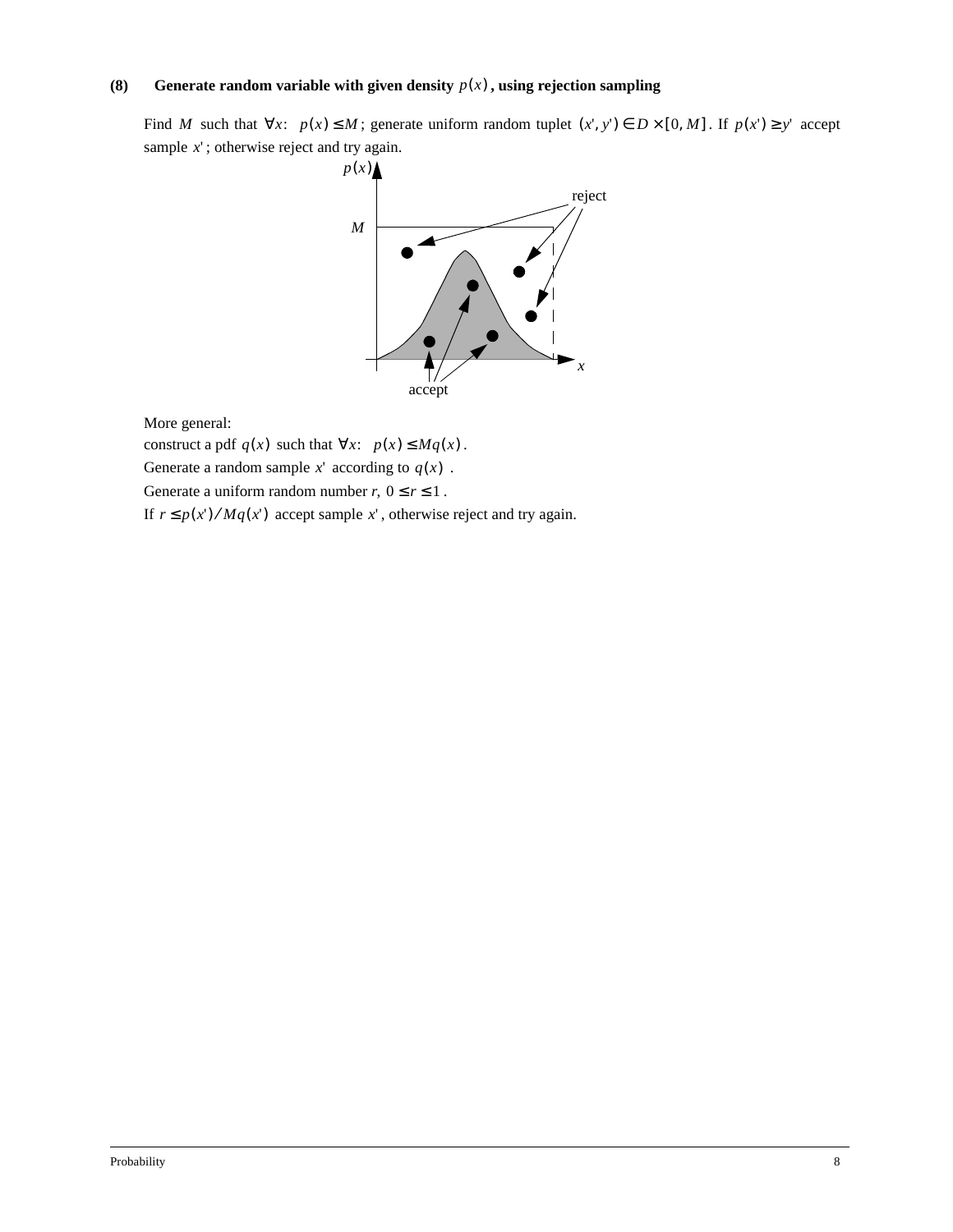# **III. Geometry**

Notations:

- $dA_x$  Differential surface area at surface point x
- Surface normal at point *nx x*
- Θ Direction vector: Θ (usually assumed to be normalized)
- *xy* Direction vector from *x* to *y* :  $xy = y x$
- Union of all surfaces in the scene, also used for total surface area of all surfaces in the scene. *A*
- Collection of all surface patches in the scene *Ap*

#### **(9) Ray casting function**

Closest surface point visible from (any) point  $x$  in direction  $\Theta$ :



Shorthand notation for  $r(x, \Theta)$ :  $x^{\Theta}$ 

#### **(10) Visibility function**

 $\forall x, y \in A$ :  $V(x, y) = \begin{cases} 1 & \text{if } x \text{ and } y \text{ are mutually visible} \\ 0 & \text{if } y \neq 0 \end{cases}$  $= \begin{cases} 1 & \text{if } x \text{ and } y \text{ are mutually visible} \\ 0 & \text{if } x \text{ and } y \text{ are not mutually visible} \end{cases}$ 

The visibility function is often used in various formulations of the rendering equations using area integrals (e.g. 73), or in the equations describing form factors (e.g. 79).

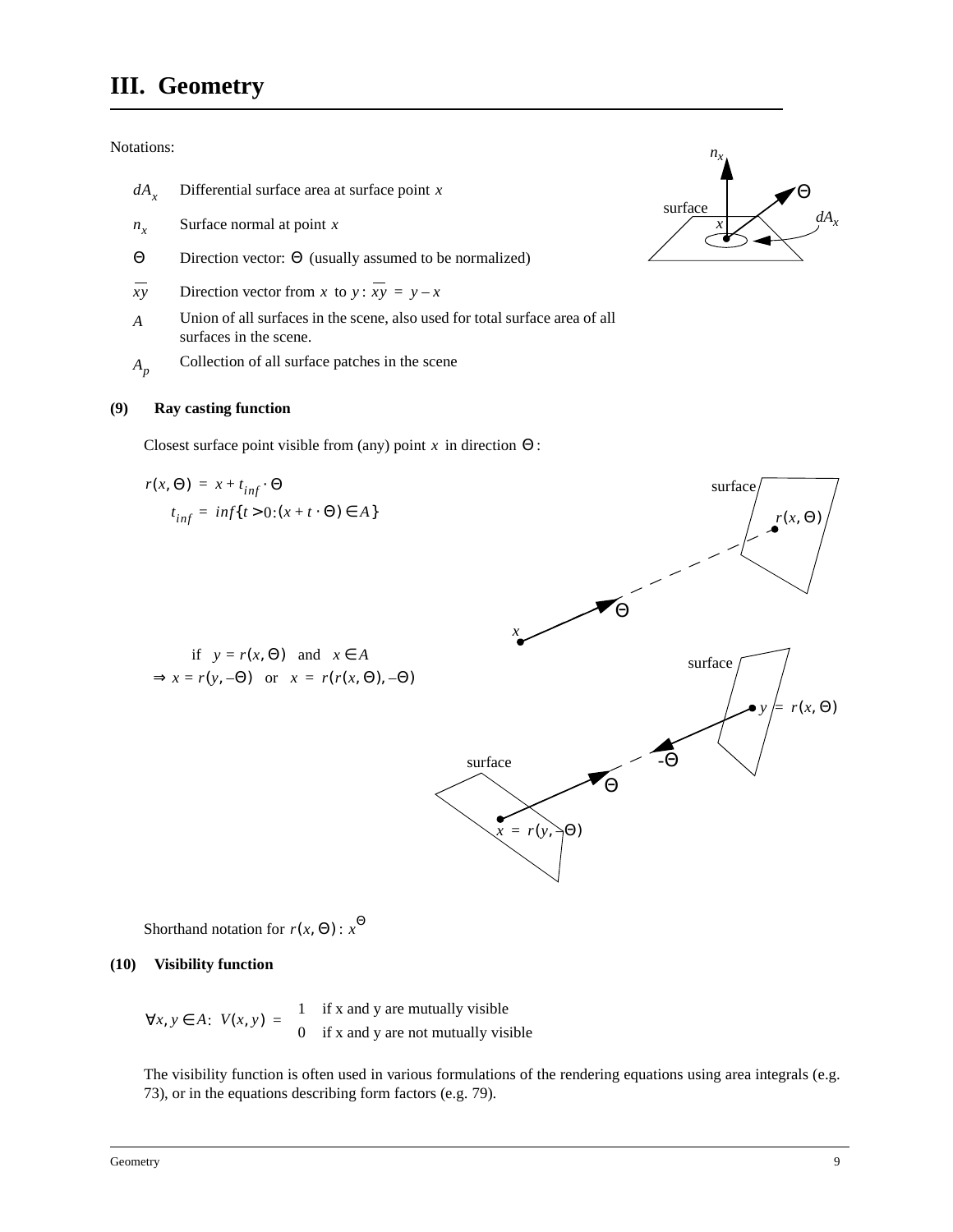#### **(11) Member function**

 $\forall x \in A, j \in A_p$ :  $M(x, j) = \begin{cases} 1 & \text{if } x \text{ belongs to surface patch } j \\ 0 & \text{if } x \text{ does not belong to surface patch } j \end{cases}$ 

The member function is a handy shorthand notation when one wants to express whether a surface points belongs to a patch. E.g. computing form factors using Monte Carlo integration (87).

#### **(12) Intersection of ray with object**

A good overview of various ray-object intersection techniques can be found at: http://www.realtimerendering.com/int/

### **A. GEOMETRIC TRANSFORMATIONS**

Tranformation in 3D graphics are usually represented by 4x4 matrices. The 4th homogeneous coordinate is needed for translations and perspective transforms. A basic overview can be found in any introductory book on computer graphics.

A right-handed coordinate system is assumed.

#### **(13) Translation**

Translate a point x by translation vector  $d : x' = T(d) \cdot x$ 

$$
T(d) = \begin{bmatrix} 1 & 0 & 0 & d_x \\ 0 & 1 & 0 & d_y \\ 0 & 0 & 1 & d_z \\ 0 & 0 & 0 & 1 \end{bmatrix} \qquad T^{-1}(d) = \begin{bmatrix} 1 & 0 & 0 & -d_x \\ 0 & 1 & 0 & -d_y \\ 0 & 0 & 1 & -d_z \\ 0 & 0 & 0 & 1 \end{bmatrix}
$$

#### **(14) Rotation**

Rotate point *x* around the *X*-axis by angle  $\theta$ :  $x' = R_x(\theta) \cdot x$ 

|                                                                                                                   |  |  |                                                                                                                            | $\overline{0}$ | $\overline{0}$    |  |
|-------------------------------------------------------------------------------------------------------------------|--|--|----------------------------------------------------------------------------------------------------------------------------|----------------|-------------------|--|
| $R_x(\theta) = \begin{vmatrix} 0 & \cos\theta & -\sin\theta & 0 \\ 0 & \sin\theta & \cos\theta & 0 \end{vmatrix}$ |  |  | $R_x^{-1}(\theta) = \begin{bmatrix} 0 & \cos \theta & \sin \theta & 0 \\ 0 & -\sin \theta & \cos \theta & 0 \end{bmatrix}$ |                |                   |  |
|                                                                                                                   |  |  |                                                                                                                            |                |                   |  |
|                                                                                                                   |  |  |                                                                                                                            | $\Omega$       | $0 \quad 1 \quad$ |  |

Rotate point *x* around the *Y*-axis by angle  $\theta$ :  $x' = R_y(\theta) \cdot x$ 

|  |  | $R_y(\theta) = \begin{bmatrix} \cos\theta & 0 & \sin\theta & 0 \\ 0 & 1 & 0 & 0 \\ -\sin\theta & 0 & \cos\theta & 0 \\ 0 & 0 & 0 & 1 \end{bmatrix}$ |  | $\cos \theta$ 0 $-\sin \theta$ 0<br>$R_y^{-1}(\theta) = \begin{vmatrix} 0 & 1 & 0 & 0 \\ \sin \theta & 0 & \cos \theta & 0 \end{vmatrix}$<br>$\begin{matrix} 0 & 0 & 0 & 1 \end{matrix}$ |
|--|--|-----------------------------------------------------------------------------------------------------------------------------------------------------|--|------------------------------------------------------------------------------------------------------------------------------------------------------------------------------------------|

Rotate point *x* around the Z-axis by angle  $\theta$ :  $x' = R_z(\theta) \cdot x$ 

| $R_z(\theta) = \begin{bmatrix} \cos\theta & -\sin\theta & 0 & 0 \\ \sin\theta & \cos\theta & 0 & 0 \\ 0 & 0 & 1 & 0 \end{bmatrix}$ |                |  |                              |                                                                                                      | $\cos\theta \quad \sin\theta \quad 0 \quad 0$ |               |  |
|------------------------------------------------------------------------------------------------------------------------------------|----------------|--|------------------------------|------------------------------------------------------------------------------------------------------|-----------------------------------------------|---------------|--|
|                                                                                                                                    |                |  |                              | $R_z^{-1}(\theta) = \begin{vmatrix} -\sin\theta & \cos\theta & 0 & 0 \\ 0 & 0 & 1 & 0 \end{vmatrix}$ |                                               |               |  |
|                                                                                                                                    |                |  |                              |                                                                                                      |                                               |               |  |
|                                                                                                                                    | $\overline{0}$ |  | $0 \qquad 0 \qquad 1 \qquad$ |                                                                                                      | $\overline{0}$                                | $0 \t 0 \t 1$ |  |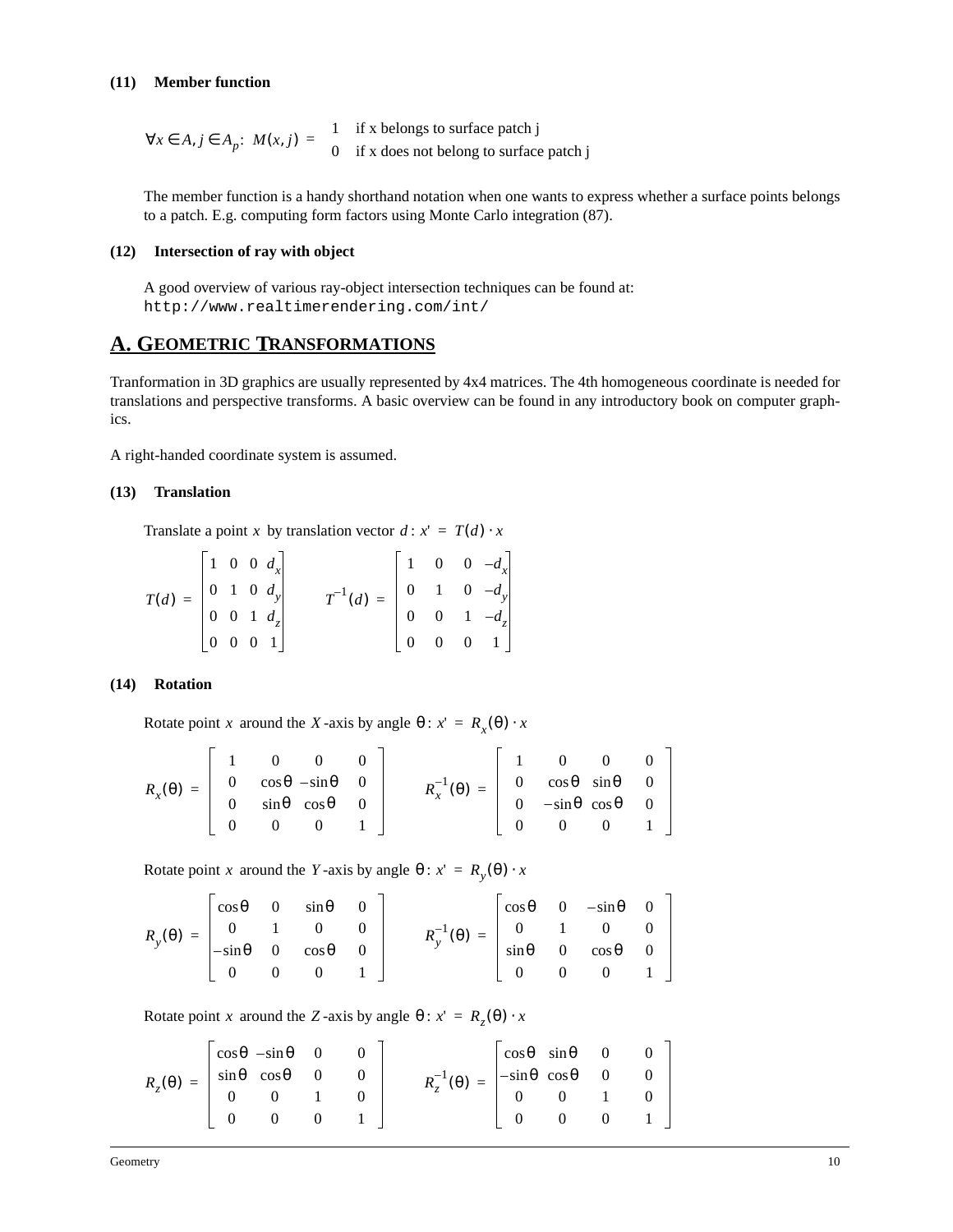Rotation such that basis vectors  $(x,y,z)$  become orthonormal vectors  $(u,v,w)$ :

$$
R(uvw) = \begin{bmatrix} u_x & v_x & w_x & 0 \\ u_y & v_y & w_y & 0 \\ u_z & v_z & w_z & 0 \\ 0 & 0 & 0 & 1 \end{bmatrix} \qquad R^{-1}(uvw) = \begin{bmatrix} u_x & u_y & u_z & 0 \\ v_x & v_y & v_z & 0 \\ w_x & w_y & w_z & 0 \\ 0 & 0 & 0 & 1 \end{bmatrix}
$$

 $\blacksquare$ 

#### **(15) Coordinate transforms**

 $\blacksquare$ 

Summary: To transform the coordinates of a point, expressed in coordinate system 1, to coordinates expressed in coordinate system 2; apply the transformation that transforms the axes of coordinate system 2 into the axes coordinate system 1.

 $\blacksquare$ 

 $o - xyz$ : Canonical coordinate system

 $p - uvw$ : Coordinate system with origin in p, and orthonormal axes  $uvw$  (expressed in OXYZ).

 $q_{o-xyz}$ : point q expressed in  $o-xyz$ 

 $q_{p - uvw}$ : point q expressed in  $p - uvw$ 

$$
q_{p-uvw} = M(p-uvw)q_{o-xyz}
$$
  

$$
M(p-uvw) = R^{-1}(uvw)T^{-1}(p) = \begin{bmatrix} u_x & u_y & u_z & 0 \\ v_x & v_y & v_z & 0 \\ w_x & w_y & w_z & 0 \\ 0 & 0 & 0 & 1 \end{bmatrix} \begin{bmatrix} 1 & 0 & 0 & -p_x \\ 0 & 1 & 0 & -p_y \\ 0 & 0 & 1 & -p_z \\ 0 & 0 & 0 & 1 \end{bmatrix}
$$

$$
q_{o-xyz} = M^{-1}(p - uvw)q_{p - uvw}
$$
  

$$
M^{-1}(p - uvw) = T(p)R(uvw) = \begin{bmatrix} 1 & 0 & 0 & p_x \\ 0 & 1 & 0 & p_y \\ 0 & 0 & 1 & p_z \\ 0 & 0 & 0 & 1 \end{bmatrix} \begin{bmatrix} u_x & v_x & w_x & 0 \\ u_y & v_y & w_y & 0 \\ u_z & v_z & w_z & 0 \\ 0 & 0 & 0 & 1 \end{bmatrix} = \begin{bmatrix} u_x & v_x & w_x & p_x \\ u_y & v_y & w_y & p_y \\ u_z & v_z & w_z & p_z \\ 0 & 0 & 0 & 1 \end{bmatrix}
$$

### **B. TRIANGLES**

#### **(16) Surface area of a triangle**

If  $a, b, c$  are the vertices of a triangle:

$$
area = \frac{\|a \times b + b \times c + c \times a\|}{2}
$$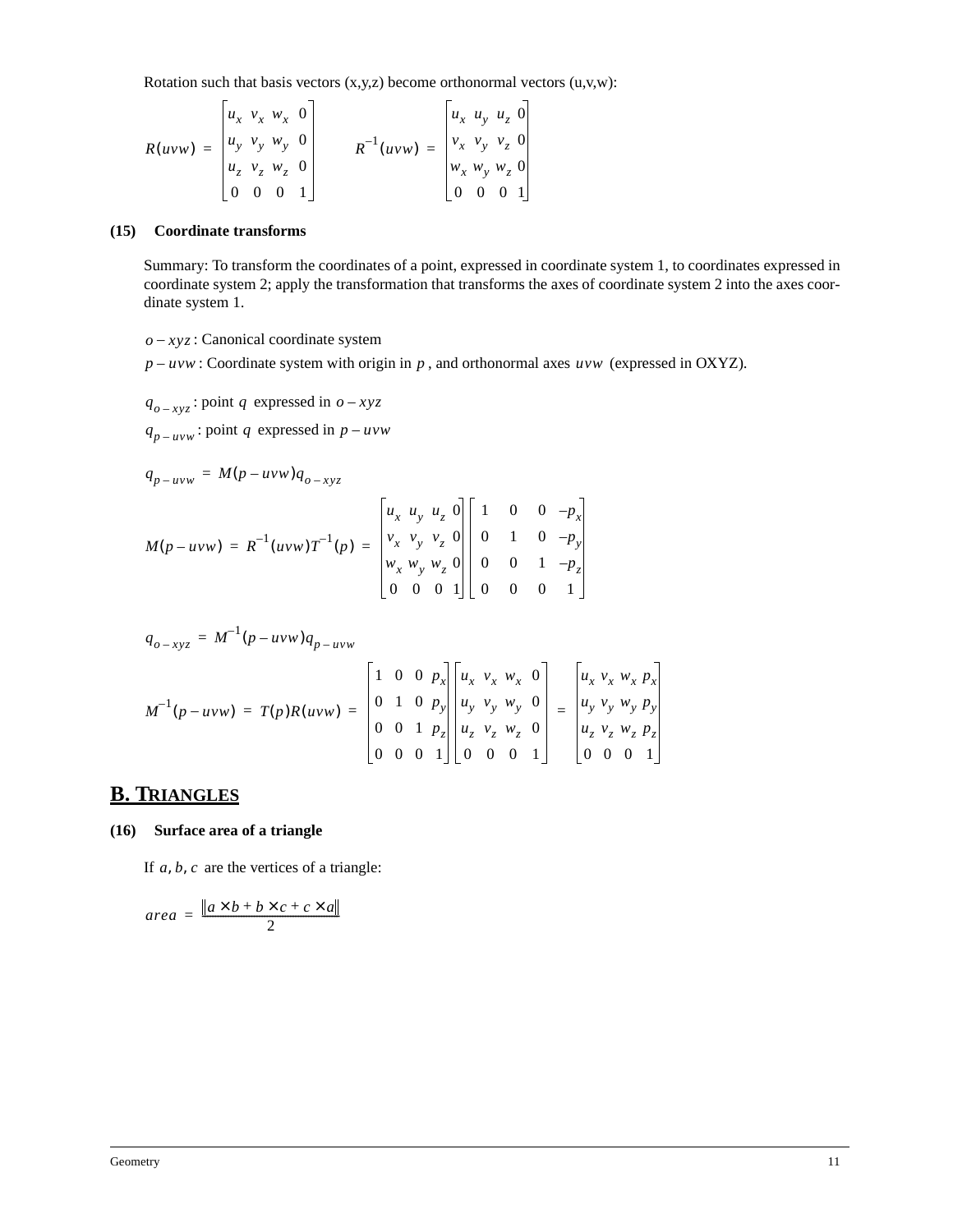#### **(17) Barycentric coordinates (a.k.a. trilinear coordinates or homogeneous coordinates)**

 $p(\alpha, \beta, \gamma) = \alpha a + \beta b + \gamma c \ (\alpha + \beta + \gamma = 1)$ 

*p* is inside triangle if and only if  $0 < \beta < 1$  $0 < \alpha < 1$  $0 < \gamma < 1$ 

$$
\alpha = \frac{A_a}{A} = \frac{l_a l_a'}{l_a l_a' + l_b l_b' + l_c l_c'}
$$
  
Also: 
$$
\beta = \frac{A_b}{A} = \frac{l_b l_b'}{l_a l_a' + l_b l_b' + l_c l_c'}
$$

$$
\gamma = \frac{A_c}{A} = \frac{l_c l_c'}{l_a l_a' + l_b l_b' + l_c l_c'}
$$



(A is total area of triangle)

#### **(18)** Generate random point in triangle with probability density  $p(x) = 1/A$

 $r_1$  and  $r_2$  are random numbers, uniformly generated over the interval [0, 1]

$$
\alpha = 1 - \sqrt{r_1}
$$
  

$$
\beta = (1 - r_2) \sqrt{r_1}
$$
  

$$
\gamma = r_2 \sqrt{r_1}
$$

with  $(\alpha, \beta, \gamma)$  the barycentric coordinates (see 17) of the random point.

(method as described in R40)

### **C. DISKS**

#### **(19)** Generate random point on unit disk with probability density  $p(x) = 1/\pi$

In general, a disk is parametrized by:

 $\varphi \in [0, 2\pi]$  $r \in [0, 1]$ 

Random numbers  $(r_1, r_2) \in [0, 1] \times [0, 1]$  need to be mapped to  $(\varphi, r)$  coordinates.

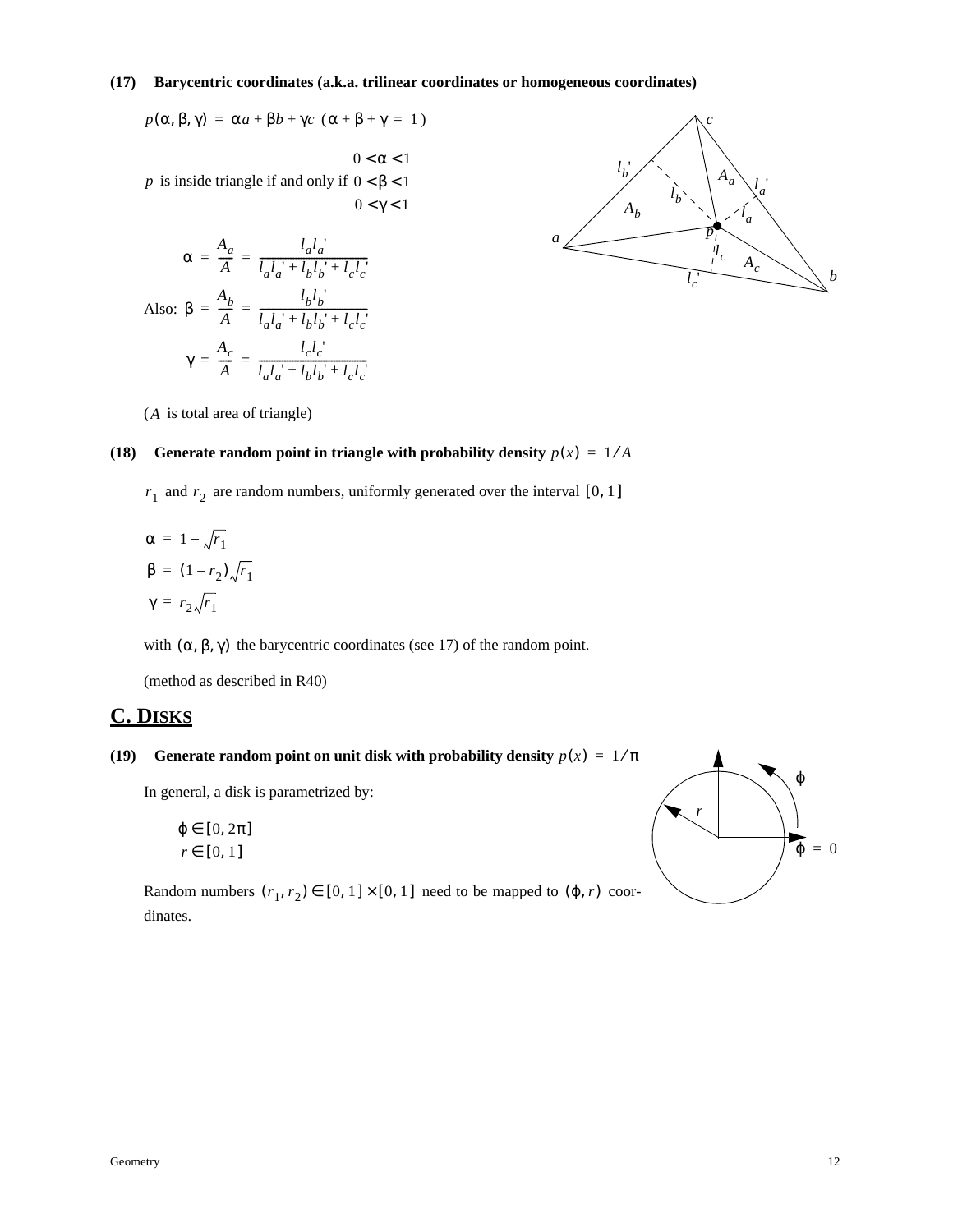#### (19a) Polar map

This map preserves fractional area, but is not bicontinuous and has severe distortions.



 $r_1$  and  $r_2$  are random numbers, both uniformly generated over the interval [0, 1]

$$
r = \sqrt{r_1}
$$

$$
\varphi = 2\pi r_2
$$

(19b) Concentric map

This map was first proposed by Shirley in the context of ray tracing and illumination computations  $(R31)^1$ . This map preserves fractional area, is bicontinuous and has low distortion. See reference in footnote for an implementation.



 $r_1$  and  $r_2$  are random numbers, both uniformly generated over the interval  $[-1, 1]$  (This can easily be transformed from random numbers in the interval  $[0, 1]$ ).

1st triangular region ( $r_1 > -r_2$  and  $r_1 > r_2$ ):

$$
r = r_1
$$
  

$$
\varphi = \frac{\pi}{4} \cdot \frac{r_2}{r_1}
$$

<sup>1.</sup> Pictures in this section of the Compendium are based on the pictures in this book.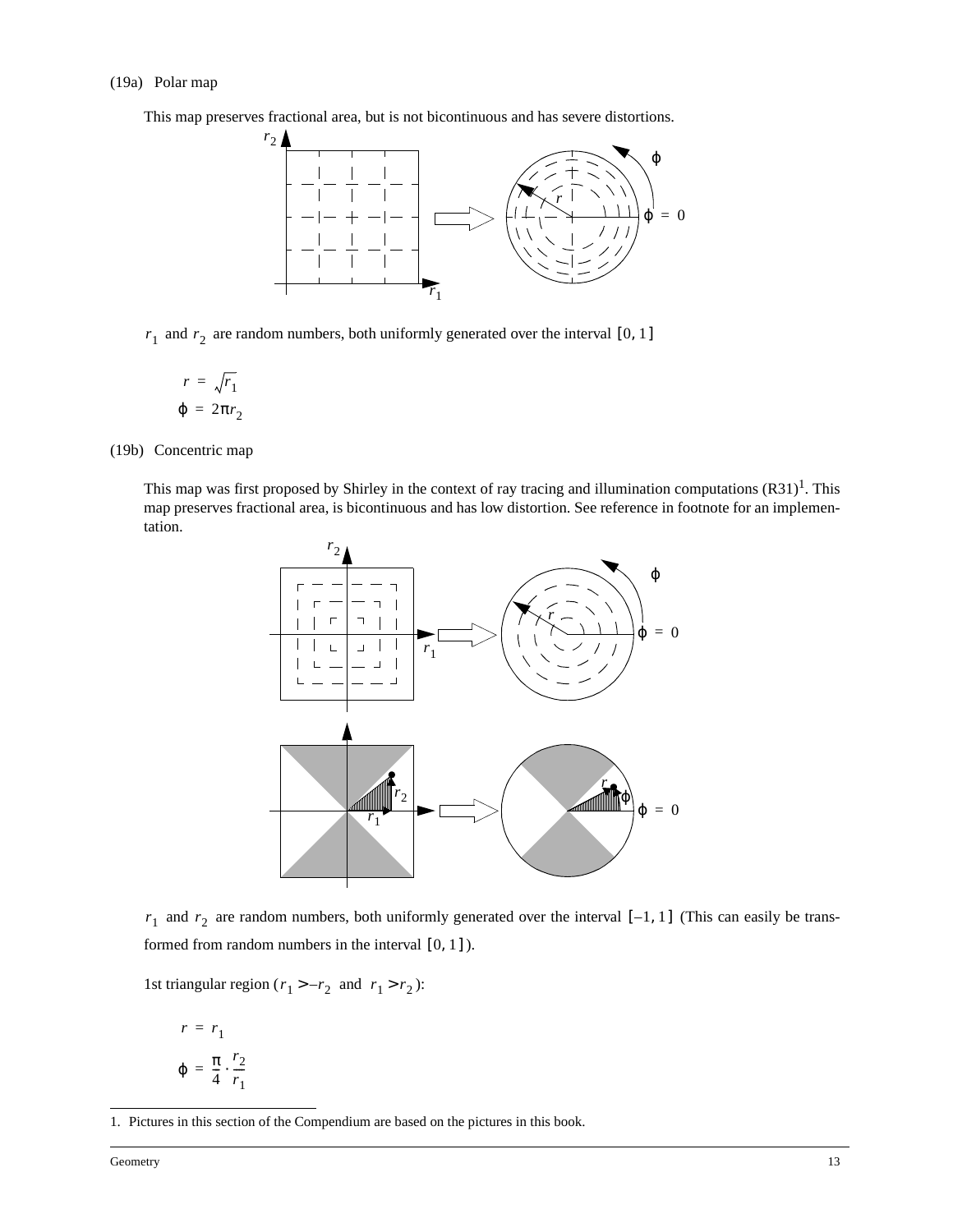2nd triangular region ( $r_1 < r_2$  and  $r_1 > -r_2$ ):

$$
r = r_2
$$

$$
\varphi = \frac{\pi}{4} \cdot \left(2 - \frac{r_1}{r_2}\right)
$$

3rd triangular region ( $r_1 < -r_2$  and  $r_1 < r_2$ ):

$$
r = -r_1
$$
  

$$
\varphi = \frac{\pi}{4} \cdot \left(4 + \frac{r_2}{r_1}\right)
$$

4th triangular region ( $r_1 > r_2$  and  $r_1 < -r_2$ ):

$$
r = -r_2
$$

$$
\varphi = \frac{\pi}{4} \cdot \left(6 - \frac{r_1}{r_2}\right)
$$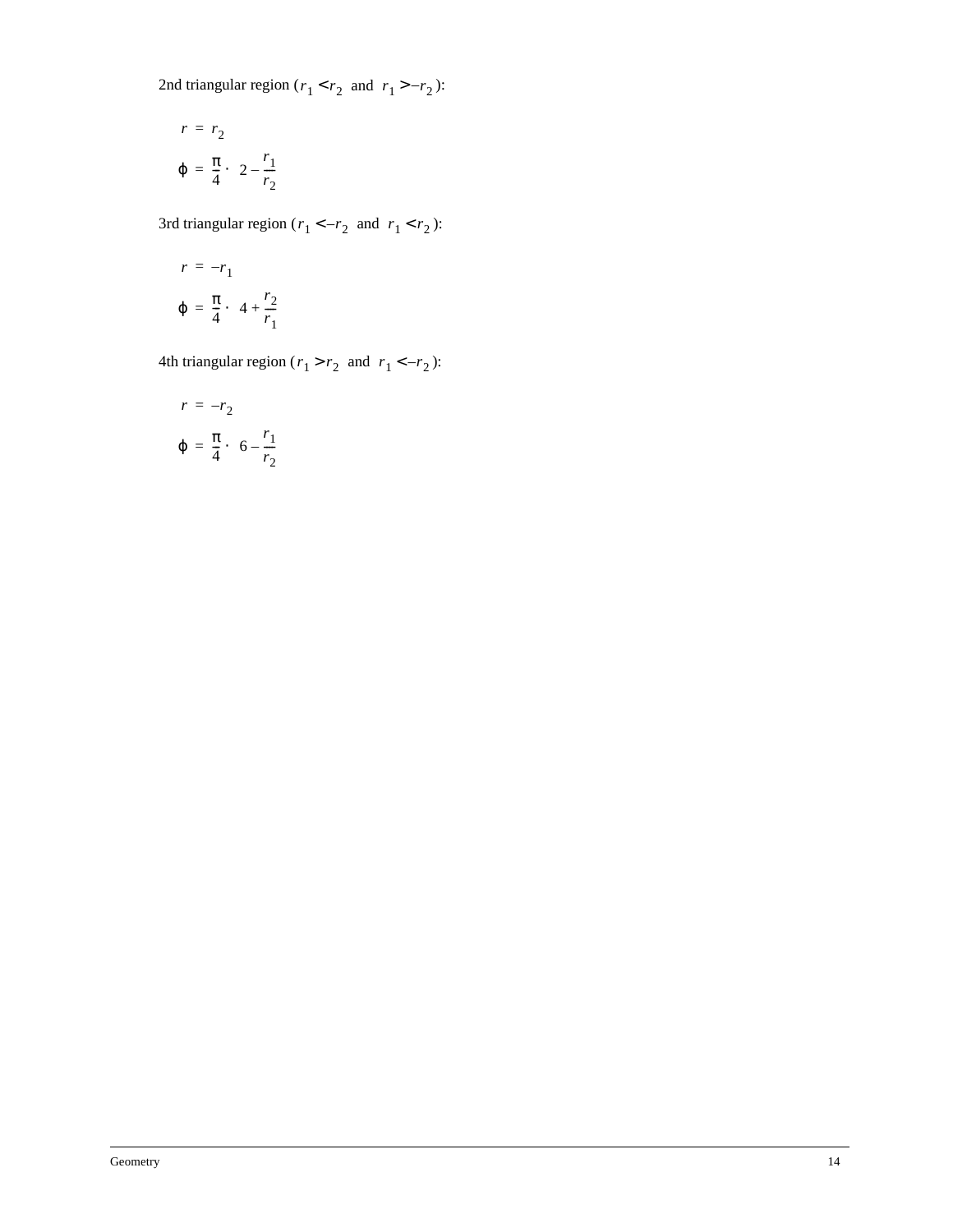### **A. GENERAL**

#### **(20) Finite Solid angle**

$$
\Omega = \frac{A}{r^2}
$$

Solid angles are dimensionless and expressed in *steradians*. The solid angle subtended by all space equals  $4\pi$ .

#### **(21) (Hemi-)Spherical coordinates: (**ϕ, θ**) parametrisation**

direction  $Θ = (φ, θ)$ 

 $\varphi \in [0, 2\pi]$  $\theta \in [0, \pi/2]$  $x = r \cos \varphi \sin \theta$  $y = r \sin \phi \sin \theta$  $z = r \cos \theta$  $r = \sqrt{x^2 + y^2 + z^2}$  $\tan \varphi = y/x$  $\tan \theta = \frac{\sqrt{x^2 + y^2}}{z}$ 

$$
dx dy dz = r^2 \sin\theta dr d\theta d\phi
$$

Spherical coordinates: above formulas remain the same, except  $\theta \in [0, \pi]$ 

### **(22) Differential solid angle for (**ϕ, θ**) parametrisation**

 $d\omega_{\Theta} = \sin\theta d\theta d\phi$ 

Integral over the hemisphere: 
$$
\int_{\Omega} f(\Theta) d\omega_{\Theta} = \int_{0}^{2\pi \pi/2} \int_{0}^{2\pi \pi/2} f(\phi, \theta) \sin \theta d\theta d\phi
$$

#### **(23) (**ϕ, **c) parametrisation of hemisphere**

Apply coordinate transform: 
$$
\frac{\varphi}{c} = \frac{\varphi}{1 - \cos \theta}
$$
: 
$$
\int_{\Omega} f(\Theta) d\omega_{\Theta} = \int_{0}^{2\pi \pi/2} \int_{0}^{2\pi 1} f(\varphi, \theta) \sin \theta d\theta d\varphi = \int_{0}^{2\pi 1} \int_{0}^{2\pi 1} f(\varphi, c) d\theta d\varphi
$$

Equally sized areas in  $(\varphi, c)$  space translate to equally sized solid angles.

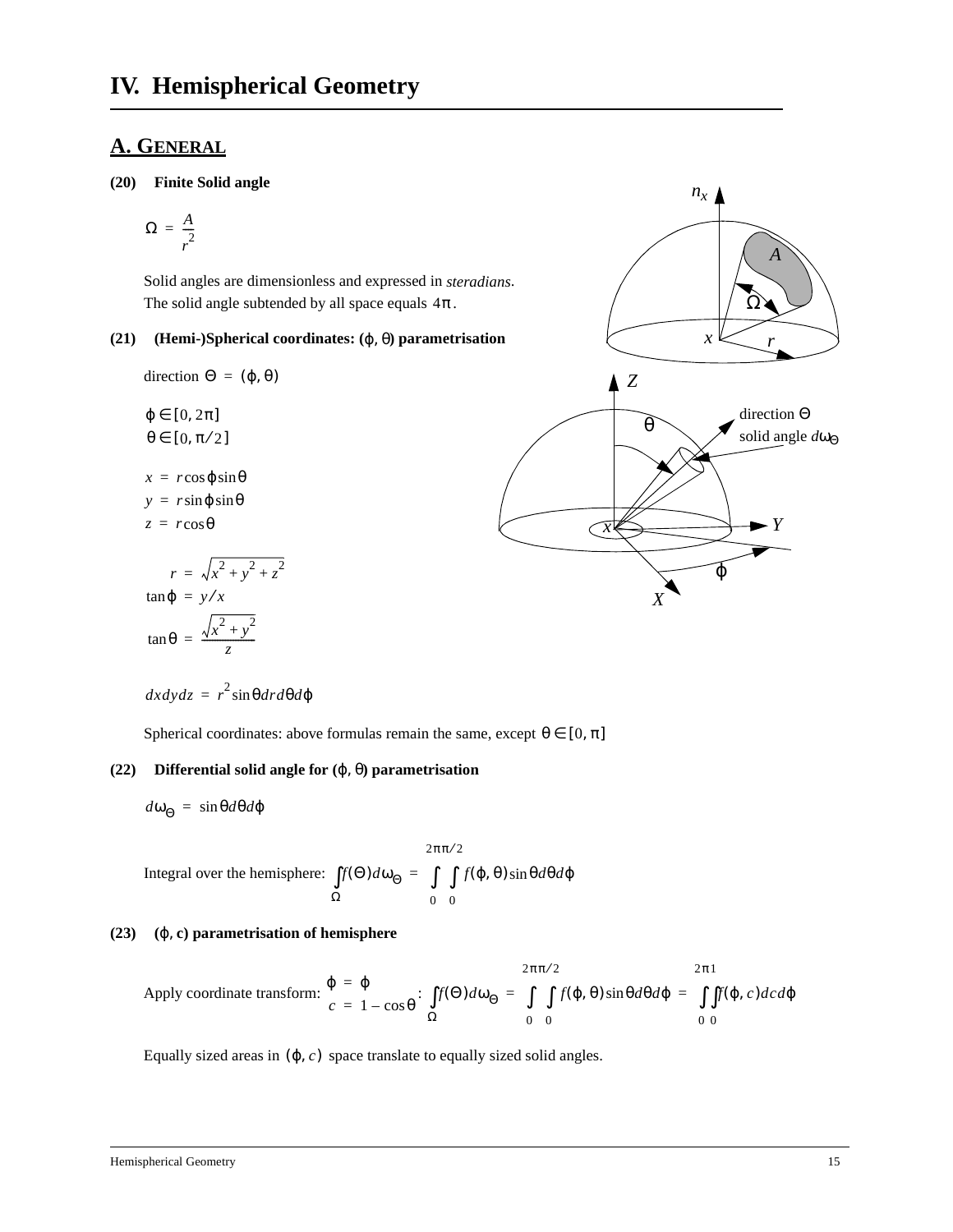### **(24) (**ξ**1,** ξ**2) parametrisation of hemisphere**

$$
\xi_1 = \sin^2 \theta
$$
\nApply coordinate transform: 
$$
\xi_2 = \frac{\varphi}{2\pi} \qquad \qquad \int f(\Theta) d\omega_{\Theta} = \int_{0}^{2\pi \pi/2} f(\theta, \varphi) \sin \theta d\theta d\varphi = \int_{0}^{11} \int_{0}^{2\pi} f(\xi_1, \xi_2) d\xi_1 d\xi_2
$$

Equally sized areas in  $(\xi_1, \xi_2)$  space translate to equally sized, cosine-weighted solid angles.



#### **(27) Visible solid angle subtended by a surface**

Parts of the surface *j* might not be visible to x. Therefore, visibility between x and all surface points y on *j* needs to be included explicitly.

$$
\Omega_x^{\text{vis}}(j) = \int_{A_j} \frac{\cos \theta_y}{r_{xy}^2} V(x, y) dA_y
$$

#### **(28) Solid angle subtended by a polygon**

Girard's formula:

$$
\Omega_x = \sum_i \alpha_i - (n-2)\pi
$$

with:

: number of vertices of the polygon *n*

: dihedral angles (angles between the planes formed α*i*

by the edges of the polygon and the projection point  $x$ )

This formula is valid for convex and concave polygons. An implementation is given in Graphics Gems (R27, R6).

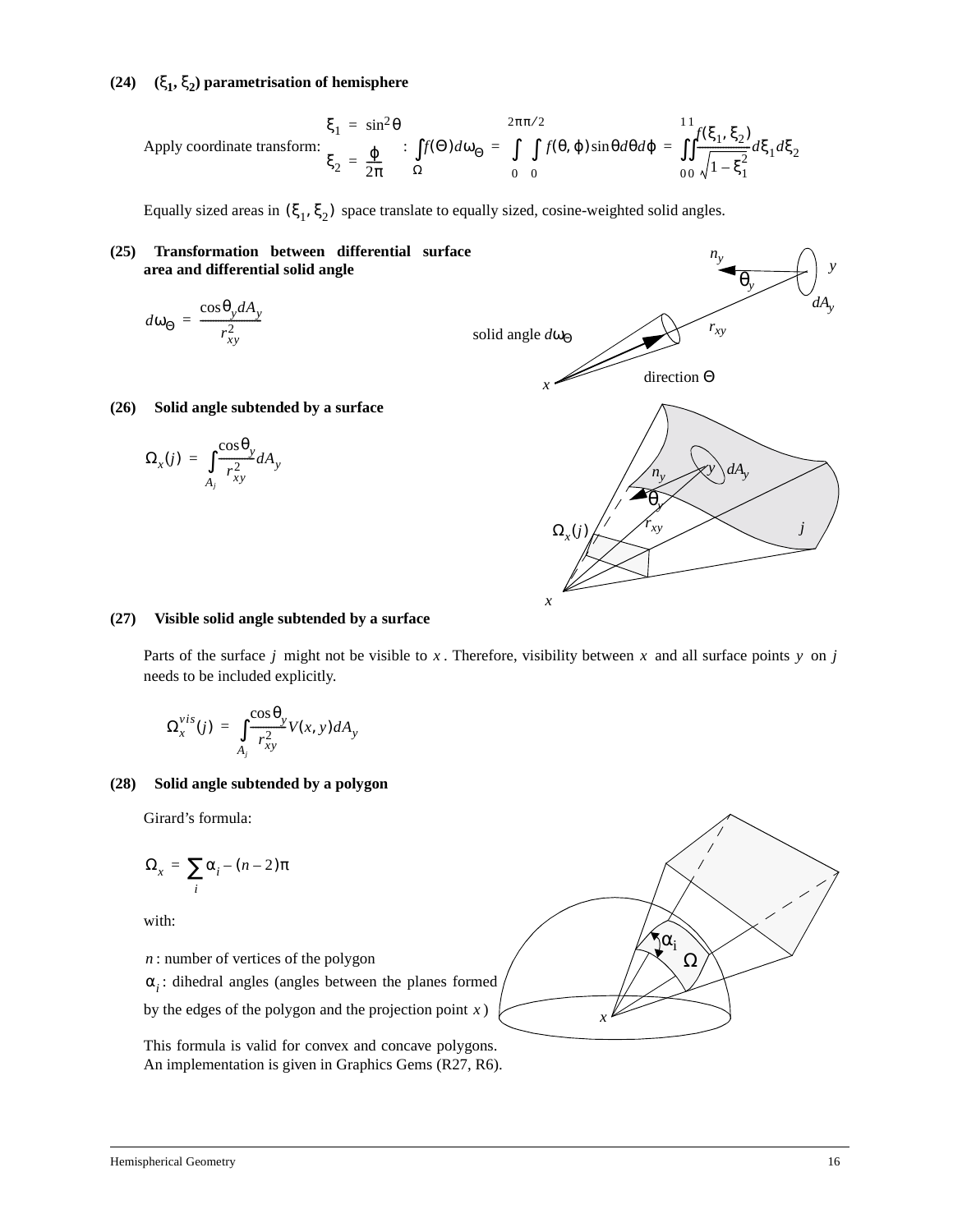#### **(29) Tangent-sphere function**

In the context of global illumination, one is often interested in the cosine of the angle between a direction  $\Theta$  on the hemisphere and the normal vector  $n_x$  at a surface point x, but only if the direction is located at the same side of the surface of  $n_x$ . If  $\Theta$  is 'below' the surface, the value is 0. Some authors (R34) introduce the 'tangentsphere' function for this purpose:

$$
T_{n_x}(\Theta) = \begin{cases} n_x \cdot \Theta & \text{if } n_x \cdot \Theta \ge 0 \\ 0 & \text{otherwise} \end{cases}
$$

In this document, the notation  $cos(\Theta, n_x)$  is often used.

#### **(30) Useful integrals (cosine lobes) over the hemisphere (see also 33, 34, 35 and 36)**

$$
\int d\omega_{\Theta} = \int d\phi \int \sin\theta d\theta = 2\pi
$$
  
\n
$$
\Omega = 0
$$
  
\n
$$
\int \cos(\Theta, n_x) d\omega_{\Theta} = \int d\phi \int \cos\theta \sin\theta d\theta = \pi
$$
  
\n
$$
\Omega = 0
$$
  
\n
$$
\int \cos^{n}(\Theta, n_x) d\omega_{\Theta} = \int d\phi \int \cos^{n} \theta \sin\theta d\theta = \frac{2\pi}{n+1}
$$
  
\n
$$
\Omega = 0
$$
  
\n
$$
0 = 0
$$
  
\n
$$
0 = 0
$$

Integrals of cosine lobes are useful because many BRDF models (e.g. Lafortune model, see 70) make use of these lobes, although usually not centered around the normal.

Limiting the integration area to the spherical cap bounded by  $\theta \in [0, \theta_{max}]$ 

$$
\int_{\Omega_m} \cos^n(\Theta, n_x) d\omega_{\Theta} = \int_{0}^{2\pi} d\phi \int_{0}^{\Theta_m} \cos^n\theta \sin\theta d\theta = \frac{2\pi}{n+1} (1 - \cos^{n+1}\theta_{max})
$$



(31a) 
$$
\int_{\Omega_2} \cos^n(\Theta, m) \cos(\Theta, n_x) d\omega_{\Theta}
$$
 (cosine lobe is non-zero on  $\Omega_2$  only)

A method for computing this integral was presented by J. Arvo, as part of a general method for computing double-axis moments on the hemisphere (R2). Pseudocode looks as follows:

```
F(n_x, m, n)S = 0;d = m.n_x;c = sqrt(1-d*d);T = if even(n) then \pi/2 else c;
     A = if even(n) then \pi/2 else \pi - a cos(d);i = if even(n) then 0 else 1;while i \leq n-2 do
```


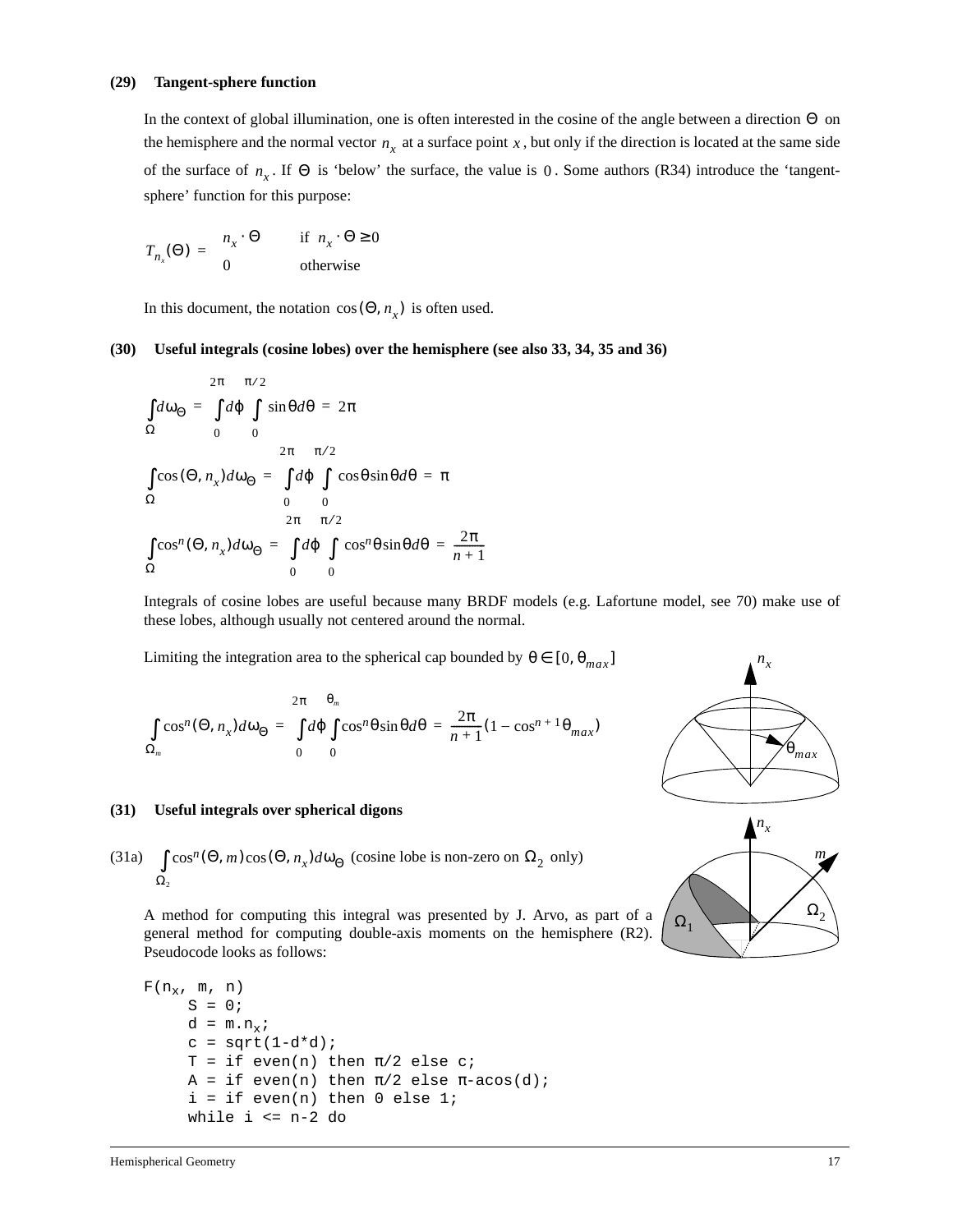$$
S = S+T;
$$
  
\n
$$
T = T * c * c * (i+1) / (i+2) ;
$$
  
\n
$$
i = i+2 ;
$$
  
\n
$$
endwhile
$$
  
\nreturn 2\*(T + d\*A + d\*d\*S)/(n+2)  
\nend

(31b)  $\int \cos^n(\Theta, m) d\omega_{\Theta}$  (cosine lobe is non-zero on  $\Omega_2$  only)  $\Omega_{2}$ 

An expression can be derived from the same paper (although this form is not explicitly mentioned):

n even: 
$$
\int_{\Omega_2} \cos^n(\Theta, m) d\omega_{\Theta} = \frac{2(\pi - \theta_m) + \cos \theta_m [\sin^{n-1} \theta_m F_{n-1} + \sin^{n-3} \theta_m F_{n-3} + \dots + \sin \theta_m F_1]}{n+1}
$$
  
n odd: 
$$
\int_{\Omega_2} \cos^n(\Theta, m) d\omega_{\Theta} = \frac{\pi + \cos \theta_m [\sin^{n-1} \theta_m F_{n-1} + \sin^{n-3} \theta_m F_{n-3} + \dots + F_0]}{n+1}
$$

$$
\theta_m = \arccos(m \cdot n_x)
$$
  
where:  

$$
F_n = \frac{n-1}{n} F_{n-2} \qquad F_0 = \pi \qquad F_1 = 2
$$

#### **(32) Dirac-impulse on hemisphere (see also 1)**

$$
\delta(\Theta_1 - \Theta) = \delta(\cos \theta_1 - \cos \theta)\delta(\varphi_1 - \varphi)
$$

$$
\Theta_1 = (\theta_1, \varphi_1)
$$

$$
\Theta = (\theta, \varphi)
$$

such that:

$$
\int_{\Omega} \delta(\Theta_1 - \Theta) f(\Theta) d\omega_{\Theta} = \int_{0}^{2\pi} d\varphi \delta(\varphi_1 - \varphi) \int_{0}^{\pi/2} d(\cos\theta) \delta(\cos\theta_1 - \cos\theta) f(\varphi, \theta)
$$
  

$$
\Omega = \int_{0}^{2\pi} d\varphi \delta(\varphi_1 - \varphi) f(\varphi, \theta_1) = f(\varphi_1, \theta_1) = f(\Theta_1)
$$
  

$$
0
$$

### **B. GENERATING POINTS AND DIRECTIONS ON THE (HEMI)SPHERE**

Generating random directions over the hemisphere is a fundamental operations in most Monte Carlo-based rendering algorithms. The rendering equation (see section IX) is usually expressed as an integral over the hemisphere, so sampling the hemispherical domain requires generating directions over the hemisphere.

 $r_1$  and  $r_2$  are random numbers, uniformly generated over the interval [0, 1]. Some of the formulas can be simplified by substituting a uniform random variable r with  $1 - r$  or vice versa. Since both have the distribution, the resulting distribution of directions is not affected.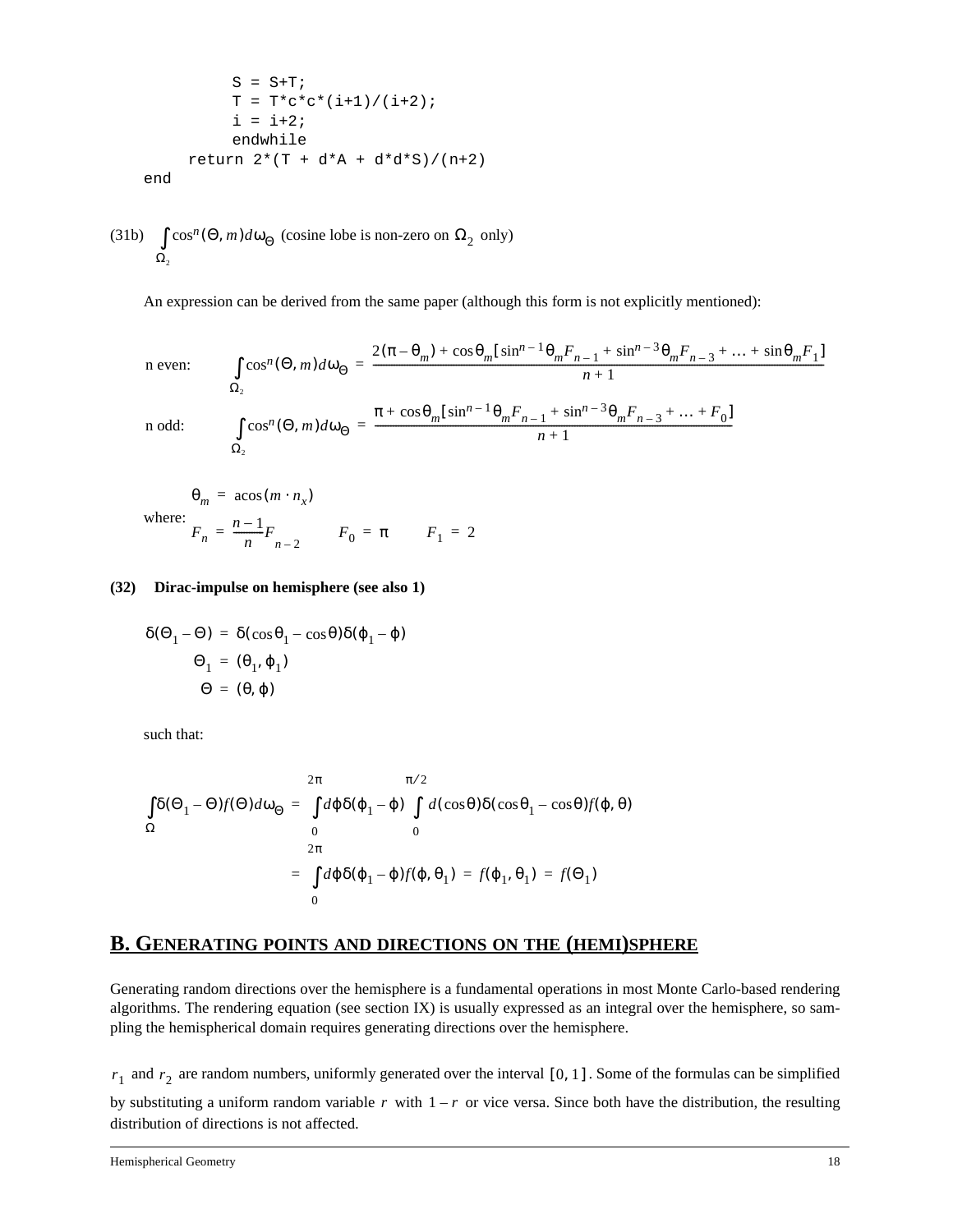**(33)** Generate random point on sphere  $(c_x, c_y, c_z, R)$  with density  $p(\Theta) = \frac{1}{4\pi R^2}$ 

$$
\varphi = 2\pi r_1
$$
\n
$$
\varphi = 2\pi r_1
$$
\n
$$
\varphi = \arccos(1 - 2r_2)
$$
\n
$$
y = c_y + 2R\sin(2\pi r_1)\sqrt{r_2(1 - r_2)}
$$
\n
$$
z = c_z + R(1 - 2r_2)
$$

#### **(34) Generate random direction on unit hemisphere proportional to solid angle**

PDF: 
$$
p(\Theta) = \frac{1}{2\pi}
$$
  
\n
$$
\varphi = 2\pi r_1
$$
\n
$$
\theta = a\cos(r_2)
$$
\n
$$
x = \cos(2\pi r_1)\sqrt{1 - r_2^2}
$$
\n
$$
y = \sin(2\pi r_1)\sqrt{1 - r_2^2}
$$
\n
$$
z = r_2
$$

With 
$$
\theta \in [0, \theta_{max}]
$$
 and  $p(\Theta) = \frac{1}{2\pi (1 - \cos \theta_{max})}$ :  
\n
$$
\varphi = 2\pi r_1
$$
\n
$$
\theta = a\cos(1 - r_2(1 - \cos \theta_{max}))
$$
\n
$$
y = \sin(2\pi r_1)\sqrt{1 - (1 - r_2(1 - \cos \theta_{max}))^2}
$$
\n
$$
z = 1 - r_2(1 - \cos \theta_{max})
$$

Generating points uniformly on the disk (see 19), and then applying the following transformation, also produces a uniform distribution of points on the hemisphere:

Point on disk:  $(\varphi_d, r_d)$ 

$$
\varphi = \varphi_d
$$
  
Resulting point on hemisphere:  

$$
\theta = \arccos(1 - r_d^2)
$$
 or  $y = \sin \varphi_d \cdot r_d \sqrt{2 - r_d^2}$   

$$
z = 1 - r_d^2
$$

#### **(35) Generate random direction on unit hemisphere proportional to cosine-weighted solid angle**

PDF: 
$$
p(\Theta) = \frac{\cos \theta}{\pi}
$$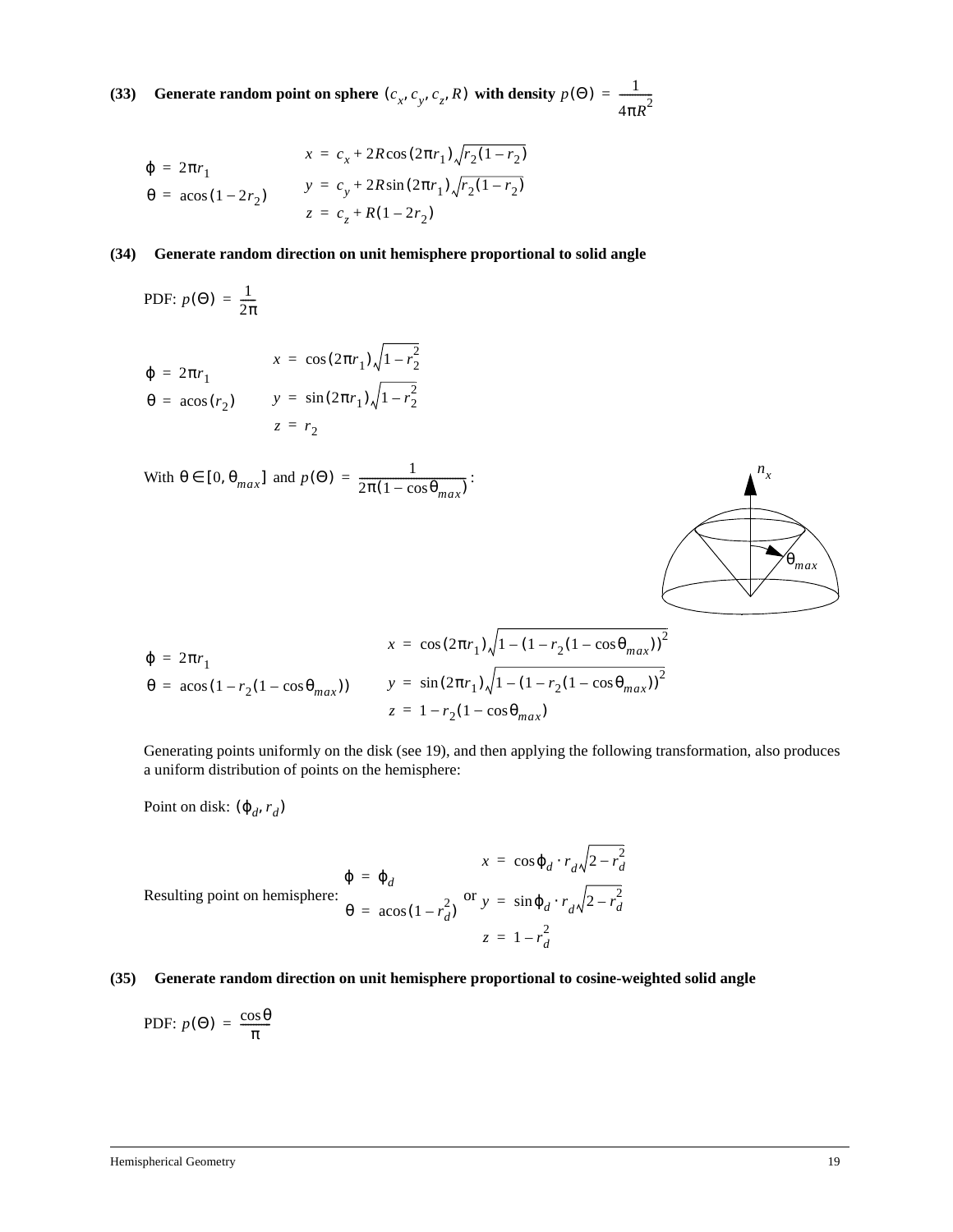$$
\varphi = 2\pi r_1
$$
\n
$$
\varphi = 2\pi r_1
$$
\n
$$
y = \sin(2\pi r_1)\sqrt{1 - r_2}
$$
\n
$$
\varphi = \arccos(\sqrt{r_2})
$$
\n
$$
z = \sqrt{r_2}
$$

With  $\theta \in [0, \theta_{max}]$  and  $p(\Theta) = \frac{\cos \theta}{\pi \sin^2 \theta_{max}}$ 

$$
\varphi = 2\pi r_1
$$
\n
$$
\varphi = 2\pi r_1
$$
\n
$$
\varphi = \arccos(\sqrt{1 - r_2 \sin^2 \theta_{max}})
$$
\n
$$
y = \sin(2\pi r_1) \sin \theta_{max} \sqrt{r_2}
$$
\n
$$
z = \sqrt{1 - r_2 \sin^2 \theta_{max}}
$$

Generating points uniformly on the disk (see 19), and then projecting them on the hemisphere, also gives a cosine-weighted distribution of points on the hemisphere.

Point on disk:  $(\varphi_d, r_d)$ 

$$
x = r_d \cos \varphi_d
$$
  
Resulting point on hemisphere:  $\frac{\varphi}{\theta} = \varphi_d$  or  $y = r_d \sin \varphi_d$   

$$
z = \sqrt{1 - r_d^2}
$$



#### **(36) Generate random direction on unit hemisphere proportional to cosine lobe around normal**

**PDF:**  $p(\Theta) = \frac{n+1}{2\pi} \cos^n \theta$ 

$$
\varphi = 2\pi r_1
$$
\n
$$
x = \cos(2\pi r_1)\sqrt{1 - r_2^{\frac{2}{n+1}}}
$$
\n
$$
\theta = \cos\left(r_2^{\frac{1}{n+1}}\right)
$$
\n
$$
y = \sin(2\pi r_1)\sqrt{1 - r_2^{\frac{2}{n+1}}}
$$
\n
$$
z = r_2^{\frac{1}{n+1}}
$$

With  $\theta \in [0, \theta_{max}]$  and  $p(\Theta) = \frac{(n+1)\cos^n \theta}{2\pi (1 - \cos^{n+1} \theta_{max})}$ 

$$
\varphi = 2\pi r_1
$$
\n
$$
\varphi = 2\pi r_1
$$
\n
$$
\varphi = \arccos\left( (1 - r_2(1 - \cos^{n+1}\theta_{max})) \right)^{\frac{1}{n+1}}
$$
\n
$$
y = \sin(2\pi r_1) \sqrt{1 - (1 - r_2(1 - \cos^{n+1}\theta_{max})) \frac{2}{n+1}}
$$
\n
$$
z = (1 - r_2(1 - \cos^{n+1}\theta_{max})) \frac{1}{n+1}
$$

 $n = 0$  produces (34);  $n = 1$  produces (35).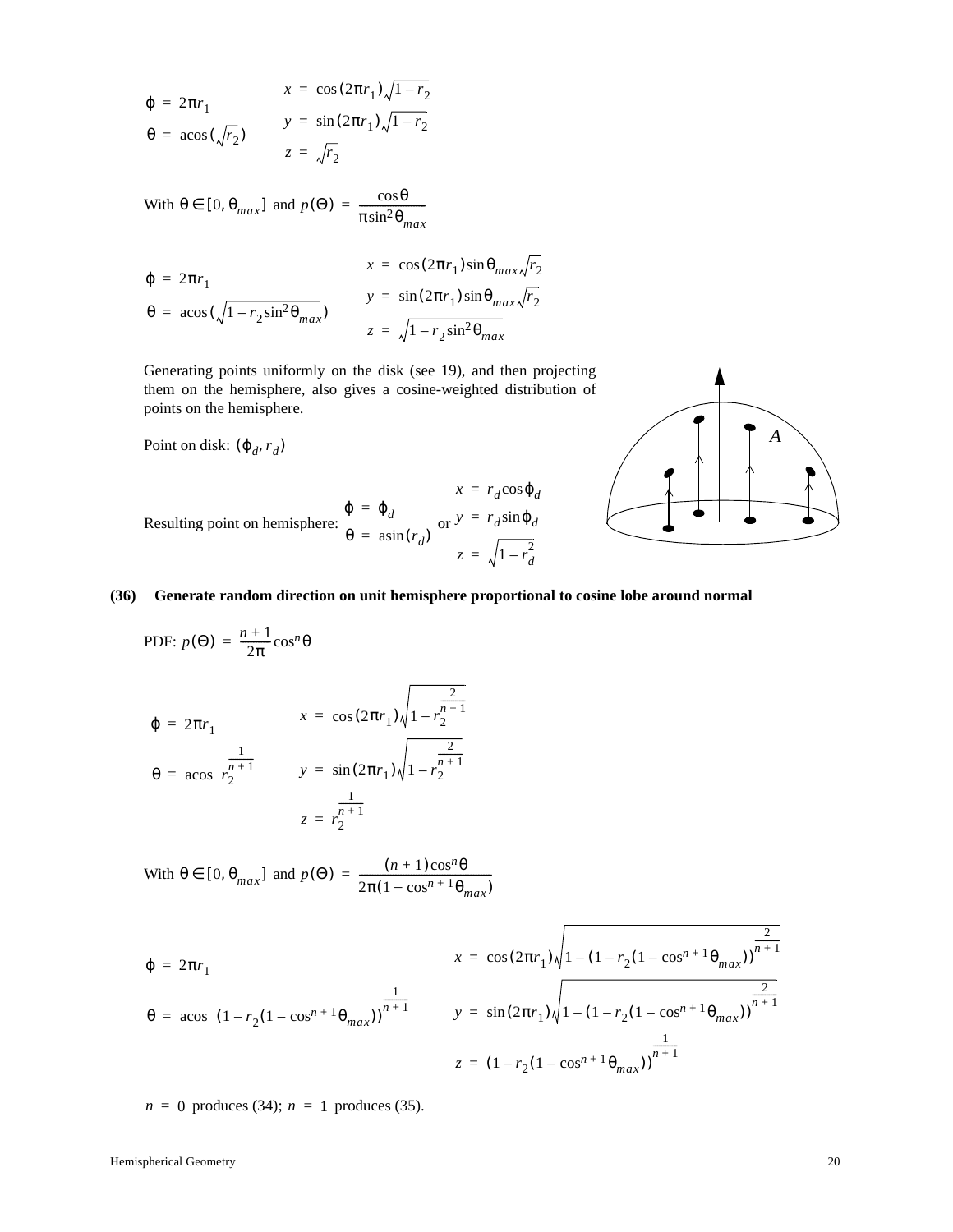#### **(37) Generate uniform random direction on a spherical triangle**

See the paper published by J. Arvo in SIGGRAPH 95 for a complete formula and algorithm (R1).

#### **(38)** Generate random direction on spherical digon; density proportional to  $\cos^n\alpha$ ;  $\alpha$  angle from off-normal **axis**

- 1. Generate direction on unit hemisphere proportional to  $\cos^n \theta$  using (36).
- 2. Transform direction by transforming normal to off-normal axis.
- 3. If transformed direction has angle greater then  $\pi/2$  with normal, reject direction and try again.
- 4. Compute correct pdf-value by normalizing  $\cos^n \alpha$  using (31b).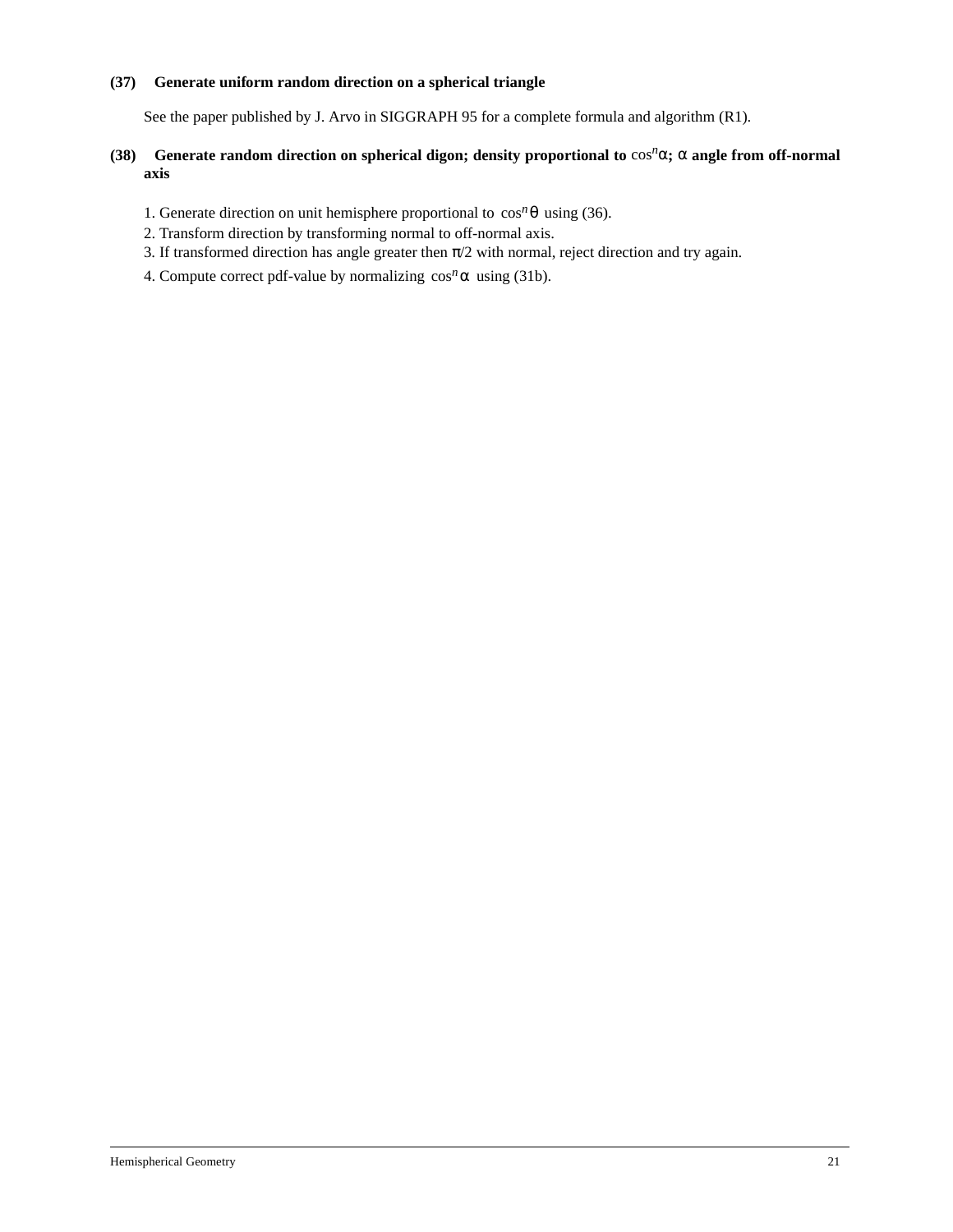#### **(39) General Properties of Monte Carlo estimators**

Let  $F(N)$  be a stochastic estimator for quantity  $Q$ , using N samples.

Error:  $F(N) - Q$ 

Bias:  $\beta(F(N)) = E[F(N) - Q]$ . If bias is zero for all N, then estimator is unbiased.

Estimator is consistent if:  $Prob\left\{\lim_{N \to \infty} F(N) = Q\right\} = 1$ . A sufficient condition for an estimator to be unbiased

is:  $\lim_{N \to \infty} \beta(F(N)) = \lim_{N \to \infty} \sigma^2 [F(N)] = 0$ 

#### **(40) Basic MC integration**

$$
I = \int_{D} f(x) dx
$$
  

$$
D = [\alpha_1 ... \beta_1] \times [\alpha_2 ... \beta_2] \times ... \times [\alpha_d ... \beta_d]
$$
  $(\alpha_i, \beta_i \in \mathfrak{R})$ 

Generate a sequence of samples  $(x_1, x_2, x_3, ..., x_N)$  using a uniform pdf  $p(x) = \prod_{i=1}^N (\beta_i - \alpha_i)$ *i* = 1 *d* ∏  $\left(\prod_{i=1}^d (\beta_i - \alpha_i)\right)^{-1}$ =

$$
\langle I \rangle = \left( \frac{1}{N} \sum_{i=1}^{N} f(x_i) \right) \cdot \left( \prod_{i=1}^{d} (\beta_i - \alpha_i) \right) \qquad E[\langle I \rangle] = \int_{D} f(x) dx \text{ (unbiased estimator)}
$$

$$
\sigma^2[\langle I \rangle] = \frac{1}{N \cdot \prod_{i=1}^{d} (\beta_i - \alpha_i)^D} \int_{N \cdot} f(x) dx = \frac{1}{N \cdot \prod_{i=1}^{d} (\beta_i - \alpha_i)} \left( \int_{D} f(x)^2 dx - I^2 \right)
$$

#### **(41) MC integration using importance sampling**

Generate a sequence of samples  $(x_1, x_2, x_3, ..., x_N)$  using pdf  $p(x)$ 

$$
\langle I \rangle = \frac{1}{N} \sum_{i=1}^{N} \frac{f(x_i)}{p(x_i)} \qquad E[\langle I \rangle] = \int_{D} f(x) dx
$$

$$
\sigma^2[\langle I \rangle] = \frac{1}{N} \int_{D} \left(\frac{f(x)}{p(x)} - I\right)^2 p(x) dx = \frac{1}{N} \left(\int_{D} \frac{f(x)^2}{p(x)} dx - I^2\right)
$$

<sup>1.</sup> For an introduction on Monte Carlo integration: (R18, R37, R21, R14)

<sup>2.</sup> An excellent text covering Monte Carlo methods for global Illumination is the Ph.D. thesis of Eric Veach (R44).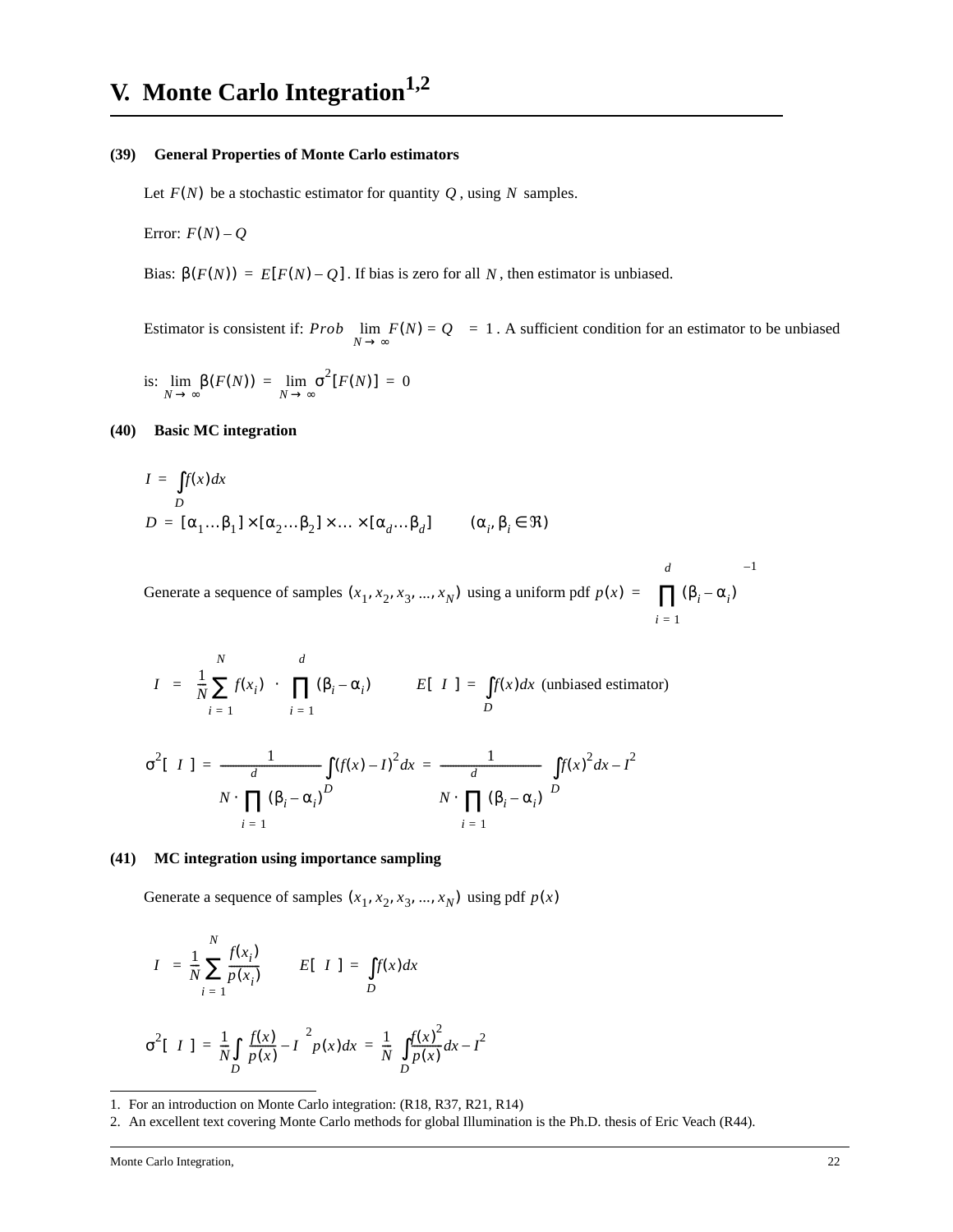Optimal pdf for importance sampling, giving minimum variance:

$$
p(x) = \frac{|f(x)|}{\int_{D} f(x) dx}
$$

For the estimator to be unbiased,  $p(x)$  must be non-zero wherever  $f(x)$  is non-zero.

#### **(42) MC integration using stratified sampling**

$$
\int_{0}^{1} f(x)dx = \int_{0}^{\alpha_{1}} f(x)dx + \int_{\alpha_{1}}^{1} f(x)dx + ... + \int_{\alpha_{m-2}}^{1} f(x)dx + \int_{\alpha_{m-1}}^{1} f(x)dx
$$

If each stratum  $j$  receives  $n_j$  samples, distributed uniformly within each stratum:

$$
\sigma^2 = \sum_{j=1}^m \frac{(\alpha_j - \alpha_{j-1})}{n_j} \int_{\alpha_{j-1}}^{\alpha_j} f(x)^2 dx - \sum_{j=1}^m \frac{1}{n_j} \left\{ \int_{\alpha_{j-1}}^{\alpha_j} f(x) dx \right\}^2
$$

If all strata have equal size, and each stratum contains one sample:

$$
\sigma^2 = \frac{1}{N} \int_0^1 f(x)^2 dx - \sum_{j=1}^N \left\{ \int_{\alpha_{j-1}}^{\alpha_j} f(x) dx \right\}^2
$$

#### **(43) Combined estimators**

$$
\langle I \rangle = \sum_{j=1}^{n} \frac{1}{N_j} \sum_{i=1}^{N_j} w_j(x_{i,j}) \frac{f(x_{i,j})}{p_j(x_{i,j})}
$$

with  $x_{i,j}$  the *i*<sup>th</sup> sample, from a total of  $N_j$ , taken from pdf  $p_j(x)$ .

If  $\sum w_j(x) = 1$  for all *x*, then  $\langle I \rangle$  is unbiased. (see R43)  $j = 1$ *n*

#### **(44) Combined estimators: balance heuristic**

Balance Heuristic:  $w_j(x) = \frac{c_j p_j(x)}{\sum_{j=1}^n w_j(x)}$  with  $N_j = c_j N$ , with *N* total number of samples.  $\sum_j c_j p_j(x)$  $=$   $\frac{f^2 f^2}{\sum_{i=1}^n}$  with  $N_j = c_j N$ 

If  $\langle I \rangle_{bh}$  is obtained by the balance heuristic, and  $\langle I \rangle$  by any other set of  $w_j(x)$ , then:

$$
\sigma^2[\langle I \rangle_{bh}] \leq \sigma^2[\langle I \rangle] + \left(\frac{1}{\min_j N_j} - \frac{1}{\sum_j N_j}\right) \int_D f(x) dx
$$

Monte Carlo Integration, 23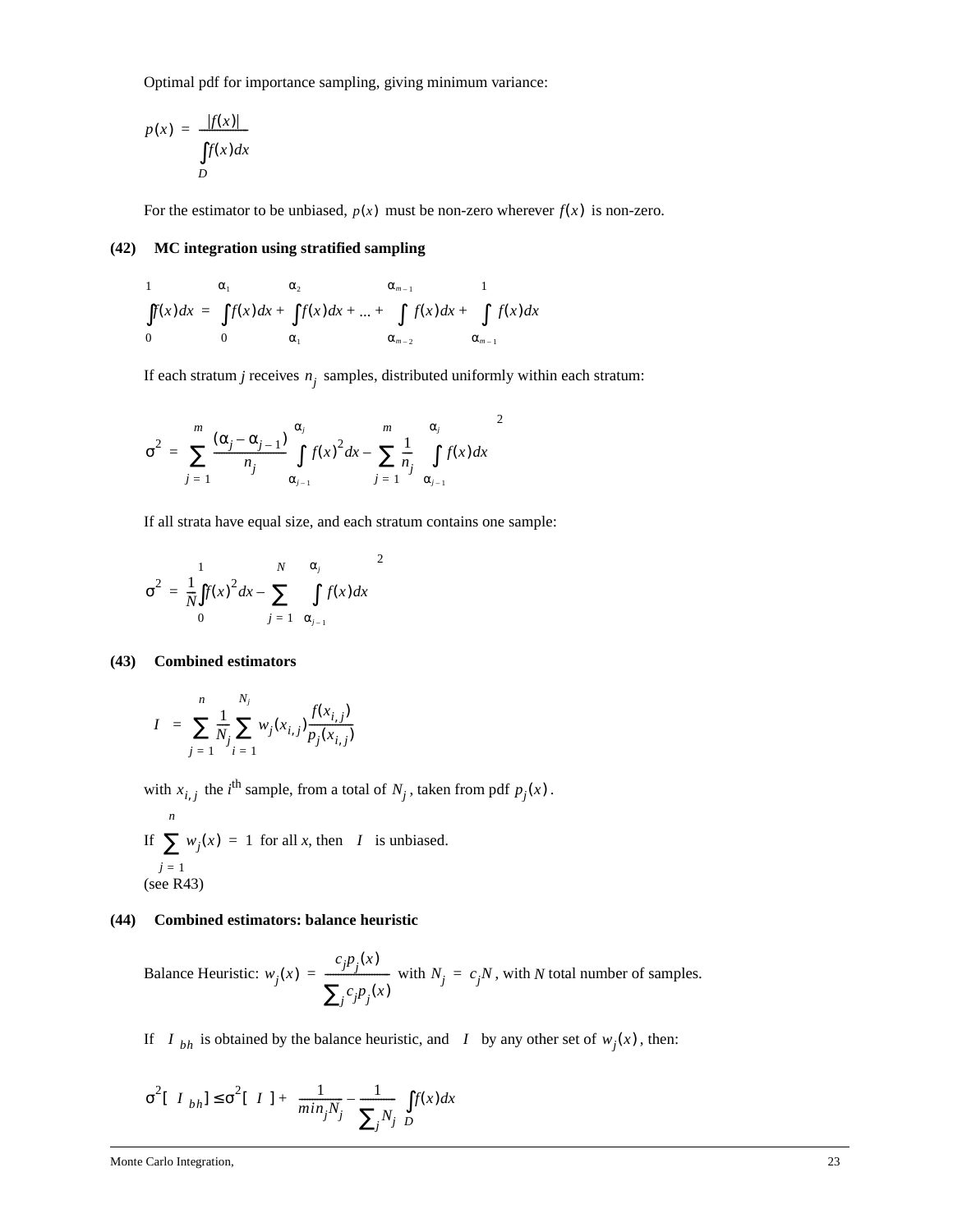One sample model ( $N = 1$ ): if  $p_j$  is cosen with probability  $c_j$ , then the balance heuristic gives the lowest variance.

#### **(45) Efficiency of a Monte Carlo estimator**

 $\varepsilon = \frac{1}{\sqrt{2}}$  where *T* is the time to take 1 sample, and  $\sigma^2$  is the variance for 1 sample.  $=\frac{1}{T\sigma^2}$  where *T* is the time to take 1 sample, and  $\sigma^2$ 

(see R21, pp. 91-92)

#### **(46) Quasi-random sequences**

Radical inverse function:  $i = \sum a_j b^j$ *j* = 0 ∞  $= \sum a_j b^j \Rightarrow \Phi_b(i) = \sum a_j b^{-j-1}$ *j* = 0 ∞ <sup>=</sup> ∑

a. Van der Corput sequence

$$
x_i = \Phi_b(i)
$$

**b.** Halton sequence (s dimensions)

$$
x_i = (\Phi_{b_1}(i), \Phi_{b_2}(i), \Phi_{b_3}(i), \Phi_{b_4}(i), ..., \Phi_{b_s}(i))
$$
 with  $b_1, b_2, b_3, ..., b_s$  relative primes.

c. Hammersley sequence ( $s$  dimensions, length  $N$ )

$$
x_i = \left(\frac{i}{N}, \Phi_{b_1}(i), \Phi_{b_2}(i), \Phi_{b_3}(i), \Phi_{b_4}(i), \dots, \Phi_{b_{s-1}}(i)\right)
$$
 with  $b_1, b_2, b_3, \dots, b_{s-1}$  relative primes.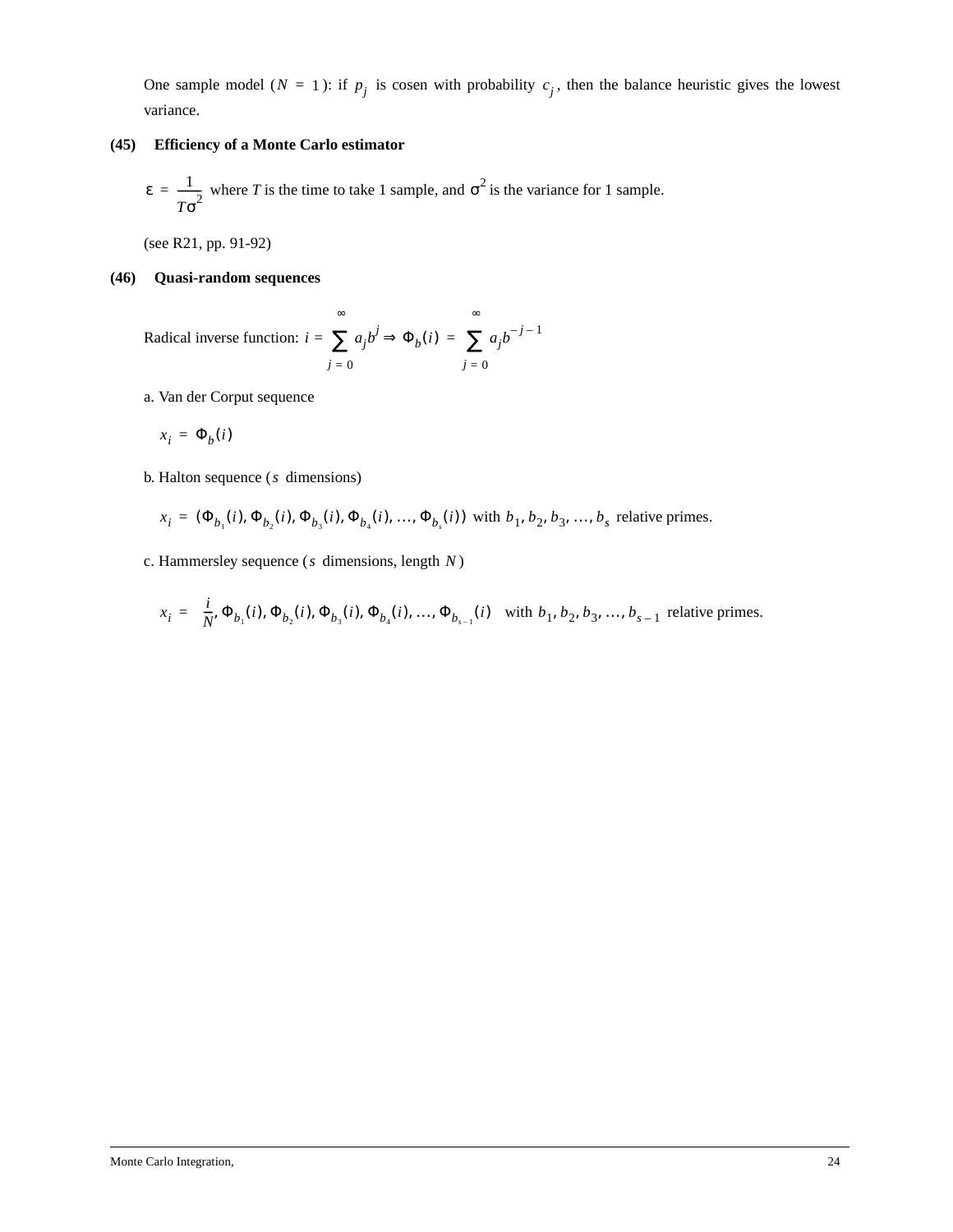# **VI. Radiometry & Photometry**

- **•** A general overview of units and measurements can be found at the "**How many?**" website (http://www.unc.edu/~rowlett/units/index.html).
- **•** Another overview of light measurements and units is compiled in the **Light Measurement Hanbook**: http://www.intl-light.com/handbook/registered.html

|                | <b>Radiometry</b>                          | <b>Photometry</b> |                           |                                       |
|----------------|--------------------------------------------|-------------------|---------------------------|---------------------------------------|
| Joule          | Radiant Energy Q                           |                   | Luminous Energy           | Talbot                                |
| Watt           | Radiant Power                              |                   | Luminous Power            | Lumen $(lm)$                          |
| Watt/ $m^2$    | Radiosity (Radiant exitance)<br>Irradiance | $\rightarrow$     | Luminosity<br>Illuminance | Lux $(lm/m^2)$                        |
| Watt/sr        | <b>Radiant Intensity</b>                   |                   | Luminous Intensity        | Candela <sup>a</sup> (cd or $lm/sr$ ) |
| Watt/ $m^2$ sr | Radiance                                   |                   | i uminance                | Nit (cd/m <sup>2</sup> or $lm/m2sr$ ) |

#### **(47) Radiometric and Photometric units**

a. From the "How Many" website: Candela: the fundamental SI unit for measuring the intensity of light. Candela is the Latin word for "candle." The unit has a long and complicated history. Originally, it represented the intensity of an actual candle, assumed to be burning whale tallow at a specified rate in grains per hour. Later this definition was replaced with a definition in terms of the light produced by the filament of an incandescent light bulb. Still later a standard was adopted which defined the candela as the intensity of 1/600 000 square meter of a "black body" (a perfect radiator of energy) at the temperature of freezing platinum (2042 K) and a pressure of 1 atmosphere. This definition has also been discarded, and the candela is now defined to be the luminous intensity of a light source producing single-frequency light at a frequency of 540 terahertz (THz) with a power of 1/683 watt per steradian, or 18.3988 milliwatts over a complete sphere centered at the light source. The frequency of 540 THz corresponds to a wave length of approximately 555.17 nanometers (nm). Light of this frequency has a yellow-green color and roughly the same visual brightness as ordinary daylight. In addition, normal human eyes are more sensitive to this wavelength than to any other. In order to produce 1 candela of single-frequency light of wavelength l, a lamp would have to radiate  $1/(683V(l))$  watts per steradian, where  $V(l)$  is the relative sensitivity of the eye at wavelength l. Values of  $V(l)$  are defined by the International Commission on Illumination (CIE).

#### **(48) Flux: radiant energy flowing through a surface per unit time (Watt = Joule/sec)**

$$
\Phi = P = \frac{dQ}{dt}
$$

### **(49) Irradiance: incident flux per unit surface area (Watt/m2 )**

$$
E = \frac{d\Phi}{dA}
$$

Radiant exitance (a.k.a Radiosity): departing flux per unit surface area (Watt/m<sup>2</sup>)

$$
M = B = \frac{d\Phi}{dA}
$$

#### **(50) Radiant Intensity: flux per solid angle (Watt/sr)**

$$
I=\frac{d\Phi}{d\omega}
$$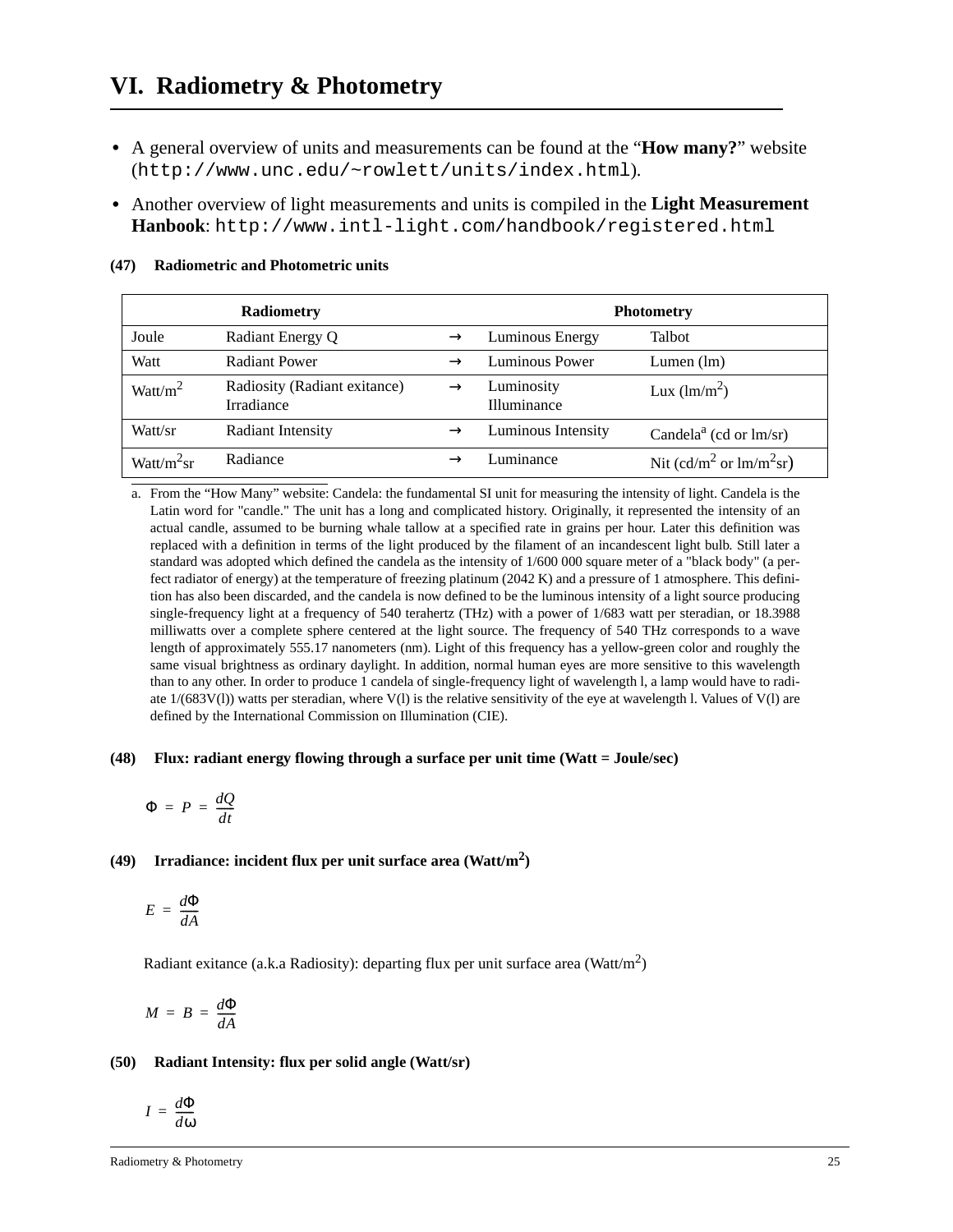**(51) Radiance: flux per solid angle per unit projected area (Watt/m2sr)**

$$
L = \frac{dE}{d\omega} = \frac{d^2\Phi}{d\omega dA^{\perp}} = \frac{d^2\Phi}{d\omega dA\cos\theta}
$$

(51a) **Notations**:

 $L(x \rightarrow \Theta)$ : radiance leaving point *x* in direction  $\Theta$  $L(x \leftarrow \Theta)$ : radiance arriving at point *x* from direction  $\Theta$  $L(x \rightarrow y)$ : radiance leaving point *x*, arriving at point *y*  $L(x \leftarrow y)$ : radiance arriving at point *x*, coming from point *y* 

#### (51b) Wavelength Dependency:

$$
L(x \to \Theta) = \int_{380nm}^{780nm} L(x \to \Theta, \lambda) d\lambda
$$

Wavelength dependency is usually assumed in radiometric eqautions.

(51c) Invariant along straight lines:

Radiance remains invariant along a straight path in vacuum:

 $L(x \rightarrow y) = L(y \leftarrow x)$  if x and y are mutually visible  $L(x \rightarrow \Theta) = L(r(x, \Theta) \leftarrow -\Theta)$ 

Proof: consider power exchange  $d^2\Phi$  between 2 differential surfaces  $dA_x$  and  $dA_y$ . Power  $d^2\Phi$  arriving at  $dA_y$  from  $dA_x$  must equal power leaving  $dA_x$  in the direction of  $dA_y$  (full proof see R13 p.24).

(51d) Integration: specify integration domain if specific values are needed

$$
\Phi = \iint L(x \to \Theta) \cos\theta d\omega_{\Theta} dA_x = \int E(x) dA_x = \int I(\Theta) d\omega_{\Theta}
$$
  

$$
E(x) = \int L(x \leftarrow \Theta) \cos\theta d\omega_{\Theta}
$$
  

$$
B(x) = \int L(x \to \Theta) \cos\theta d\omega_{\Theta}
$$
  

$$
I(\Theta) = \int L(x \to \Theta) \cos\theta dA_x
$$

For a diffuse emitter  $(L(x \rightarrow \Theta) = L)$  with surface area A and hemispherical solid angle  $(2\pi \text{ sr})$ :

Φ = *LA*π  $E(x) = L\pi$  $B(x) = L\pi$  $I(\Theta) = LA\cos\theta$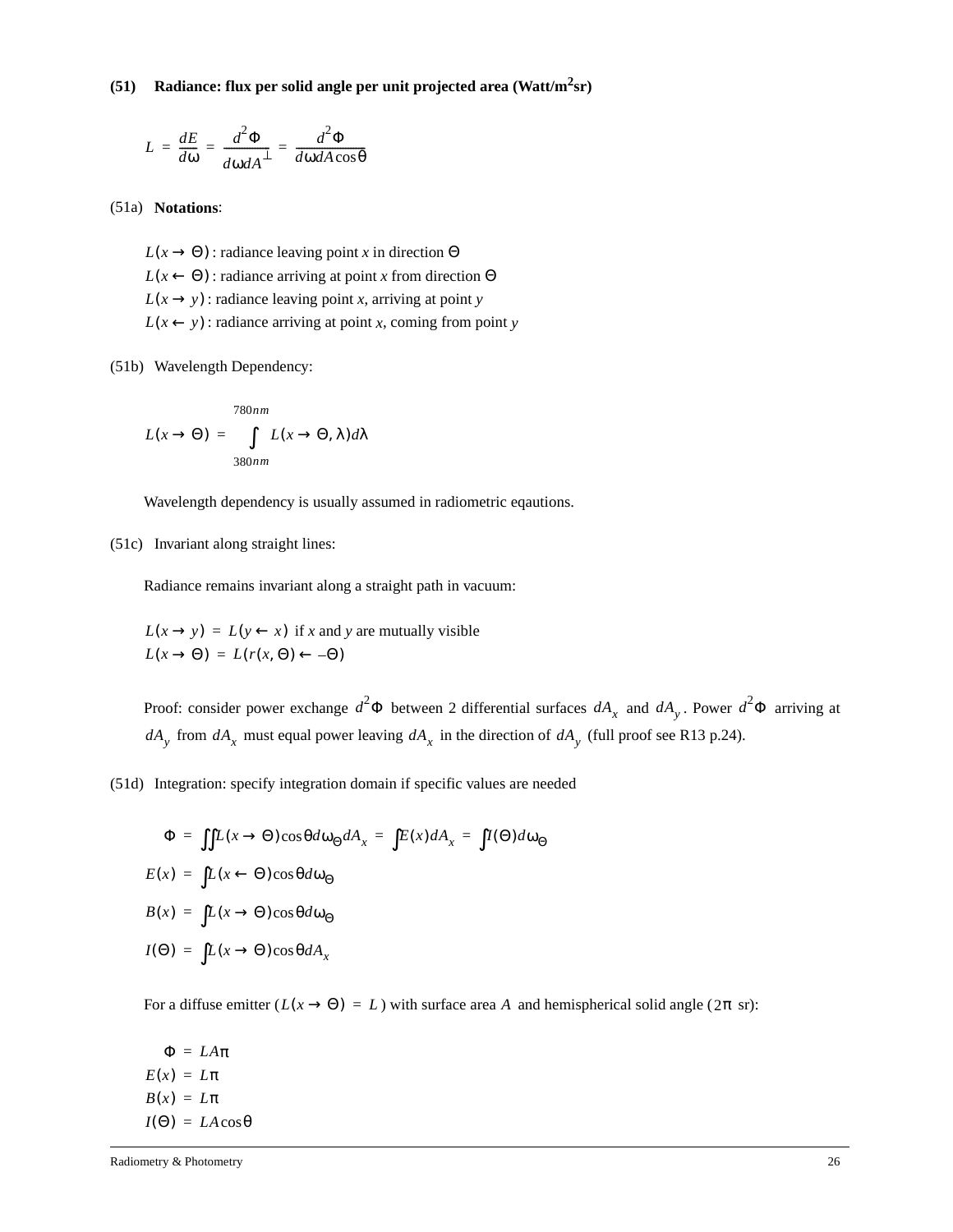#### **(52) Radiometric quantities** → **Photometric quantities**

Integrate radiometric quantity  $R(\lambda)$  weighted by the *spectral luminous efficiency curve*  $V(\lambda)$ . This curve is the same as the color matching function  $\bar{y}(\lambda)$  in the CIE XYZ color system (see 116)



Tabular data for the spectral luminous efficiency curve can be found in R16, p. 1170.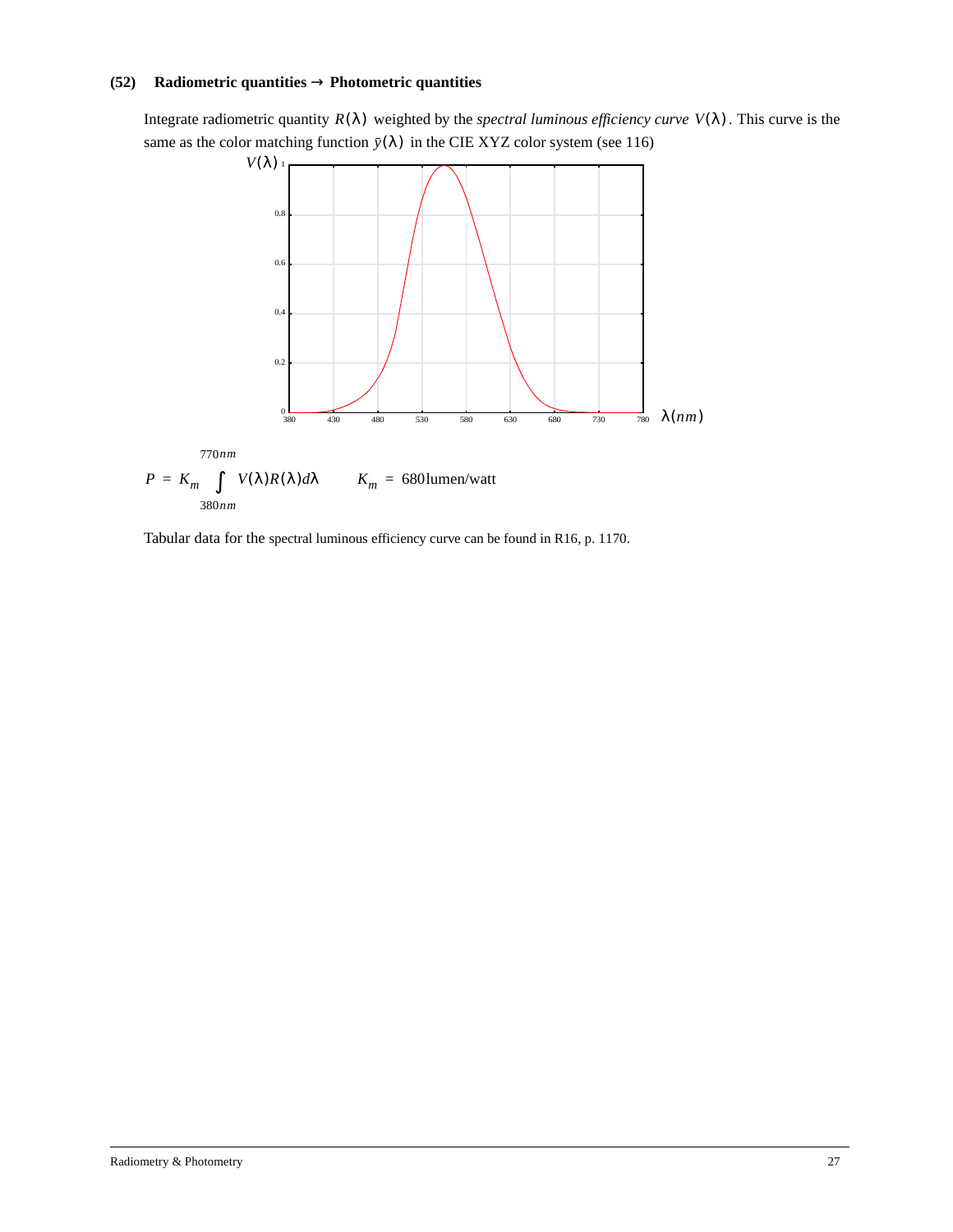# **VII. Optics**

**(53) Reflection at perfect mirror (incoming, outgoing direction, surface normal in same plane)**

 $\theta_r = \theta_i$  (incident angle = reflected angle)

Vector computation (incident direction  $\Psi_i$ , normal  $n_x$ , reflection vector  $\Psi_r$ ):  $\Psi_r = 2(n_x \cdot \Psi_i) - \Psi_i$ 



- **(54) Refraction at transition from vacuum to material (incoming, refracted direction, surface normal in same plane)**
	- $\sin \theta_i$   $\sin \theta_i = 1$  $\frac{\sin \theta_i}{\sin \theta_r} = n$   $\sin \theta_g = \frac{1}{n}$  $0 < \theta_i < \frac{\pi}{2}$   $0 < \theta_r < \theta_g$

for small angles: 
$$
\frac{\theta_i}{\theta_r} = n
$$
 (Kepler's formula)

#### **(55) Refraction at transition from material to vacuum (incoming, refracted direction, surface normal in same plane)**

if 
$$
0 < \theta_i < \theta_g
$$
 
$$
\frac{\sin \theta_i}{\sin \theta_r} = \frac{1}{n}
$$

for small angles: 
$$
\frac{\theta_i}{\theta_r} = \frac{1}{n}
$$

(56) Refraction at transition from material 1 to material 2 (inc **refracted direction, surface normal in same plane)**

$$
\frac{\sin \theta_i}{\sin \theta_r} = \frac{n_2}{n_1} = n_1 \rightarrow 2
$$

$$
\begin{array}{c|c}\n\theta_r & \theta_r \\
\hline\n\theta_r & \theta_r \\
\hline\n\theta_i & \theta_i \\
\hline\n\theta_i & \theta_r \\
\hline\n\theta_r & \theta_r\n\end{array}
$$

θ*g*

θ*g*

*n1*

*n2*

l

θ*r*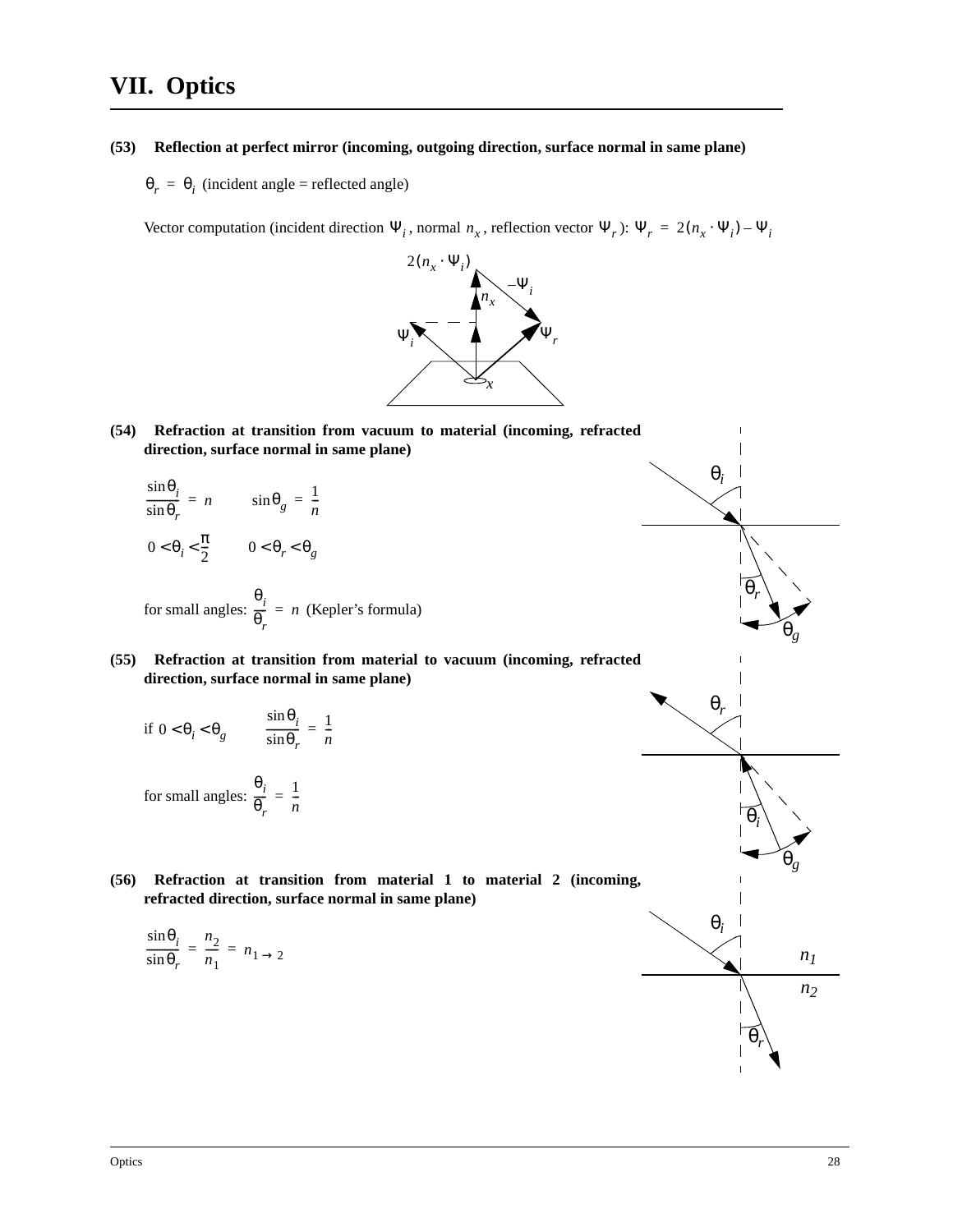#### **(57) Total internal refraction (incoming, refracted direction, surface normal in same plane)**

$$
\text{if }\theta_g < \theta_i < \frac{\pi}{2} \qquad \theta_t = \theta_i
$$

#### **(58) Fresnel Reflection - Conductors**

Material 1 to material 2; relative index of refraction  $\frac{n_2}{n_1} = \eta + j\kappa$ ;  $\theta$  is angle of incidence. The Fresnel coefficients express the directional-hemispherical spectral specular reflectivity.  $\frac{2}{n_1}$  = η + *j*κ; θ

$$
F_s = \frac{a^2 + b^2 - 2a\cos\theta + \cos^2\theta}{a^2 + b^2 + 2a\cos\theta + \cos^2\theta}
$$
  

$$
F_p = F_s \frac{a^2 + b^2 - 2a\sin\theta\tan\theta + \sin^2\theta\tan^2\theta}{a^2 + b^2 + 2a\sin\theta\tan\theta + \sin^2\theta\tan^2\theta}
$$

where  $a$  and  $b$  are given by:

$$
2a^{2} = \sqrt{(\eta^{2} - \kappa^{2} - \sin^{2}\theta)^{2} + 4\eta^{2}\kappa^{2}} + (\eta^{2} - \kappa^{2} - \sin^{2}\theta)
$$
  

$$
2b^{2} = \sqrt{(\eta^{2} - \kappa^{2} - \sin^{2}\theta)^{2} + 4\eta^{2}\kappa^{2}} - (\eta^{2} - \kappa^{2} - \sin^{2}\theta)
$$

Polarized light: reflectance  $F_r = sF_s + pF_p$  with  $s + p = 1$ 

Unpolarized light: 
$$
F_r = \frac{F_s + F_p}{2}
$$

 $F_s$  and  $F_p$  are also written as  $F_{\perp}$  and  $F_{\parallel}$  in various textbooks<sup>1</sup>.

#### **(59) Fresnel Reflection - Dielectrics**

Material 1 to material 2; relative index of refraction  $\frac{n_2}{n_1} = \eta$ ;  $\theta_i$  is angle of incidence,  $\theta_r$  is angle of refraction (given by 56). The Fresnel coefficients express the directional-hemispherical spectral specular reflectivity.  $\frac{2}{n_1} = \eta$ ;  $\theta_i$  is angle of incidence,  $\theta_r$ 

$$
F_s = \left(\frac{\cos\theta_r/\cos\theta_i - 1/\eta}{\cos\theta_r/\cos\theta_i + 1/\eta}\right)^2 = \frac{\sin^2(\theta_i - \theta_r)}{\sin^2(\theta_i + \theta_r)}
$$

$$
F_p = \left(\frac{\cos\theta_i/\cos\theta_r - 1/\eta}{\cos\theta_i/\cos\theta_r + 1/\eta}\right)^2 = \frac{\tan^2(\theta_i - \theta_r)}{\tan^2(\theta_i + \theta_r)}
$$

 $(F_s$  and  $F_p$  are also written as  $F_\perp$  and  $F_{\parallel}/$  in various textbooks)

Unpolarized light: 
$$
F_r = \frac{F_s + F_p}{2} = \frac{1}{2} \cdot \frac{\sin^2(\theta_i - \theta_r)}{\sin^2(\theta_i + \theta_r)} \cdot \left(1 + \frac{\cos^2(\theta_i + \theta_r)}{\cos^2(\theta_i - \theta_r)}\right)
$$

<sup>1.</sup> stands for '*senkrecht'*, German for *perpendicular*. *s*

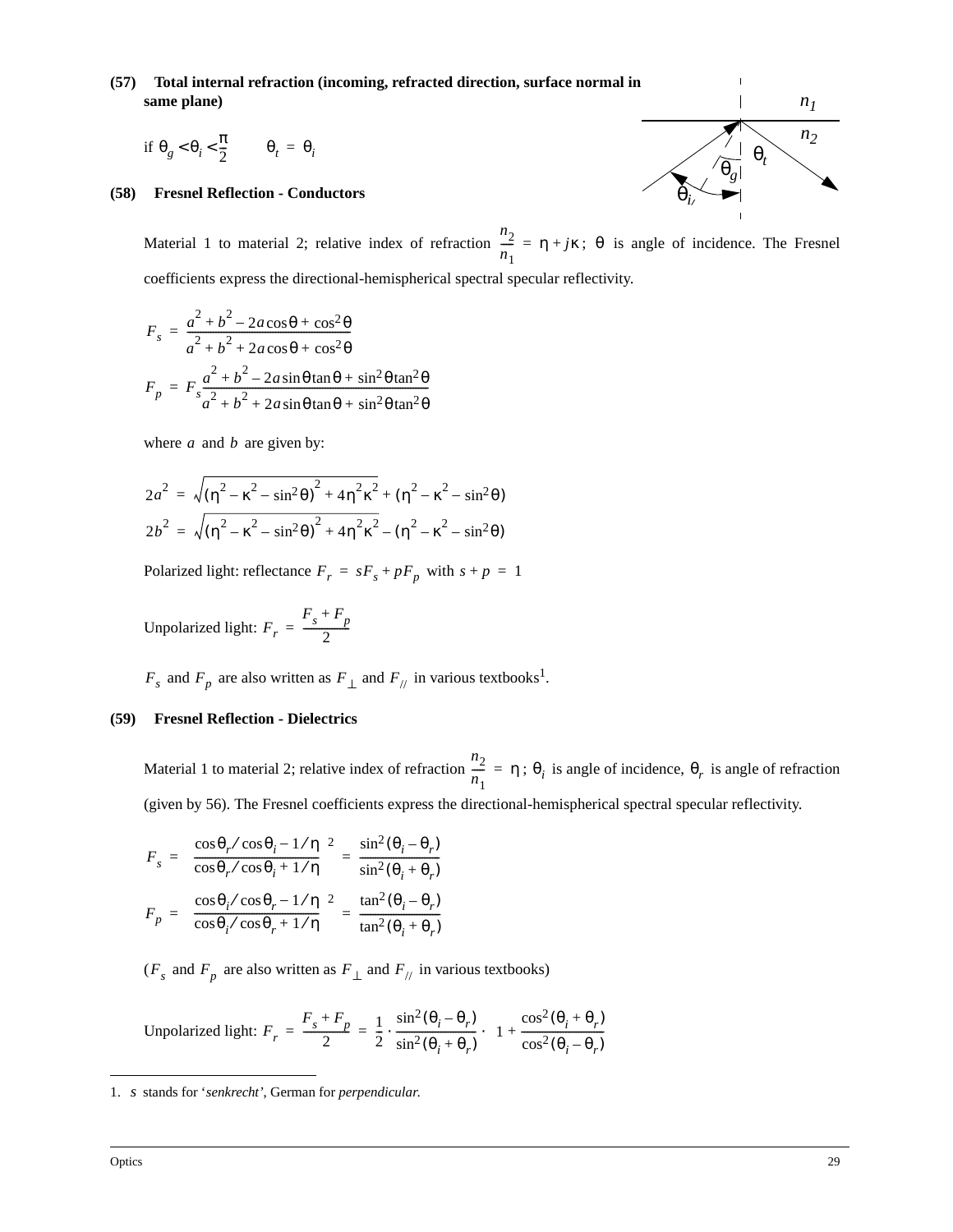If 
$$
\theta_i = 0
$$
, and thus  $\theta_r = 0$ :  $F_r = F_s = F_p = \left(\frac{\eta - 1}{\eta + 1}\right)^2$  (also sometimes written as  $F_0$ )

#### **(60) Index of Refraction Data Values**

A website listing all sort of possible data is at http://www.luxpop.com/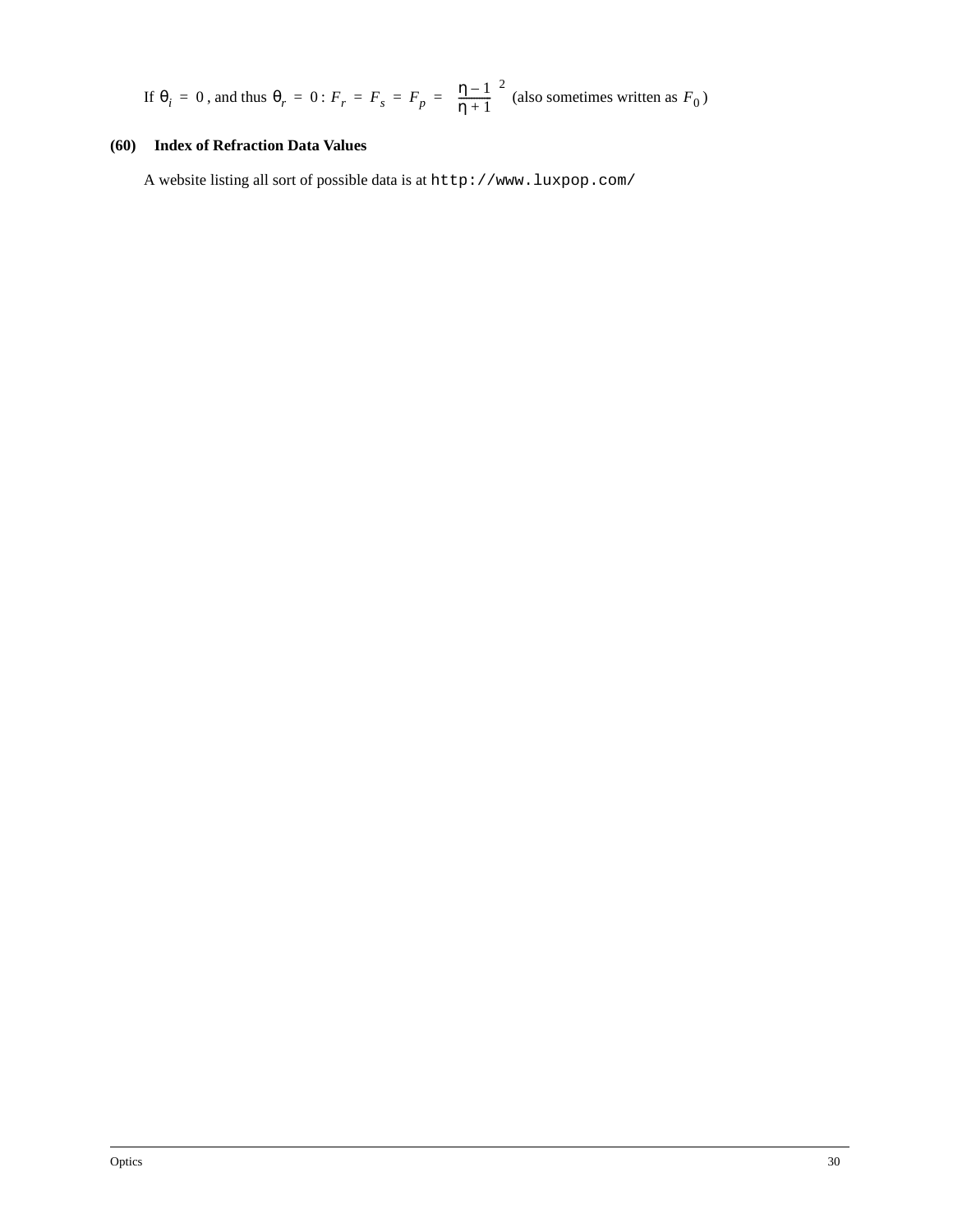### **A. GENERAL PROPERTIES**

(61) BRDF: 
$$
f_r(x, \Theta_i \to \Theta_r) = \frac{dL(x \to \Theta_r)}{dE(x \leftarrow \Theta_i)} = \frac{dL(x \to \Theta_r)}{L(x \leftarrow \Theta_i)\cos\theta_i d\omega_{\Theta_i}}
$$
  

$$
\Theta_r \qquad dL(x \to \Theta_r) \qquad \Theta_r
$$

BRDF is dimensionless but is expressed as 1/sr

BTDF = Bidirectional Transmittance Function: similar as BRDF but defined for transmittance BSDF = combination of 2 BRDFs and 2 BTDFs (one pair for each side of the surface)

#### **(62) BRDF Reciprocity**

$$
f_r(x,\Theta_i\to\Theta_r)\,=f_r(x,\Theta_r\to\Theta_i)\,=f_r(x,\Theta_i\leftrightarrow\Theta_r)
$$

#### **(63) BRDF Energy conservation**

$$
\forall \Theta \colon \int_{\Omega_x} f_r(x, \Theta \leftrightarrow \Psi) \cos(n_x, \Psi) d\omega_{\Psi} \le 1
$$

#### **(64) Biconical Reflectance**

$$
\rho(\Theta_{in} \to \Theta_{out}) = \frac{\int_{\Omega_{out}} f_r(\Theta_{in} \leftrightarrow \Theta_{out}) \cos \theta_{out} \cos \theta_{in} d\omega_{\Theta_{in}} d\omega_{\Theta_{out}}}{\int_{\Omega_{in}} \cos \theta_{in} d\omega_{\Theta_{in}}}
$$

Ω*in* and Ω*out* can be a single direction, a solid angle, or the hemisphere. Combine the words 'directional', 'conical' and 'hemispherical' to obtain the right adjective for the reflectance. E.g. Biconical reflectance; directionalhemispherical reflectance etc. (definitions from R7, p. 32).

#### **(65) Lambertian Diffuse Reflection**

 $f_r(x, \Theta_i \leftrightarrow \Theta_r) = f_{r, d}$  = constant

Outgoing radiance due to incoming radiance field:

$$
L(x \to \Theta) = f_{r,d} \int_{\Omega_{in}} L(x \leftarrow \theta_{in}) \cos \theta_{in} d\omega_{\Theta_{in}} = f_{r,d} E
$$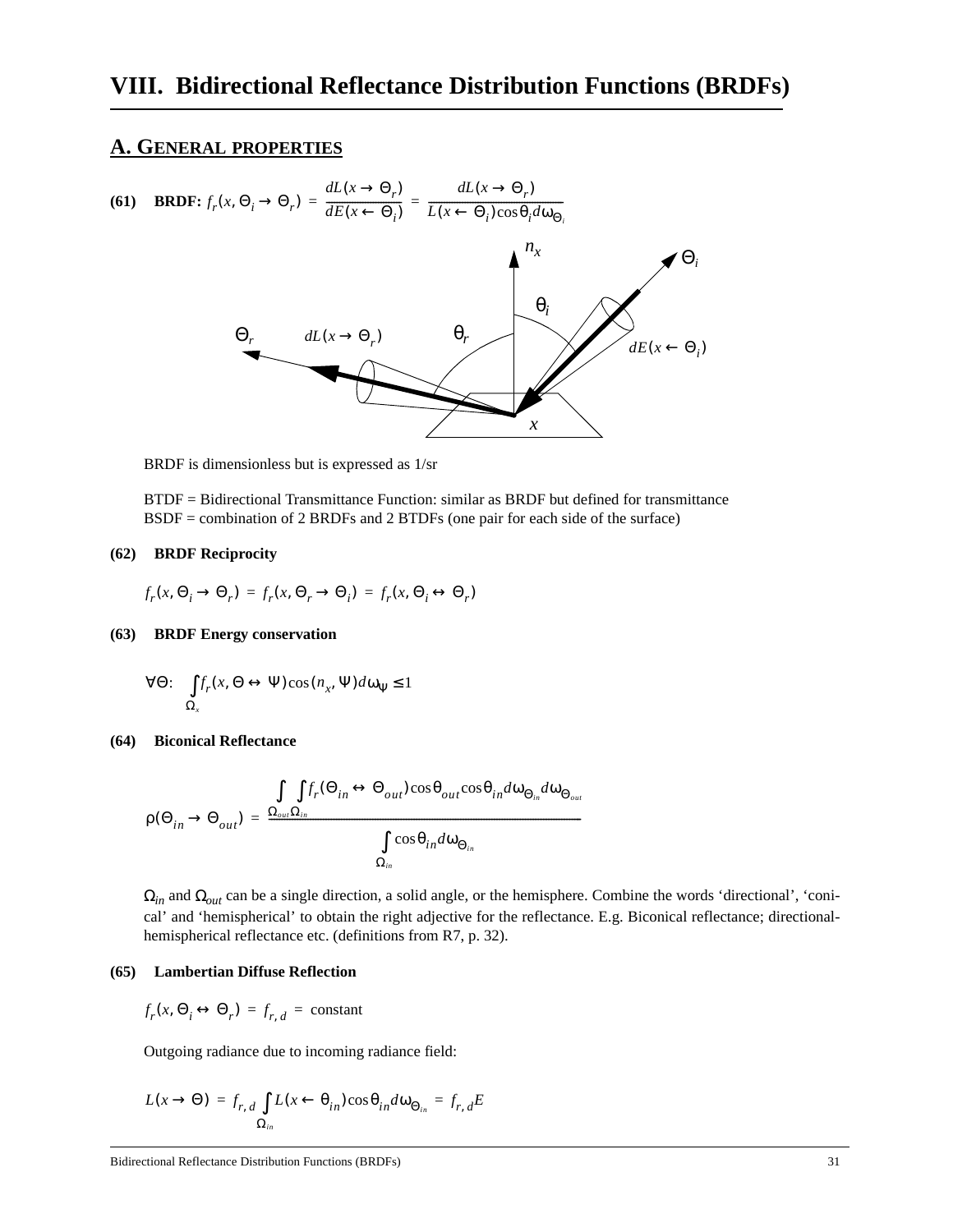Bihemispherical reflectance:  $\rho_d = f_{r, d} \pi$  and  $\rho_d = \frac{B}{E}$ 

 $(B$  is the hemispherical radiosity and  $E$  is the hemispherical irradiance, see VI)

### **B. BRDF MODELS**

General notations for BRDF models:

- Outgoing direction of light. Θ*r*
- Incoming direction of light Θ*i*
- Perfect specular direction w.r.t. Θ*<sup>s</sup>* Θ*<sup>i</sup>*
- $\Theta_h$  Halfway vector between  $\Theta_r$  and  $\Theta_i$
- $n_x$  Normal vector at surface point x where BRDF is evaluated

Spherical coordinates for each direction are using the same index. E.g. for the outgoing direction  $(\varphi_r, \theta_r)$ Cartesian coordinates are also using the same index. E.g. for the outgoing direction  $(x_r, y_r, z_r)$ . Normally, these will assumed to be normalized.

In general, negative values for cosine-lobes are ignored and set to zero.

#### **(66) Modified Phong-BRDF<sup>1</sup>**

 $f_r(\Theta_i \leftrightarrow \Theta_r) = k_d + k_s \cos^n(\Theta_r, \Theta_s)$ 

or also:

$$
f_r(\Theta_i \leftrightarrow \Theta_r) = \frac{\rho_d}{\pi} + \frac{\rho_s(n+2)}{2\pi} \cos^n(\Theta_r, \Theta_s) \text{ with } \rho_d = \pi k_d \text{ and } \rho_s = \frac{2\pi}{n+2} k_s
$$

Energy conservation:  $\rho_d + \rho_s \le 1$ .  $\rho_d$  and  $\rho_s$  are the maximum energy ( $\Theta_i = n_x$ ) reflected through the diffuse part and specular part respectively. In other words:

$$
\rho_d = \int_{\Omega_x} k_d \cos(n_x, \Psi) d\omega_{\Psi} \qquad \rho_s = \int_{\Omega_x} k_s \cos^{n+1}(n_x, \Psi) d\omega_{\Psi}
$$
 (to compute, see 30)

The energy reflected through the specular lobe, given a direction  $\Theta_i$ :

$$
\rho_s' = \int_{\Omega_x} k_s \cos^n(\Theta_r, \Theta_s) \cos(n_x, \Psi) d\omega_{\Psi} \qquad \rho_s' \le \rho_s \text{ (to compute, see 31)}
$$

Proportional sampling: There are various ways to sample according to the modified Phong-BRDF, using a combination of 34, 35, 36 and 38. In a global illumination context, one is often interested in computing an integral of the following type (see 72), using Monte Carlo integration:

$$
I(\Theta) = \int_{\Omega_x} L(\Psi) f_r(\Psi \leftrightarrow \Theta) \cos(n_x, \Psi) d\omega_{\Psi}
$$

<sup>1.</sup> The modified Phong-BRDF is very similar to the Phong shading function and was introduced as a BRDF in R26. See also R23.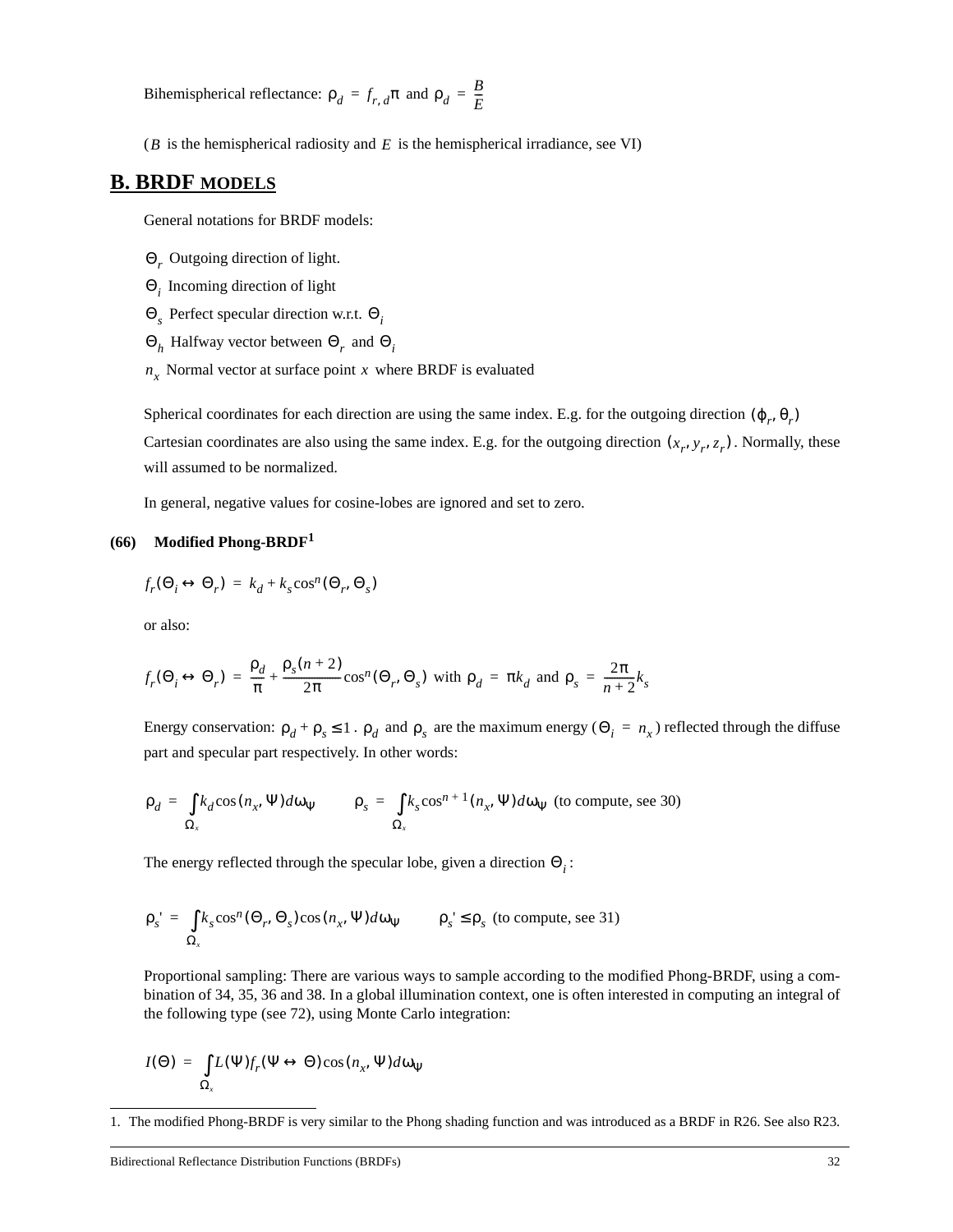Since the modified Phong-BRDF is often used in global illumination algorithms, there are various strategies for sampling proportional to the modified Phong-BRDF.

a. The integral can be split in two parts, compute each part independently using PDFs  $p_1(\Psi)$  and  $p_2(\Psi)$ .

$$
I = \int_{\Omega_x} L(\Psi) k_d \cos(n_x, \Psi) d\omega_{\Psi} + \int_{\Omega_x} L(\Psi) k_s \cos^n(\Psi, \Theta_s) \cos(n_x, \Psi) d\omega_{\Psi} = I_1 + I_2
$$
  

$$
\langle I \rangle = \langle I_1 \rangle + \langle I_2 \rangle
$$
  

$$
= \frac{1}{N_1} \sum_{i=1}^{N_1} \frac{L(\Psi_i) k_d \cos(n_x, \Psi_i)}{p_1(\Psi_i)} + \frac{1}{N_2} \sum_{i=1}^{N_2} \frac{L(\Psi_i) k_s \cos^n(\Psi_i, \Theta_s) \cos(n_x, \Psi_i)}{p_2(\Psi_i)}
$$

Some interesting choices for  $p_1(\Psi)$ :

$$
p_1(\Psi) = \frac{1}{2\pi} \text{ (see 34): } \langle I_1 \rangle = \frac{2\rho_d}{N_1} \sum_{i=1}^{N_1} L(\Psi_i) \cos(n_x, \Psi_i)
$$

$$
p_1(\Psi) = \frac{\cos(n_x, \Psi)}{\pi} \text{ (see 35): } \langle I_1 \rangle = \frac{\rho_d}{N_1} \sum_{i=1}^{N_1} L(\Psi_i)
$$

Some interesting choices for  $p_2(\Psi)$ :

Uniform over hemisphere (see 34):  $p_2(\Psi) = \frac{1}{2\pi}$ ;  $\langle I_2 \rangle$ Cosine -weighted (see 35):  $p_2(\Psi) = \frac{\cos(n_x, \Psi)}{\pi}$ ;  $\langle I_2 \rangle$ Proportional to specular lobe of BRDF (see 38):  $p_2(\Psi) =$  \_\_\_\_\_\_\_\_\_\_\_\_\_\_\_\_\_\_;  $2\pi k_{s}$  $\frac{1}{N_2} \sum_{i} L(\Psi_i) \cos^n(\Psi_i, \Theta_s) \cos(n_x, \Psi_i)$ *i* = 1 *N*2  $=$   $\frac{1}{N_2} \sum$  $\pi k_{s}$  $\frac{m_s}{N_2} \sum L(\Psi_i) \cos^n(\Psi_i, \Theta_s)$ *i* = 1 *N*2  $=\frac{S}{N_2}\sum$  $p_2(\Psi)$  $\cos^n(\Psi, \Theta_s)$  $\cos^n(\Psi, \Theta_s) d\omega_\Psi$ Ω*x* ∫  $=$   $$  $k_{s}$  $\int$  $\bigwedge^{N_2}$ 

$$
\langle I_2 \rangle = \frac{k_s}{N_2} \left( \int_{\Omega_x} \cos^n(\Psi, \Theta_s) d\omega_\Psi \right) \sum_{i=1} L(\Psi_i) \cos(n_x, \Psi_i)
$$

b. Integral is split in two parts, use discrete probabilistic selection of what term to evaluate. Select random event based on discrete PDF  $(q_1, q_2, q_3)$  with  $q_1 + q_2 + q_3 = 1$ . Then generate  $\Psi_i$  using either  $p_1(\Psi)$  or  $p_2(\Psi)$ .

if event 1: 
$$
eval(\Psi_i) = \frac{L(\Psi_i) k_d \cos(n_x, \Psi_i)}{q_1 p_1(\Psi_i)}
$$
  
if event 2:  $eval(\Psi_i) = \frac{L(\Psi_i) k_s \cos^n(\Psi_i, \Theta_s) \cos(n_x, \Psi_i)}{q_2 p_2(\Psi_i)}$ 

if event 3:  $eval(\Psi_i) = 0$  (If  $L(\Psi)$  contains recursive evaluations, this can be used to stop recursion).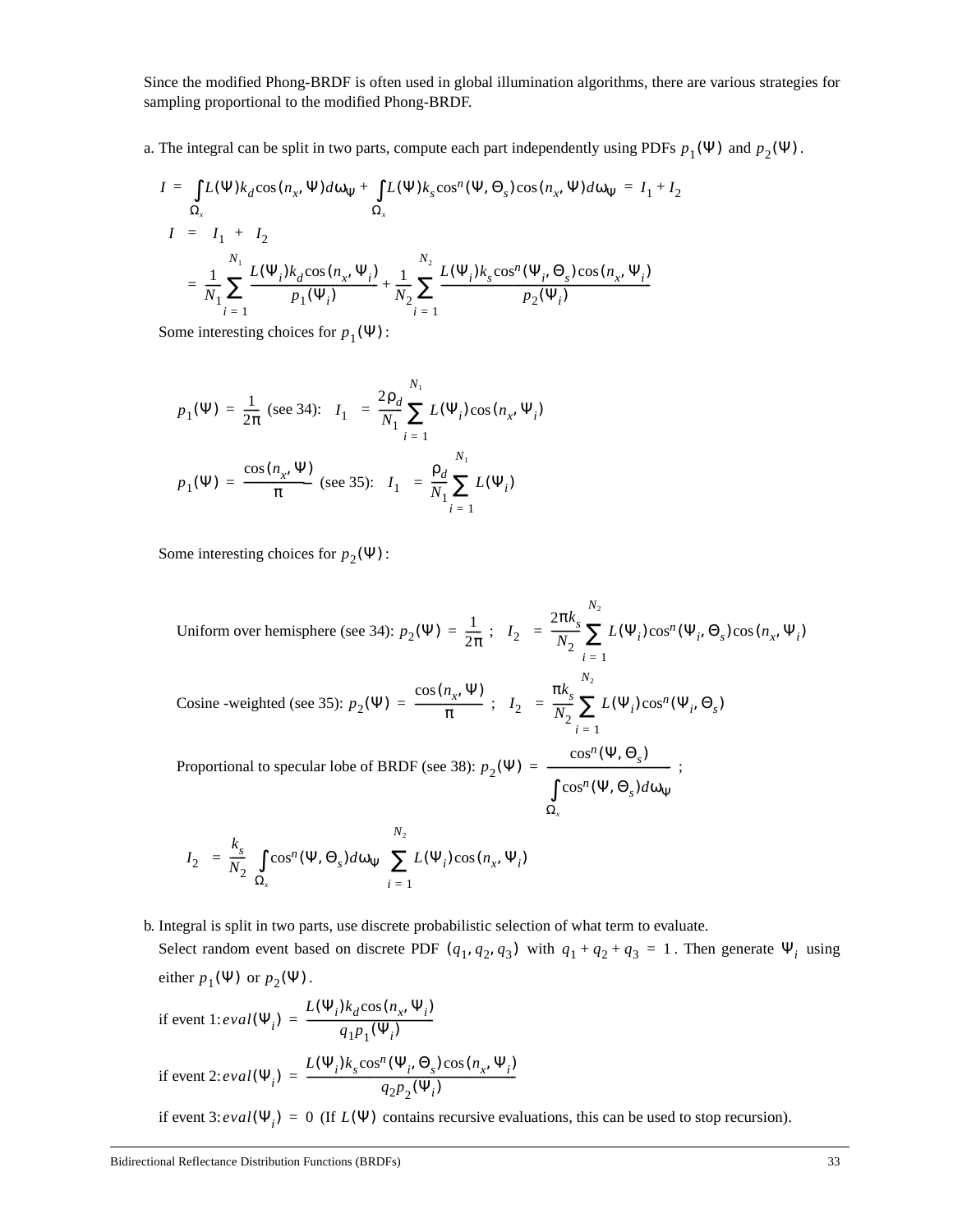Total estimator:  $\langle I \rangle = \frac{1}{N} \sum \text{eval}(\Psi_i)$ *i* = 1 *N*  $=$   $\frac{1}{N} \sum$ 

Interesting choices for  $p_1(\Psi)$ ,  $p_2(\Psi)$ : see above. Interesting choices for  $(q_1, q_2, q_3)$ :

An obvious choice is to pick  $q_1 = \rho_d$ ,  $q_2 = \rho_s$ ,  $q_3 = 1 - \rho_d - \rho_s$  (proportional to energy reflected in different modes). However, this requires the evaluation of  $\rho_s$ <sup>'</sup> for every value of  $\Theta$ . Another choice is to use the following values:  $q_1 = \rho_d$ ,  $q_2 = \rho_s$ ,  $q_3 = 1 - \rho_d - \rho_s$ . There will be some more samples drawn in the specular lobe relative to the reflected energy in the lobe, but this can be countered by NOT resampling any directions that are located in the part of the lobe below the surface. These samples then give a  $contribution = 0$ .

Total PDF is combination of discrete and continuous sampling.

Generate samples as above, then the total PDF of all samples generated is:

$$
p(\Psi) = q_1 p_1(\Psi) + q_2 p_2(\Psi) (q_1 + q_2 = 1)
$$
  

$$
\langle I \rangle = \frac{1}{N} \sum_{i=1}^{N} \frac{L(\Psi_i) \left( \frac{\rho_d}{\pi} + \frac{\rho_s(n+2)}{2\pi} \cos^n(\Psi_i, \Theta_s) \right) \cos(n_x, \Psi_i)}{q_1 p_1(\Psi_i) + q_2 p_2(\Psi_i)}
$$

Interesting choices:

$$
p_1(\Psi) = \frac{1}{2\pi};
$$
  
\n
$$
p_2(\Psi) = \frac{n+1}{2\pi} \cos^n(\Psi, \Theta_s)
$$
 (no resampling of directions under surface, so full lobe)

$$
q_1 = \frac{2\rho_d}{2\rho_d + \frac{(n+2)\rho_s}{(n+1)}\rho_s}; q_2 = \frac{\frac{(n+2)\rho_s}{(n+1)}\rho_s}{2\rho_d + \frac{(n+2)\rho_s}{(n+1)}\rho_s}
$$

then the above estimator is written as:  $\langle I \rangle$  $2\rho_d + \frac{(n+2)}{(n+1)}\rho_s$  $\frac{(n+1)^{3}}{N} \sum L(\Psi_i) \cos(n_x, \Psi_i)$ *i* = 1 *N*  $=\frac{(n+1) s}{N} \sum$ 

(directions under the surface in the specular lobe evaluate to 0).

#### **(67) Modified Phong-BRDF - Blinn Variant**

(see notations page 32)

$$
f_r(\Theta_i \leftrightarrow \Theta_r) = k_d + k_s \cos^n \theta_h
$$

#### **(68) Cook-Torrance-BRDF**

(see notations page 32)

$$
f_r(\Theta_i \leftrightarrow \Theta_r) = \frac{F(\beta)}{\pi} \cdot \frac{D(\theta_h)G}{\cos \theta_i \cos \theta_r}
$$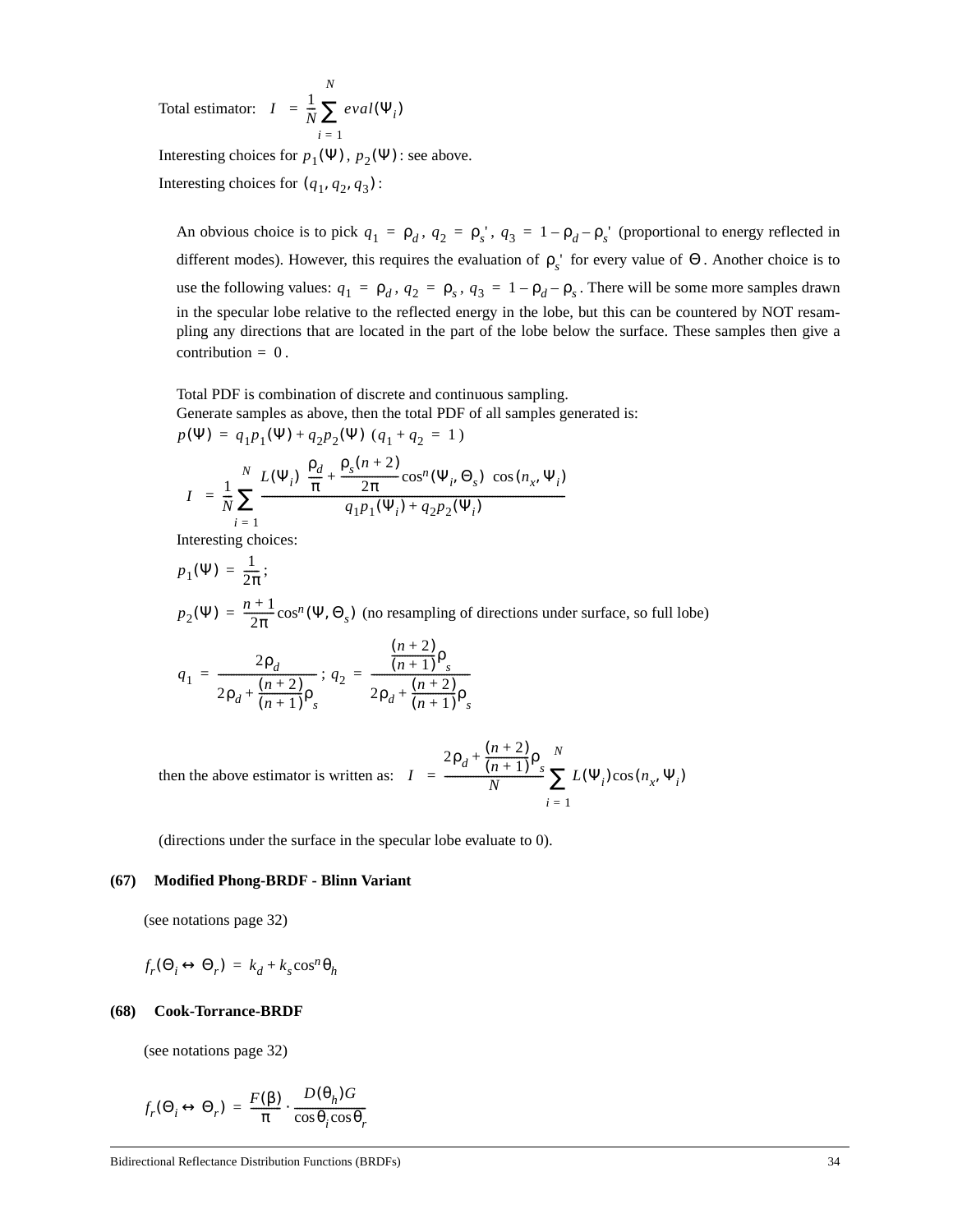β : angle between  $\Theta_i$  and  $\Theta_h$  (equal to angle between  $\Theta_r$  and  $\Theta_h$ )

- $F(\beta)$ : Fresnel Reflectance (see 58)
- *D*( $θ<sub>h</sub>$ ): Facet distribution
- : Geometric masking term *G*

$$
D(\theta) = \frac{1}{m^2 \cos^4 \theta} e^{-\left[\frac{\tan \theta}{m}\right]^2}
$$
 (*m* is material-parameter)

$$
G = min\left\{1, \frac{2\cos\theta_h \cos\theta_i}{\cos\beta}, \frac{2\cos\theta_h \cos\theta_r}{\cos\beta}\right\}
$$

The Cook-Torrance model is described in more detail in R8.

#### **(69) Ward-BRDF**

(see notations page 32)

a. Isotropic Gaussian Model: 
$$
f_r(\Theta_i \leftrightarrow \Theta_r) = \frac{\rho_d}{\pi} + \rho_s \cdot \frac{1}{\sqrt{\cos \theta_i \cos \theta_r}} \cdot \frac{\exp(-\tan^2 \theta_h / \alpha^2)}{4\pi \alpha^2}
$$

 $\alpha$  is standard deviation (RMS) of the surface slope.

Energy conservation:  $\rho_d + \rho_s \leq 1$ 

Normalization  $1/4\pi\alpha^2$  is accurate as long  $\alpha$  is not much greater than 0.2 (surface is then mostly diffuse).

Proportional sampling of specular part (is already normalized as a pdf):

$$
\theta_h = \operatorname{atan}(\alpha \sqrt{-\log(r_1)})
$$
  

$$
\varphi = 2\pi r_2
$$

b. Anisotropic Elliptical Gaussian Model:

$$
f_r(\Theta_i \leftrightarrow \Theta_r) = \frac{\rho_d}{\pi} + \rho_s \cdot \frac{1}{\sqrt{\cos \theta_i \cos \theta_r}} \cdot \frac{\exp(-\tan^2 \theta_h (\cos^2 \phi_h / \alpha_x^2 + \sin^2 \phi_h / \alpha_y^2))}{4\pi \alpha_x \alpha_y}
$$

 $\alpha_x$  and  $\alpha_y$  are are the standard deviation of the surface slope in the x and y direction at the tangent plane. Energy conservation:  $\rho_d + \rho_s \le 1$  and  $\alpha_x^2 \ll 1$  and  $\alpha_y^2 \ll 1$ 

Proportional sampling of specular part (is already normalized as a pdf):

$$
\theta_h = \operatorname{atan}\left(\sqrt{\frac{-\log(r_1)}{\cos^2 \phi / \alpha_x^2 + \sin^2 \phi / \alpha_y^2}}\right)
$$

$$
\varphi = \operatorname{atan}\left(\frac{\alpha_x}{\alpha_y} \tan(2\pi r_2)\right)
$$

See R46 for a more complete description of the Ward BRDF.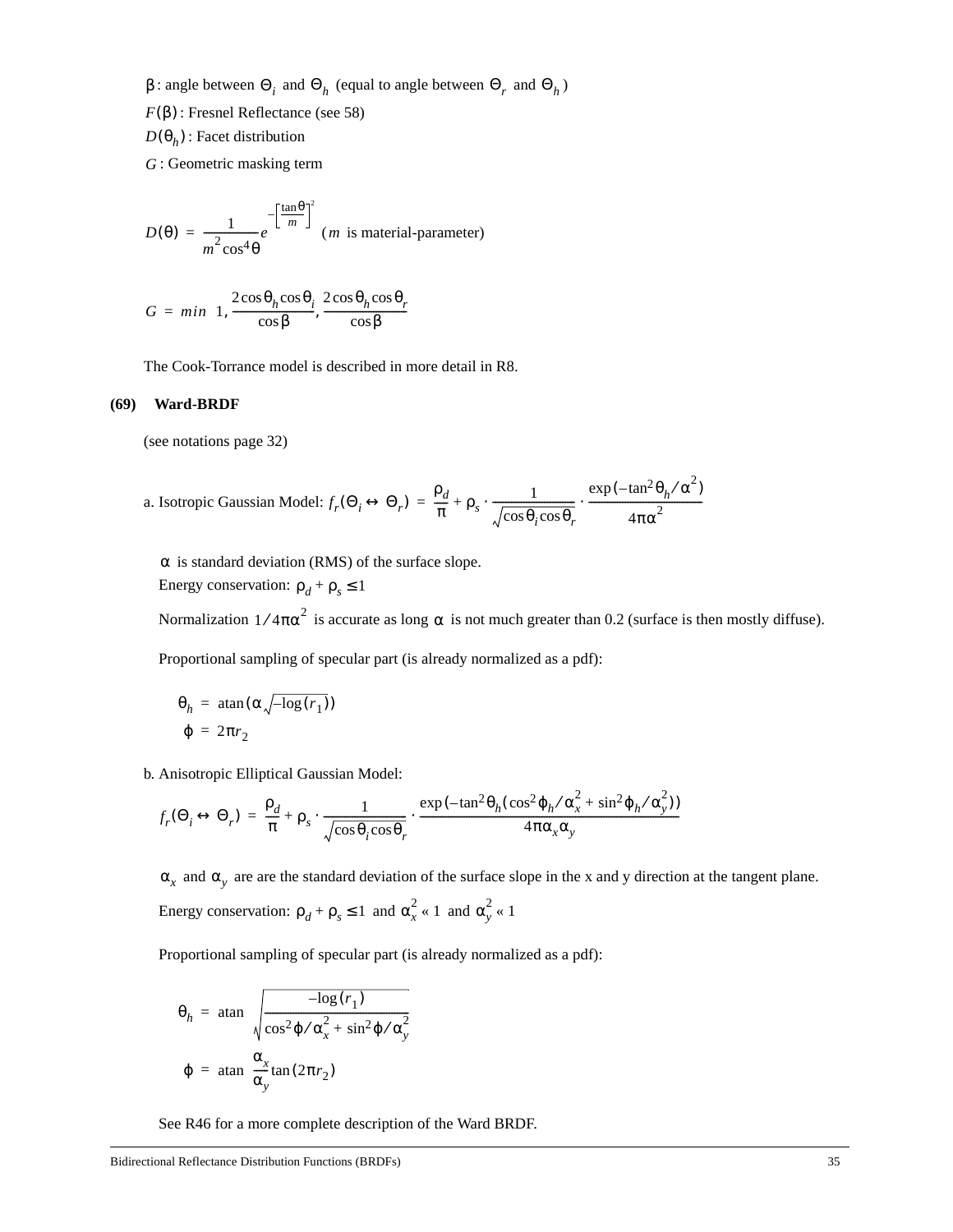$$
f_r(\Theta_i \leftrightarrow \Theta_r) = \sum_k (C_{x, k} x_i x_r + C_{y, k} y_i y_r + C_{z, k} z_i z_r)^{n_k}
$$

which can also be written as:

$$
f_r(\Theta_i \leftrightarrow \Theta_r) = \sum_k C_k(\Theta_i)(\Theta_a \cdot \Theta_r)^{n_k}
$$

where:

$$
\Theta_a = \frac{(C_{x, k}x_i, C_{y, k}y_i, C_{z, k}z_i)}{\sqrt{C_{x, k}^2 x_i^2 + C_{y, k}^2 y_i^2 + C_{z, k}^2 z_i^2}}
$$

$$
C_k(\Theta_i) = (C_{x, k}^2 x_i^2 + C_{y, k}^2 y_i^2 + C_{z, k}^2 z_i^2)^{\frac{n_k}{2}}
$$

Therefore, the BRDF is a combination of cosine-lobes, each centered around a different axis Θ*a*

Proportional sampling:

- 1. Integrate different cosine-lobes over spherical digons using (31b)
- 2. Select cosine-lobe proportional to the above computed values.
- 3. Generate direction according to this cosine-lobe (38)

See R25 for a complete description.

## **C. BRDF MEASUREMENTS**

#### **(71) Cornell Measurements**

The Program of Computer Graphics, Cornell University, has a number of measurements online:

```
http://www.graphics.cornell.edu/online/measurements/
```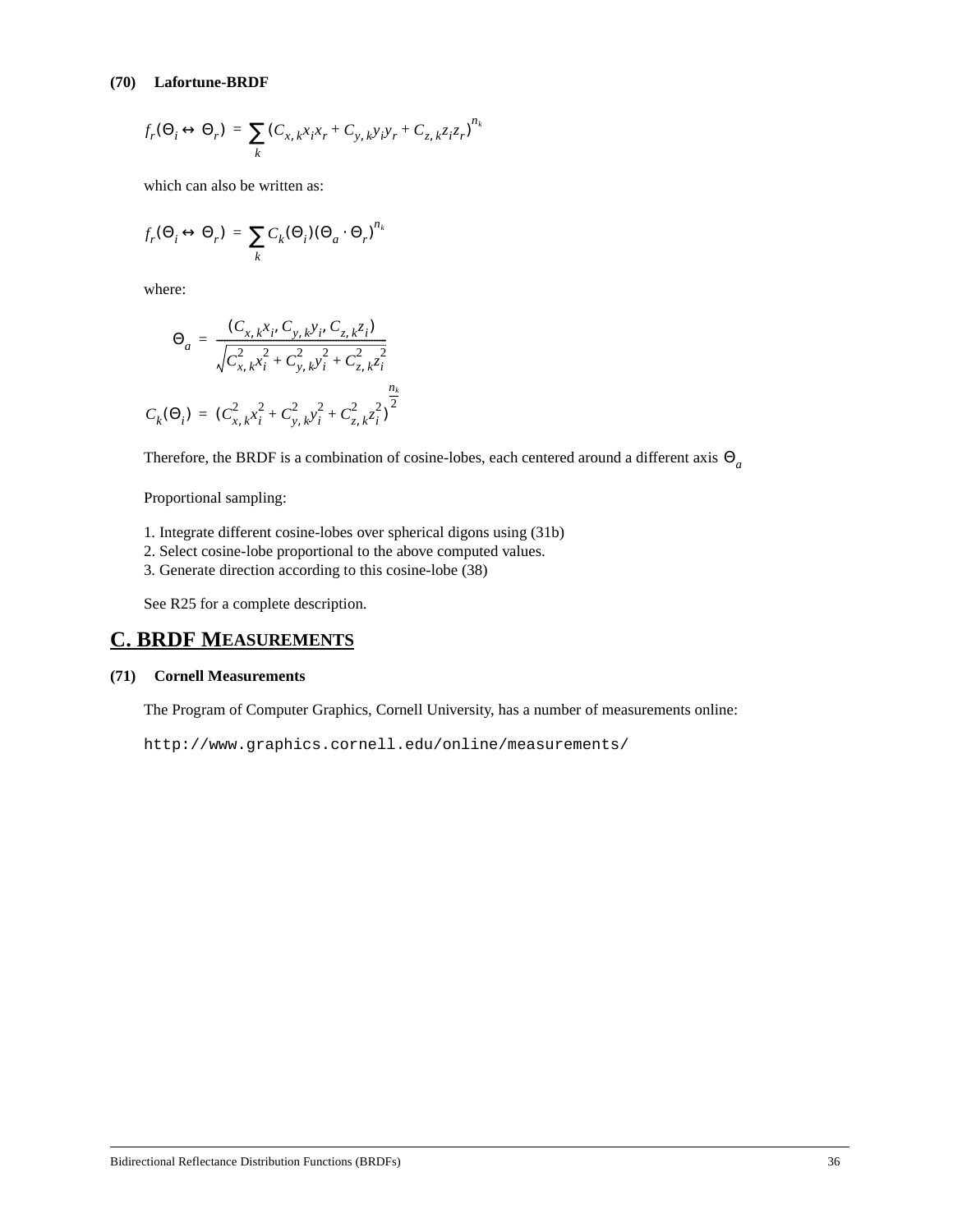## **A. RADIANCE TRANSPORT FORMULATIONS**

All formulations in this section take radiance as the main transport quantity. For the sake of clarity, the wavelength dependency of radiance values is implicitly assumed in all equations.

#### **(72) Rendering Equation (Radiance), integration over incoming hemisphere**

$$
L(x \to \Theta) = L_e(x \to \Theta) + \int_{\Omega_x} L(x \leftarrow \Psi) f_r(x, \Psi \leftrightarrow \Theta) \cos(n_x, \Psi) d\omega_{\Psi}
$$

Direct illumination only:  $L(x \to \Theta) = \int L_e(r(x, \Psi) \to -\Psi) f_r(x, \Psi \leftrightarrow \Theta) \cos(n_x, \Psi) d\omega_{\Psi}$ Ω*<sup>x</sup>*  $=$   $\int$ 

#### **(73) Rendering Equation (Radiance), integration over all surfaces in the scene**

$$
L(x \to \Theta) = L_e(x \to \Theta) + \int_{A} L(z \to \overline{zx}) f_r(x, \Theta \leftrightarrow \overline{zx}) G(x, z) V(x, z) dA_z
$$
  

$$
G(x, z) = \frac{\cos(n_x, \Theta) \cos(n_z, -\Theta)}{\|x - z\|^2}
$$

(many authors include  $V(x, z)$  in the definition of  $G(x, z)$ , but in this document they are kept separate for clarity).

Direct illumination only: see 74.

#### **(74) Direct Illumination Equation (Radiance), integration over all light sources**

(computing direct illumination using various sampling techniques for shadow rays: page 50)

- $L_i$ : all light sources  $(i = 1...N_L)$  in the scene.
- $A_{L_i}$ : area of light source  $L_i$ .
- $\Omega_x(L_i)$ : solid angle subtended by light source  $L_i$  w.r.t. x.
- $\Omega_x^{vis}(L_i)$ : visible solid angle subtended by light source  $L_i$  w.r.t. x.
- *y* : intersection of ray  $(x, \Psi)$  and light source  $L_i$
- : number of light sources in the scene *NL*

(74a) Integration over the area of all light sources:

$$
L(x \to \Theta) = L_e(x \to \Theta) + \sum_{i=1}^{N_L} \int_{L_e(y \to yx)} L_p(x, \Theta \leftrightarrow xy) G(x, y) V(x, y) dA_y
$$

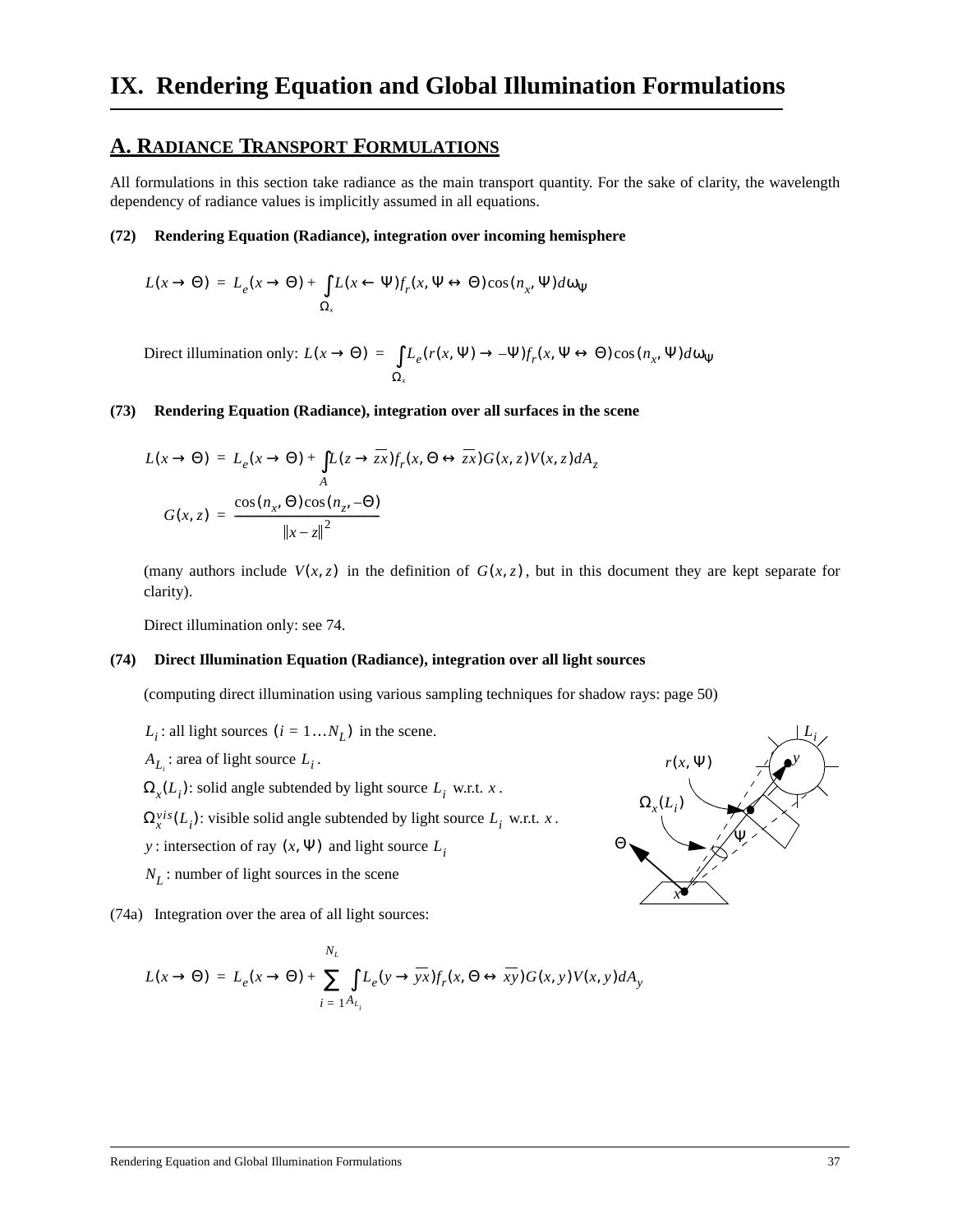(74b) Integration over solid angles subtended by light sources:

$$
L(x \to \Theta) = L_e(x \to \Theta) + \sum_{i=1}^{N_L} \int_{\Omega_x(L_i)} L_e(y \to -\Psi) f_r(x, \Psi \leftrightarrow \Theta) \cos(n_x, \Psi) V(x, y) d\omega_{\Psi}
$$

(74c) Integration over visible solid angles subtended by light sources:

 $(in this case y \equiv r(x, \Psi))$ 

$$
L(x \to \Theta) = L_e(x \to \Theta) + \sum_{i=1}^{N_L} \int_{\Omega_x^{vis}(L_i)} L_e(y \to -\Psi) f_r(x, \Psi \leftrightarrow \Theta) \cos(n_x, \Psi) d\omega_{\Psi}
$$

#### **(75) Continuous Radiosity Equation: diffuse reflection, diffuse light sources, integration over surfaces**

If all surfaces are diffuse reflectors and light sources are diffuse emitters, radiance values are independent of direction and can be expressed by the hemispherical radiometric quantities:

$$
B(x) = \pi L(x)
$$
  
\n
$$
B_e(x) = \pi L_e(x)
$$
  
\n
$$
\rho(x) = \pi f_r(x)
$$

$$
B(x) = B_e(x) + \rho(x) \int_A \frac{B(z)G(x, z)V(x, z)}{\pi} dA_z
$$

#### **(76) Participating medium**

See also descriptions in (R7, p. 325) and (R33, p. 174). There are 4 phenomena that affect the radiance along a path in a medium:

absorption: the medium absorbs light emission: the medium emits light in-scattering: light scatters into the direction of travel out-scattering: light scatters away from the direction of travel

Change in radiance along a path:

$$
\frac{dL(s)}{ds} = -\kappa_t L(s) + \kappa_a L_e(s) + \kappa_s \int L_i(\Theta) f(\Theta) d\omega_{\Theta}
$$
  
 
$$
\downarrow \Omega
$$
  
 emission  
 
$$
\omega_{\Theta}
$$
  
 emission  
 
$$
\omega_{\Theta}
$$
  
 
$$
\omega_{\Theta}
$$
  
 
$$
\omega_{\Theta}
$$
  
 
$$
\omega_{\Theta}
$$
  
 
$$
\omega_{\Theta}
$$
  
 
$$
\omega_{\Theta}
$$
  
 
$$
\omega_{\Theta}
$$
  
 
$$
\omega_{\Theta}
$$
  
 
$$
\omega_{\Theta}
$$
  
 
$$
\omega_{\Theta}
$$
  
 
$$
\omega_{\Theta}
$$
  
 
$$
\omega_{\Theta}
$$
  
 
$$
\omega_{\Theta}
$$
  
 
$$
\omega_{\Theta}
$$
  
 
$$
\omega_{\Theta}
$$
  
 
$$
\omega_{\Theta}
$$
  
 
$$
\omega_{\Theta}
$$
  
 
$$
\omega_{\Theta}
$$
  
 
$$
\omega_{\Theta}
$$
  
 
$$
\omega_{\Theta}
$$
  
 
$$
\omega_{\Theta}
$$
  
 
$$
\omega_{\Theta}
$$
  
 
$$
\omega_{\Theta}
$$
  
 
$$
\omega_{\Theta}
$$
  
 
$$
\omega_{\Theta}
$$
  
 
$$
\omega_{\Theta}
$$
  
 
$$
\omega_{\Theta}
$$
  
 
$$
\omega_{\Theta}
$$
  
 
$$
\omega_{\Theta}
$$
  
 
$$
\omega_{\Theta}
$$
  
 
$$
\omega_{\Theta}
$$
  
 
$$
\omega_{\Theta}
$$
  
 
$$
\omega_{\Theta}
$$
  
 
$$
\omega_{\Theta}
$$
  
 
$$
\omega_{\Theta}
$$
  
 
$$
\omega_{\Theta}
$$
  
 
$$
\omega_{\Theta}
$$
  
 
$$
\omega_{\Theta}
$$
  
 
$$
\omega_{\Theta}
$$
  
 
$$
\omega_{\Theta}
$$
  
 
$$
\omega_{\Theta}
$$
  
 
$$
\omega_{\Theta}
$$
  
 
$$
\omega_{\Theta}
$$
  
 
$$
\omega_{\Theta}
$$
  
 
$$
\omega_{\
$$



with:

: absorption coefficient (dimension: *1/meter*), fraction by which radiance is reduced per unit length due κ*a*( )*s* to absorption in the medium.

: scattering coefficient (dimension: *1/meter*), fraction by which radiance is reduced per unit length due κ*s*( )*s* to out-scattering.

 $\kappa_t(s) = \kappa_a(s) + \kappa_s(s)$ : extinction coefficient.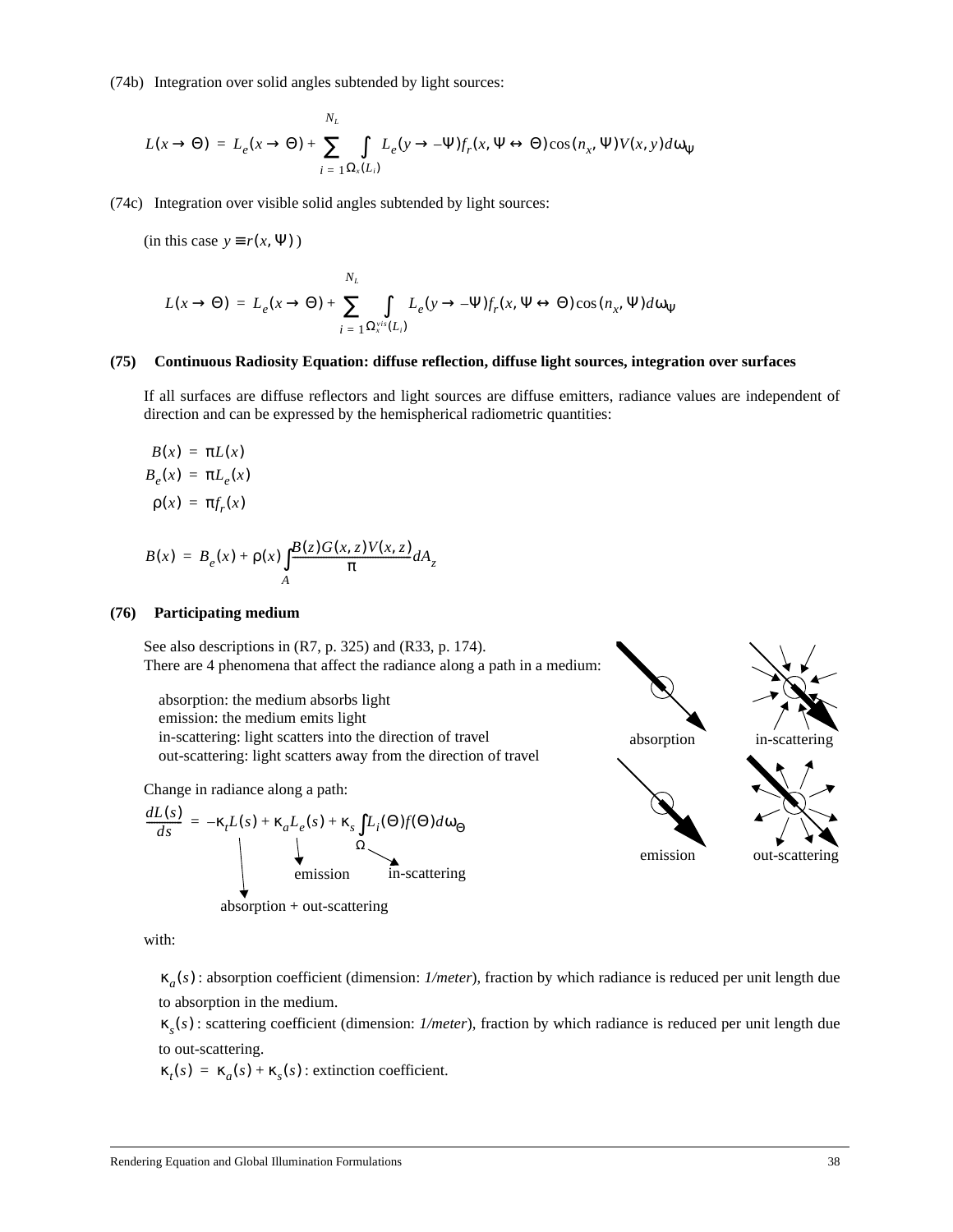*f*( $\Theta$ ): phase function, describing fraction of radiance arriving from direction  $\Theta$  that is in-scattered along the path. If the medium is isotropic:  $f_{\text{isotropic}}$  $=\frac{1}{4\pi}$ 

Solving the above differential equation:

$$
L(s) = L(0)\tau(0, s) + \int_{0}^{s} \tau(s', s)J(s')\kappa_t(s')ds'
$$

with:

$$
\tau(s_1, s_2) = \exp\left(-\int_{s_1}^{s_2} \kappa_t(s)ds\right): \text{transmittance function. If the medium is isotropic, } \kappa_t(s) \text{ is constant and thus}
$$
\n
$$
\tau(s_1, s_2) = e^{-\kappa_t|s_1 - s_2|}
$$

 $J(s)$ : source function, describing in-scattering and emission.

$$
J(s) = (1 - R(s))L_e(s) + R(s)\int_{\Omega} L_i(\Theta)f(\Theta)d\omega_{\Theta}
$$

$$
R(s) = \frac{\kappa_s(s)}{\kappa_t(s)} = \frac{\kappa_s(s)}{\kappa_a(s) + \kappa_s(s)}:
$$
 scattering albedo of the medium

#### **(77) Participating medium, no scattering**

Equations in 76 apply, with  $\kappa_s(s) = 0$  and  $\kappa_a(s) = \kappa_t(s)$ 

$$
L(s) = L(0)\tau(0, s) + \int_{0}^{s} L_e(s')\tau(s', s)\kappa_t(s')ds'
$$

and if  $\kappa_t(s)$  and  $L_e(s)$  constant:

$$
L(s) = L(0)e^{-K_t s} + L_e(1 - e^{-K_t s})
$$
 (can be used as a simple fog-model)

# **B. DUAL TRANSPORT FORMULATION**

Light transport can also be formulated by using the adjoint equations. The adjoint transport quantity is called *importance* or *potential function* by various authors, and an often used notation is W. An intuitive way of thinking about the potential function is to consider it an incident function in combination with radiance as an exitant function.

#### **(78) Relationship between Flux, Radiance, Potential**

See R12 for a more complete description.

Consider a set S of surface points and associated directions  $S = A_s \times \Omega_x \subset A \times \Omega$ . The exitant flux for S can be written as: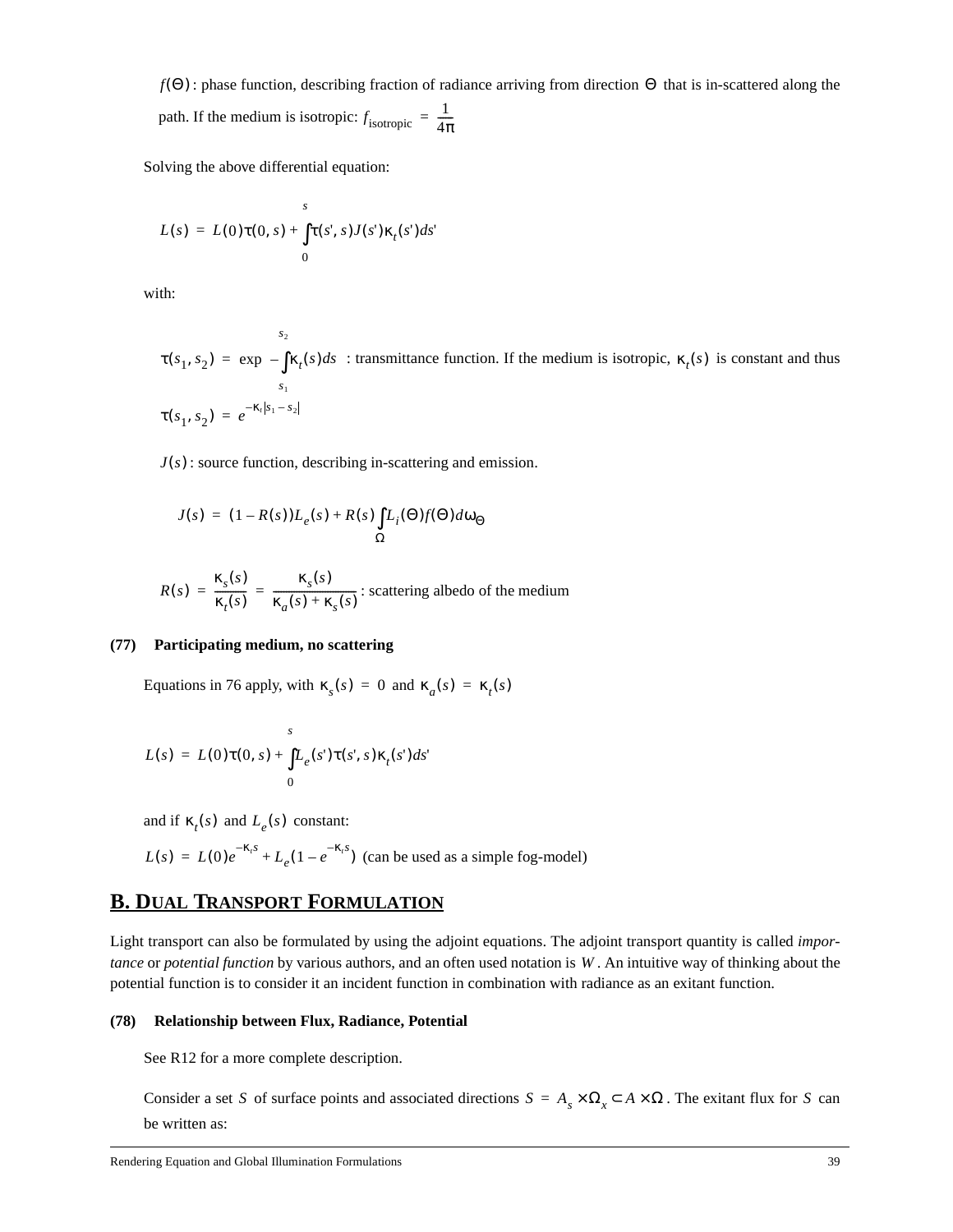$$
\Phi(S) = \iint_{A\Omega} L(x \to \Theta) W_e(x \leftarrow \Theta) \cos(\Theta, n_x) d\omega_{\Theta} dA_x
$$

with  $W_e(x \leftarrow \Theta)$  the initial potential, defined as:

$$
W_e(x \leftarrow \Theta) = \begin{cases} 1 & \text{if } (x, \Theta) \in S \\ 0 & \text{if } (x, \Theta) \notin S \end{cases}
$$

The above integral can also be formally defined as an inner product:  $\Phi(S) = \langle L, W_e \rangle$ .

Using the dual formulation,  $\Phi(S)$  can also be written as an integral over all light sources, or formally:

$$
\Phi(S) = \iint_{A\Omega} L_e(x \to \Theta) W(x \leftarrow \Theta) \cos(\Theta, n_x) d\omega_{\Theta} dA_x = \langle L_e, W \rangle
$$

with

$$
W(x \leftarrow \Theta) = W_e(x \leftarrow \Theta) + \int_{\Omega_{r(x,\Theta)}} W(r(x,\Theta) \leftarrow \Psi) f_r(r(x,\Theta), \Psi \leftrightarrow \Theta) \cos(n_{r(x,\Theta)}, \Psi) d\omega_{\Psi}
$$

 $W(x \leftarrow \Theta)$  is dimensionless and has the same transport properties as radiance (invariant along straight lines).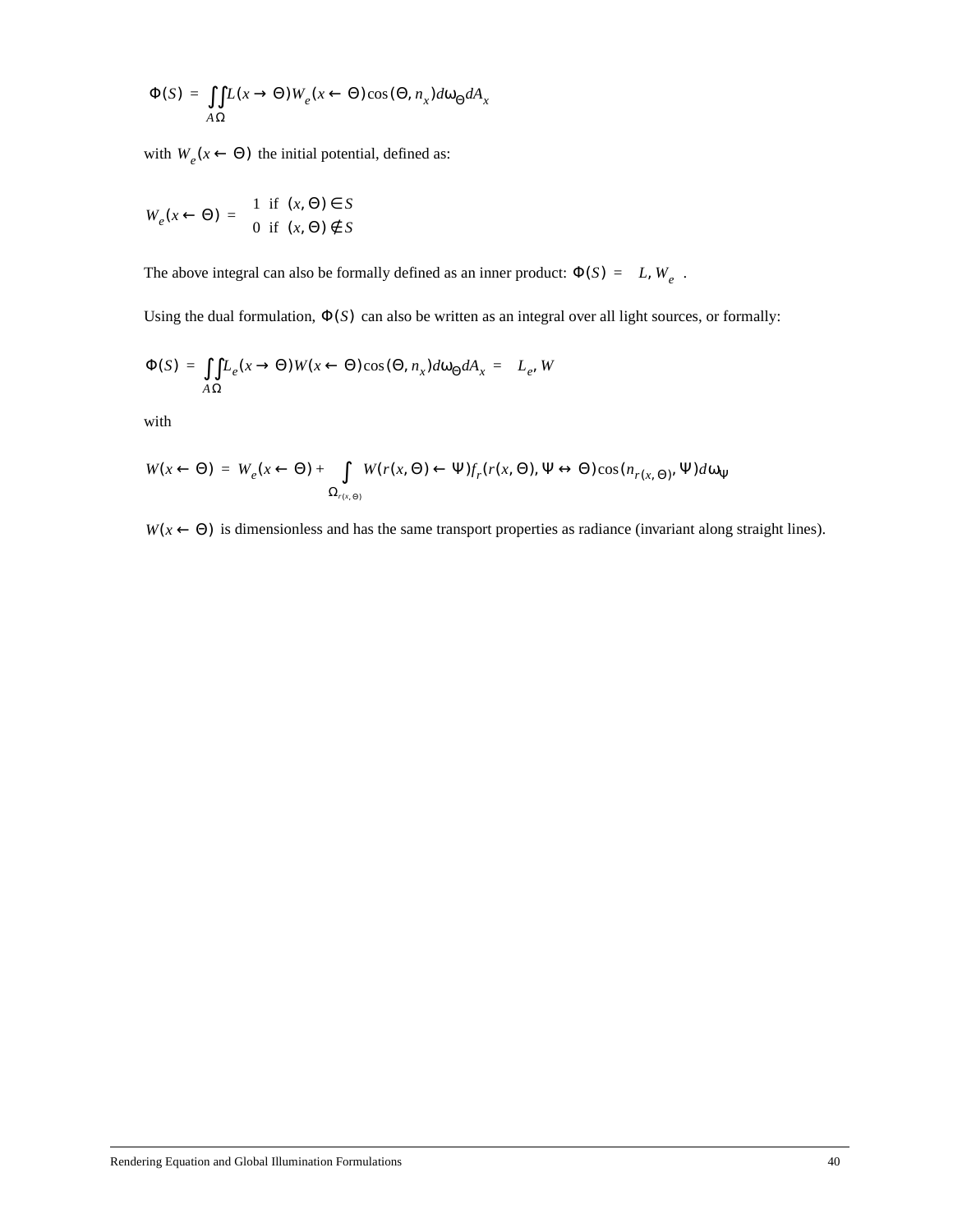**Form Factor**: the fraction of uniform diffuse radiant energy leaving one surface that is incident upon a second surface.

**Form Factor Algebra**: mathematical relations between form factors

**Notation**: The 'sender' surface is written as the first index, the 'receiver' surface as the second. An arrow indicates the 'energy flow'. This notation is consistent with other notations in literature, where the arrow usually is not used.

Form Factors are usually treated very extensively in books dealing with thermal radiation heat transfer (R32).

A good on-line resource for analytical avaluations of form factors: "*A Catalog of Radiation Heat Transfer Configuration Factors*" by John R. Howell: http://www.me.utexas.edu/~howell/

Global illumination context: computing form factors is one of the main elements of radiosity algorithms. Radiosity algorithms based on some variant of particle tracing often implicitly compute form factors without storing them. Direct illumination computations in ray tracing using shadow-rays also often implicitly computes a point-to-area form factor.

### **A. GENERAL EXPRESSIONS AND PROPERTIES**

#### **(79) Differential element to differential element Form Factor**

$$
dF_{dA_x \to dA_y} = \frac{\cos \theta_x \cos \theta_y}{\pi r_{xy}^2} dA_y = \frac{G(x, y)}{\pi} dA_y
$$

With visibility term:

$$
dF_{dA_x \to dA_y} = \frac{\cos \theta_x \cos \theta_y}{\pi r_{xy}^2} V(x, y) dA_y = \frac{G(x, y) V(x, y)}{\pi} dA_y
$$

#### **(80) Differential element to element Form Factor**

$$
F_{dA_x \to j} = \int_{A_j} \frac{\cos \theta_x \cos \theta_y}{\pi r_{xy}^2} V(x, y) dA_y = \int_{A_j} \frac{G(x, y) V(x, y)}{\pi} dA_y
$$

#### **(81) Differential element to polygon Form Factor; full visibility**

$$
F_{dA_x \to j} = \frac{1}{2\pi} \sum_{i=1}^{E} n_x \cdot \Gamma_i
$$
 (*E* = number of edges or vertices of the polygon)

where  $\Gamma_i = V_i \otimes V_{i+1}$  and magnitude of  $\Gamma_i = \gamma_i$ .

See also R3.



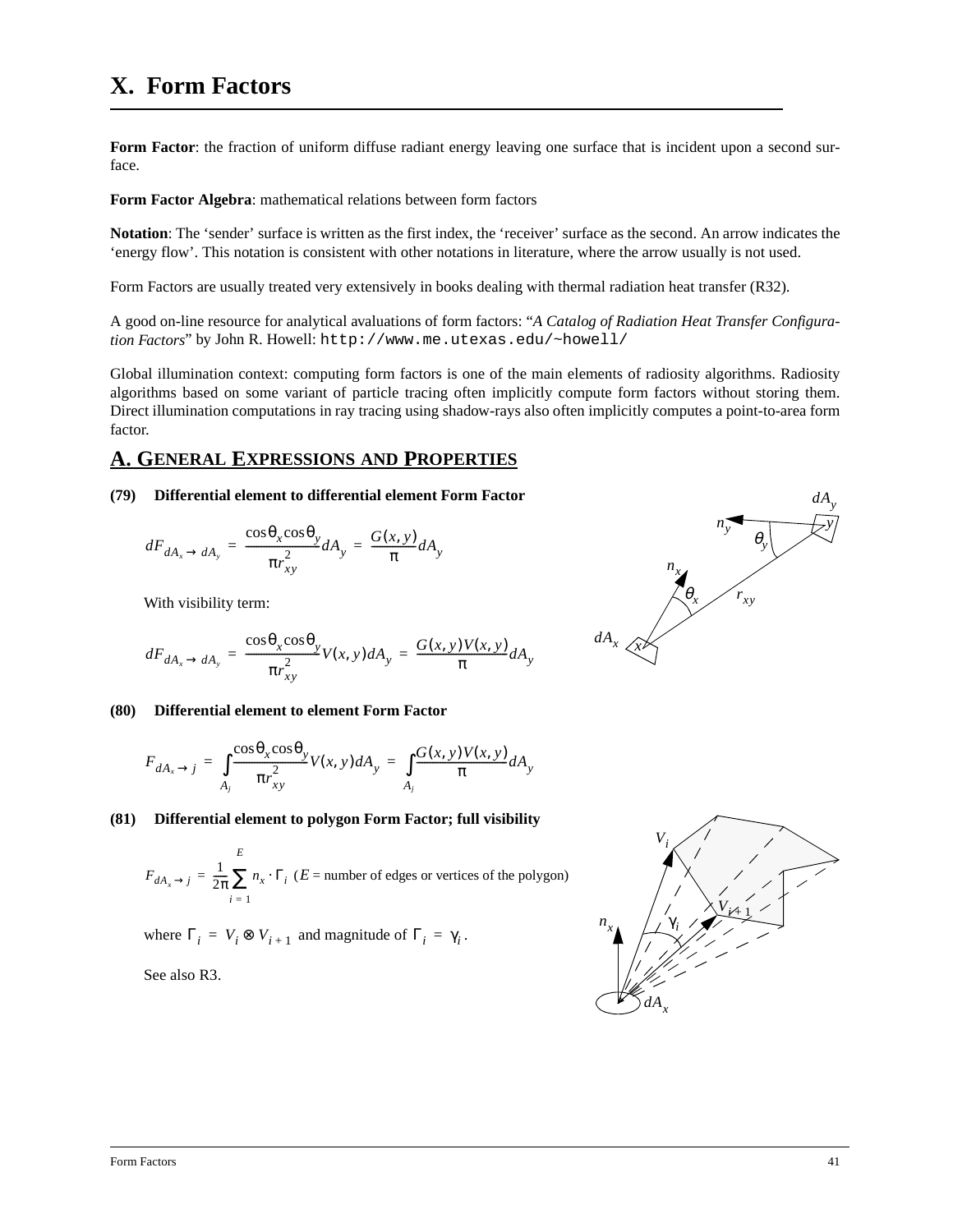#### **(82) Element to element Form Factor**

$$
F_{i \to j} = \frac{1}{A_i} \iint_{A_i A_j} \frac{\cos \theta_x \cos \theta_y}{\pi r_{xy}^2} V(x, y) dA_y dA_x = \frac{1}{A_i} \iint_{A_i A_j} \frac{G(x, y)}{\pi} V(x, y) dA_y dA_x
$$

 $\Omega_x(j)$  is subtended solid angle covering surface *j* as seen from *x* (see 26 and 27; also 9):

$$
F_{i \to j} = \frac{1}{A_i} \int_{A_i \Omega_x(j)} \frac{\cos \theta_x}{\pi} M(x^{\Theta}, j) d\omega_{\Theta} dA_x
$$

$$
F_{i \to j} = \frac{1}{A_i} \int_{A_i \Omega_x^{vis}(j)} \frac{\cos \theta_x}{\pi} d\omega_{\Theta} dA_x
$$

#### **(83) Element to element Form Factor; full visibility; Stoke's Theorem**

$$
F_{i \to j} = \frac{1}{2\pi A_i} \oint_{C_i C_j} \oint (\ln r dx_i dx_j + \ln r dy_i dy_j + \ln r dz_i dz_j)
$$

An analytic solution for this integral, given any two polygons, was derived by Schröder and Hanrahan (R29).

#### **(84) Form Factor Algebra**

a. 
$$
A_i F_{i \to j} = A_j F_{j \to i}
$$

b. In a closed environment:  $\sum F_{i \to j}$ *j*  $\sum F_{i \to j} = 1$ 

### **(85) Nusselt's Analog (projection on a disk)**

$$
F_{dA_x \to j} = \frac{A_{proj}}{\pi r^2}
$$

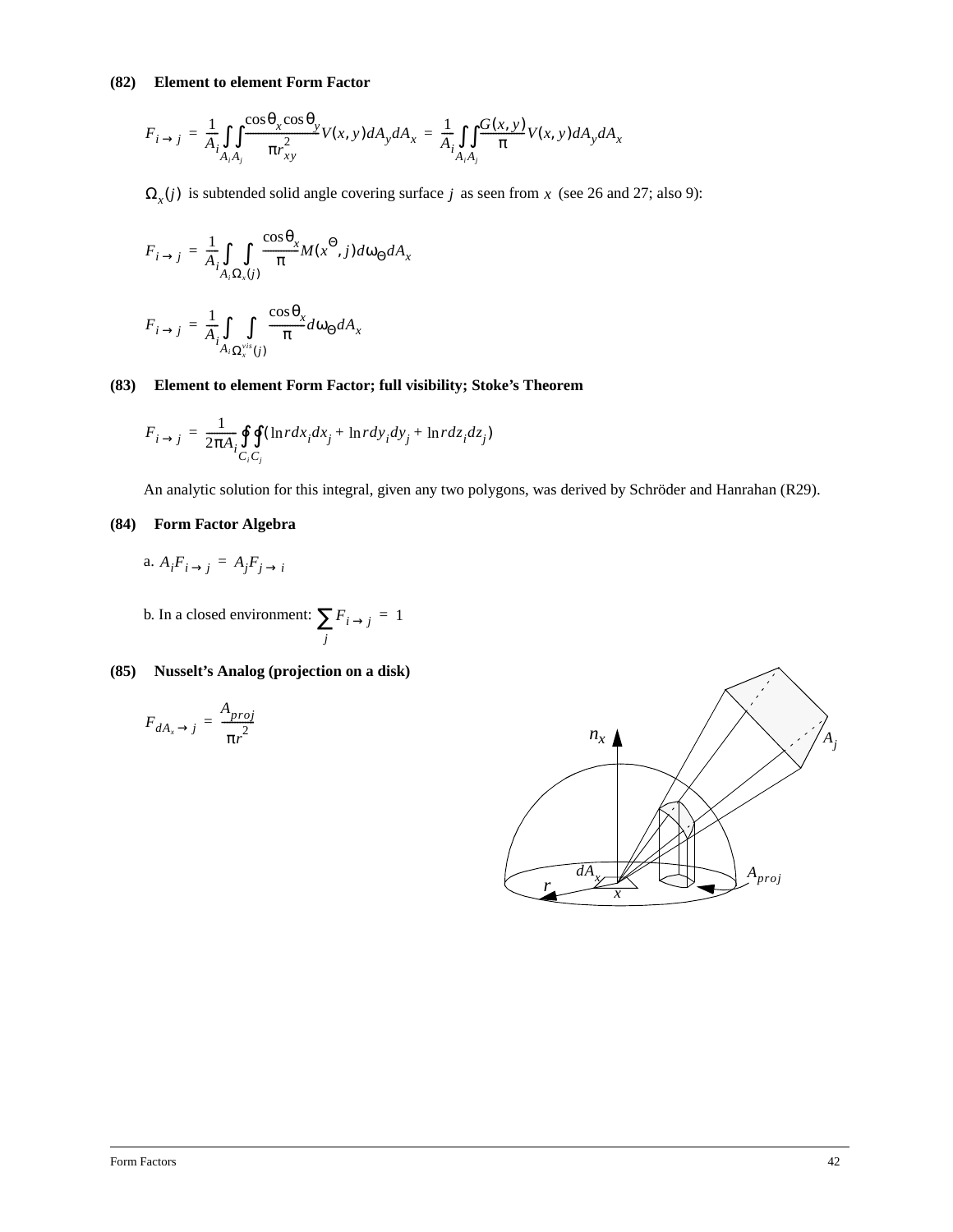$$
F_{dA_x \to j} = \frac{A_{proj}}{4\pi r^2}
$$

See also R39.



# **B. COMPUTING FORM FACTORS USING MONTE CARLO INTEGRATION1**

#### **(87) Uniform area sampling on both surfaces**

MC integration applied to (82 - 1st equation):

$$
p(x, y) = \frac{1}{A_i \cdot A_j}
$$
  
\n
$$
\langle F_{i \to j} \rangle = \frac{1}{N} \sum_{k=1}^{N} \frac{A_j G(x_k, y_k) V(x_k, y_k)}{\pi}
$$
  
\n
$$
\sigma^2 [\langle F_{i \to j} \rangle] = \frac{1}{N} \left( \frac{A_j}{A_i} \int_{A_i A_j} \frac{G^2(x, y) V^2(x, y)}{\pi^2} dA_y dA_x - F_{i \to j}^2 \right)
$$

#### **(88) Uniform area sampling + uniform solid angle sampling**

MC integration applied to (82 - 2nd equation)

$$
p(x, \Theta) = \frac{1}{A_i \cdot \Omega_x(j)}
$$
  

$$
\langle F_{i \to j} \rangle = \frac{1}{N} \sum_{k=1}^{N} \frac{\cos \theta_{x_k} \Omega_{x_k}(j) M(x_k^{\Theta_k}, j)}{\pi}
$$
  

$$
\sigma^2 [\langle F_{i \to j} \rangle] = \frac{1}{N} \left( \int_{A_i \Omega_x(j)} \frac{\cos^2 \theta_x \Omega_x(j) M^2(x^{\Theta}, j)}{A_i \pi^2} d\omega_{\Theta} dA_x - F_{i \to j}^2 \right)
$$

By using visibility culling or rejection sampling, sampling and integration can be limited to  $\Omega_x^{vis}(j)$ .

<sup>1.</sup> Extensive coverage of computing form factors using MC integration can be found in the Ph.D. thesis of Ph. Bekaert (R5). This section is partly based on that text.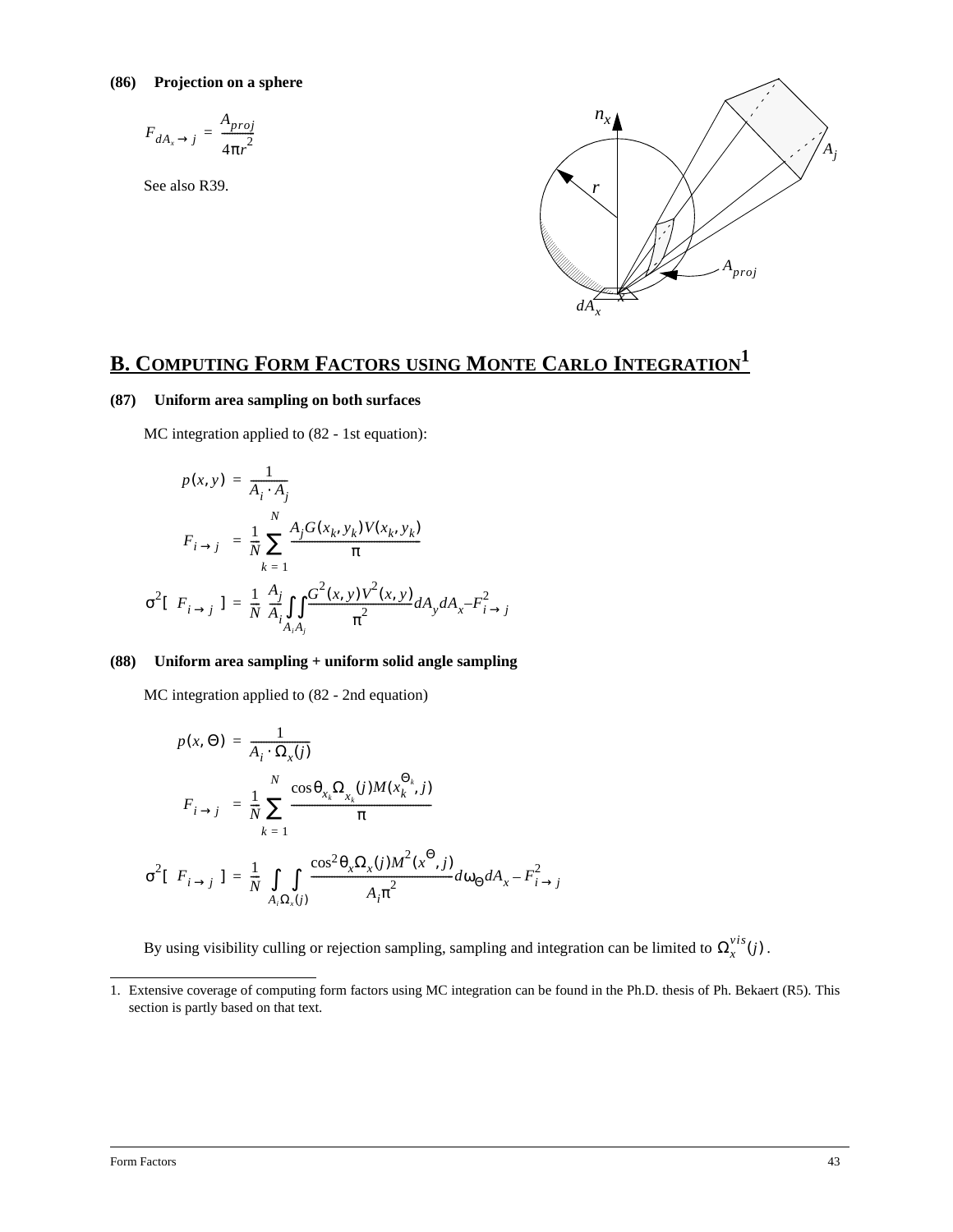#### **(89) Uniform area sampling + cosine-weighted solid angle sampling**

MC integration applied to (82 - 2nd equation)

$$
p(x, \Theta) = \frac{1}{A_i} \cdot \frac{\cos \theta_x}{\int \cos \theta_x d\omega_{\Theta}}
$$
  

$$
\langle F_{i \to j} \rangle = \frac{1}{N} \sum_{k=1}^{N} \frac{M(x_k^{\Theta_k}, j) \int \cos \theta_x d\omega_{\Theta}}{\pi}
$$
  

$$
\sigma^2 [\langle F_{i \to j} \rangle] = \frac{1}{N} \left[ \int \int \frac{\cos \theta_x M^2(x^{\Theta}, j) \int \cos \theta_x d\omega_{\Theta}}{A_i \pi^2} d\omega_{\Theta} dA_x - F_{i \to j}^2 \right]
$$

By using visibility culling or rejection sampling, sampling and integration can be limited to  $\Omega_x^{vis}(j)$ .

#### **(90) Uniform area sampling + cosine-weighted hemisphere sampling**

Directions are sampled over the entire hemisphere  $\Omega_x$  and do not need to point to surface element j. Just count the number of rays arriving at j to get an estimate for  $F_{i \rightarrow j}$ .

$$
p(x, \Theta) = \frac{1}{A_i} \cdot \frac{\cos \theta_x}{\pi}
$$

$$
\langle F_{i \to j} \rangle = \frac{1}{N} \sum_{k=1}^{N} M(x_k^{\Theta_k}, j)
$$

$$
\sigma^2 [\langle F_{i \to j} \rangle] = \frac{1}{N} F_{i \to j} (1 - F_{i \to j})
$$

This sampling procedure can be used to compute all  $F_{i \to j}$  simultaneously for a given i using the same set of rays  $(x_k, \Theta_k)$ :

```
for all patches j: F_{i\rightarrow j} = 0;
for k = 1, \ldots, N do
     generate a uniformly distributed random point x on patch i
     generate a cosine distributed direction Θ
     j = patch hit by the ray (x, \Theta)F_{i\rightarrow j} += 1/N
```
#### **(91) Global Lines**

Global lines methods compute all form factors in the scene without explicitly sampling points on the surface patches<sup>1</sup>. Various techniques can be used to compute the global lines:

a. Construct a bounding sphere for the scene. Generate each global line by connecting 2 uniform random points on the surface of the sphere.

<sup>1.</sup> An overview of global lines in the context of radiosity can be found in the Ph.D. Thesis of Mateu Sbert (R28):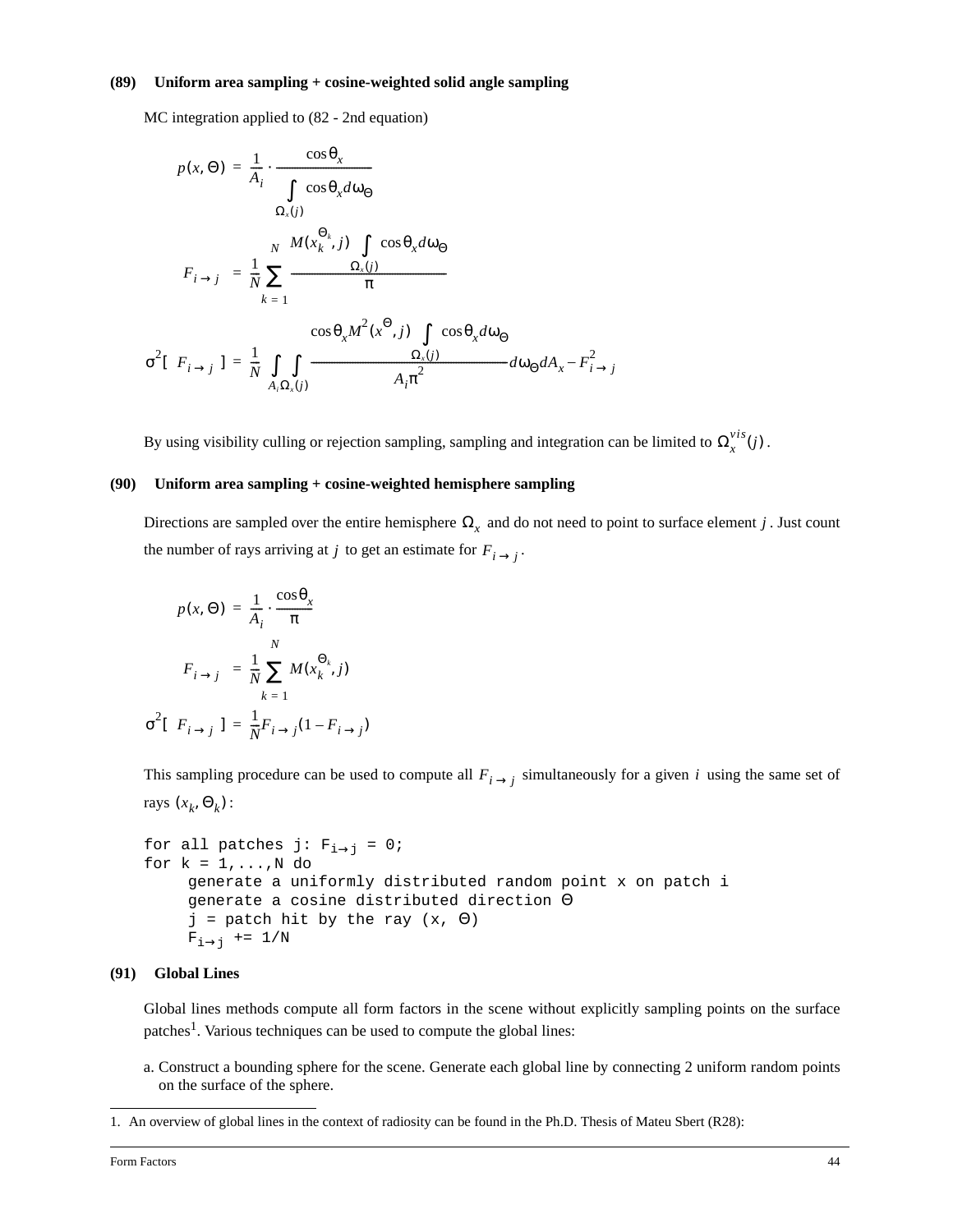b. Generate a random direction  $\Theta$  on the unit sphere. Project the scene on a plane perpendicular to  $\Theta$ . Generate a uniformly distributed random surface point x in the projection.  $(x, \Theta)$  is a global line.

All global lines are intersected with all surfaces in the scene, resulting in several spans on each line. The probability that a line intersects a surface is proportional to the area of that surface.

 $F_{i\rightarrow j}$  is estimated by  $N_{ij}/N_i$ , with  $N_{ij}$  the number of spans connecting surface patches i and j, and  $N_i$  the number of spans starting from surface patch  $i$ .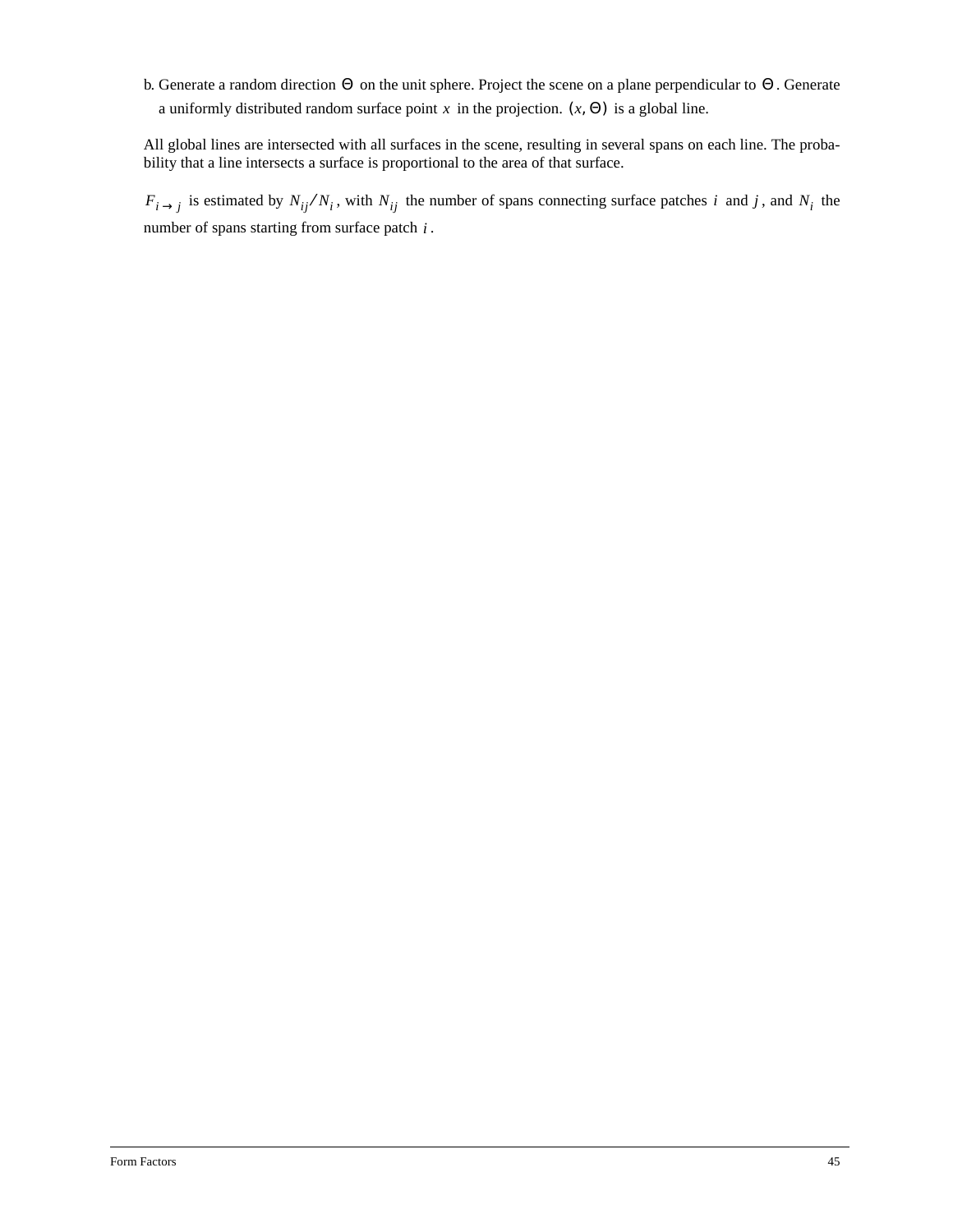The term 'Radiosity' is used in various ways in photorealistic image synthesis: as the radiometric quantity describing incident energy integrated over the hemisphere; but also to indicate a specific class of algorithms that compute an energy distribution in the scene. Although there is no formal definition of what a 'radiosity algorithm' actually is, it is usually assumed that one means a finite-element solution, computing diffuse light interaction only.

Most radiosity literature uses Galerkin Radiosity, a projection method to transform the continuous radiosity equations (75) into a set of linear equations. Unless otherwise indicated, Galerkin radiosity is used in this section.

Notations:

: constant radiosity of patch *i* (see 49, 51) - expressed in Watt/m<sup>2</sup> *Bi*

: self-emitted constant radiosity of patch *i* - expressed in Watt/m<sup>2</sup> *Bei*

: diffuse bihemispherical reflectance of patch *i* (see 65) - dimensionless ρ*i*

 $F_{i \rightarrow j}$ : form factor between patch *i* and *j* (see 82) - dimensionless

 $P_i$ : power of patch *i* - expressed in Watt  $P_i = A_i B_i$ 

: surface area of patch *i* - expressed in m<sup>2</sup> *Ai*

#### **(92) System of radiosity equations, constant basis functions**

$$
\forall \text{ patches i:} \qquad B_i = B_{ei} + \rho_i \sum_j F_{i \to j} B_j
$$
\n
$$
\begin{bmatrix}\n1 - \rho_1 F_{1 \to 1} & -\rho_1 F_{1 \to 2} & \cdots & -\rho_1 F_{1 \to n} \\
-\rho_2 F_{2 \to 1} & 1 - \rho_2 F_{2 \to 2} & \cdots & -\rho_2 F_{2 \to n} \\
\cdots & \cdots & \cdots & \cdots \\
-\rho_n F_{n \to 1} & -\rho_n F_{n \to 2} & \cdots & 1 - \rho_n F_{n \to n}\n\end{bmatrix}\n\begin{bmatrix}\nB_i \\
B_2 \\
\cdots \\
B_n\n\end{bmatrix} =\n\begin{bmatrix}\nB_e \\
B_e \\
\cdots \\
B_n\n\end{bmatrix}
$$

#### **(93) System of power equations, constant basis functions**

$$
\forall \text{ patches i:} \qquad P_i = P_{ei} + \rho_i \sum_j F_{j \to i} P_j
$$
\n
$$
\begin{bmatrix}\n1 - \rho_1 F_{1 \to 1} & -\rho_1 F_{2 \to 1} & \cdots & -\rho_1 F_{n \to 1} \\
-\rho_2 F_{1 \to 2} & 1 - \rho_2 F_{2 \to 2} & \cdots & -\rho_2 F_{n \to 2} \\
\cdots & \cdots & \cdots & \cdots \\
-\rho_n F_{1 \to n} & -\rho_n F_{2 \to n} & \cdots & 1 - \rho_n F_{n \to n}\n\end{bmatrix}\n\begin{bmatrix}\nP_i \\
P_2 \\
\cdots \\
P_n\n\end{bmatrix} =\n\begin{bmatrix}\nP_{e1} \\
P_{e2} \\
\cdots \\
P_{en}\n\end{bmatrix}
$$

#### **(94) Discretizing the continuous radiosity equation1**

Continuous radiosity equation (see 75):  $B(x) = B_e(x) + \rho(x) \int_A \frac{B(z)G(x, z)V(x, z)}{\pi} dA_z$  $= B_e(x) + \rho(x)$ 

Radiosity System & Algorithms 46

<sup>1.</sup> Based on chapter 3 of R7.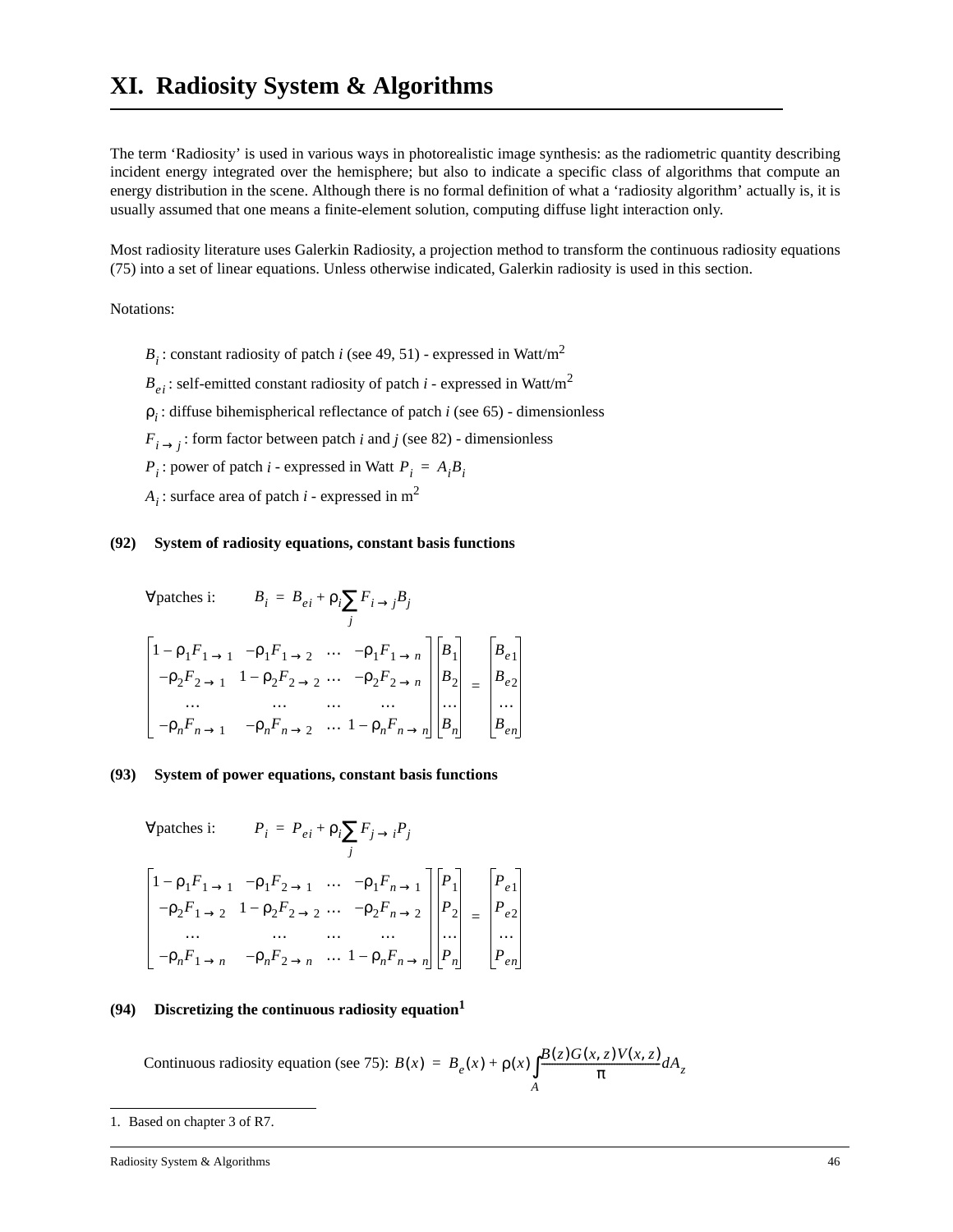Approximation of  $B(x)$ :  $B(x) \approx \hat{B}(x) = \sum B_i N_i(x)$ *i* = 1 *N* <sup>=</sup> ∑

Residual (substitute  $\hat{B}(x)$  in continuous equation):  $r(x) = \hat{B}(x) - B_e(x) - \rho(x) \int_A \frac{\hat{B}(z)G(x, z)V(x, z)}{\pi} dA_z$  $= \hat{B}(x) - B_e(x) - \rho(x)$ 

General approach: pick N weighting functions  $W_i(x)$ . The norm of residual:  $|r(x)| = \sum_{x} |\langle r(x), W_i(x) \rangle|$ . *i* = 1

*N*

Each of the terms  $\langle r(x), W_i(x) \rangle = \int r(x) W_i(x) dA_x$  can now be set to be zero, resulting in a linear equation for each  $W_i(x)$ . *A*  $=$   $\int$ 

(94a) Point Collocation

 $W_i(x) = \delta(x - x_i)$  (residual is zero for selected number of points  $x_i$ ) *N*

then: 
$$
\forall i
$$
:  $\sum_{j=1}^{N} K_{ij} B_j - B_e(x_i) = 0$  with  $K_{ij} = N_j(x_i) - \frac{\rho(x_i)}{\pi} \int_{A} N_j(z) G(x_i, z) V(x_i, z) dA_z$ 

(94b) Galerkin

$$
W_i(x) = N_i(x)
$$
  
then:  $\forall i$ :  $\sum_{j=1}^{N} K_{ij}B_j - \int_{A}^{B} B_e(x)N_i(x) dA_x = 0$   
with  $K_{ij} = \int_{A}^{J} N_i(x)N_j(x) dA_x - \int_{A}^{J} \rho(x)N_i(x)N_j(z) \frac{G(x, z)V(x, z)}{\pi} dA_z dA_x$ 

Choosing  $N_i(x) =\begin{cases} 1 & \text{if } x \text{ belongs to surface element } i \\ 0 & \text{otherwise} \end{cases}$  results in the classic radiosity formulation (92 or 93).  $=\begin{cases} 1 & \text{if } x \text{ below} \\ 0 & \text{otherwise} \end{cases}$ 

#### **(95) Basic Relaxation Algorithm1**

Most radiosity algorithms are relaxation methods, that solve the radiosity system through a series of iterations. This item describes the basic principle of all relaxation algorithms.

Linear system to solve:  $Ax = e$  or  $a_{11} \ldots a_{1n}$ ………… *an*<sup>1</sup> … *ann x*1 … *xn e*1 … *en* =

Subsequent iterations:  $x^{(0)}$ ,  $x^{(1)}$ ,  $x^{(2)}$ , ...

<sup>1.</sup> A very good overview of different relaxation techniques for solving the radiosity system can be found in the Ph.D. thesis of Philippe Bekaert (R5).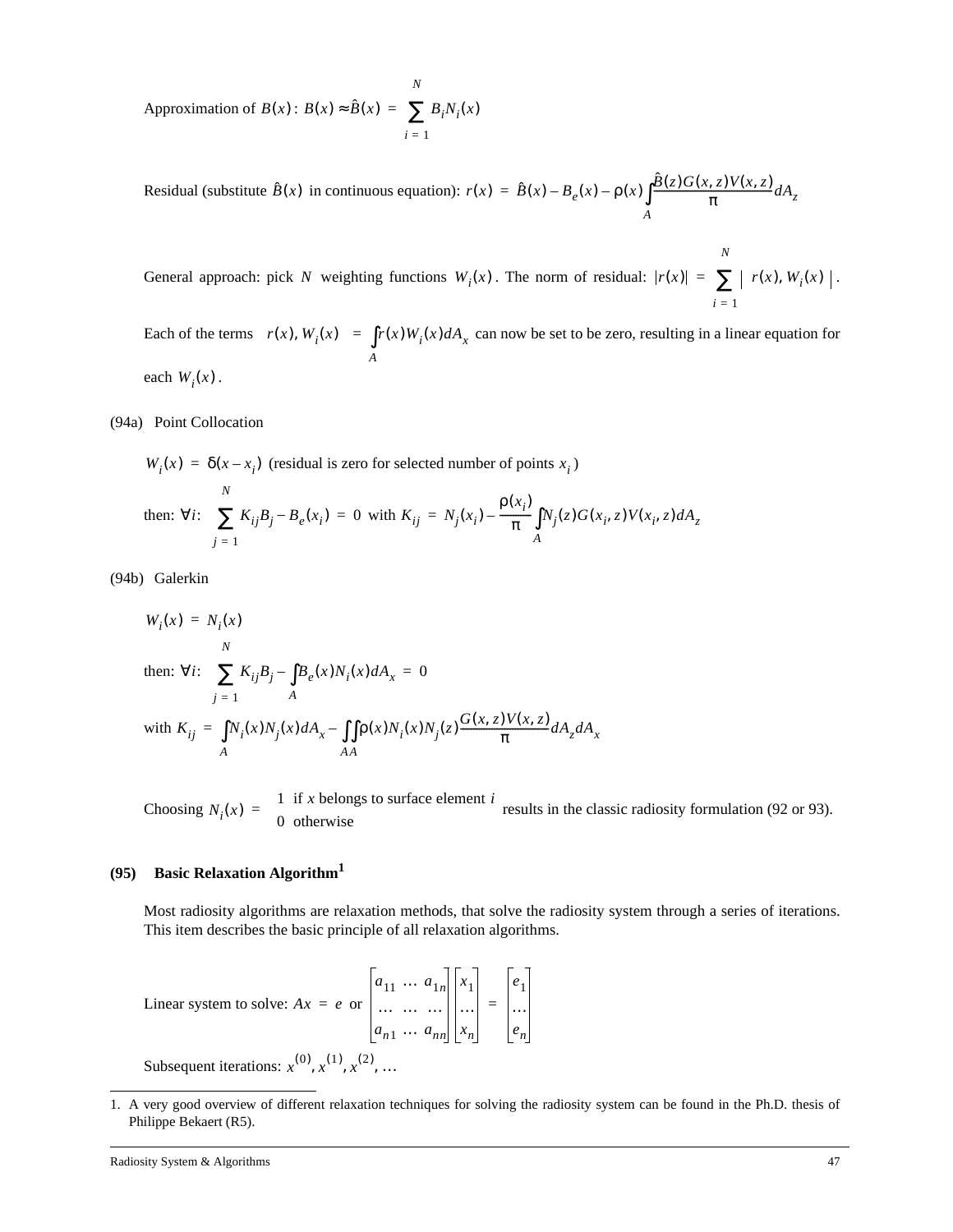Correction vectors  $\Delta x^{(k)}$ :  $x^{(k+1)} = x^{(k)} + \Delta x^{(k)}$ Residu vectors  $r^{(k)}$  (measure for error):  $r^{(k)} = e - Ax^{(k)}$ , and therefore  $r^{(k+1)} = r^{(k)} - A\Delta x^{(k)}$ 

Basic relaxation algorithm:

Choose initial  $x^{(0)}$ ;  $r^{(0)} = b - A.x^{(0)}$ ; for k = 0, 1, ... until convergence do compute  $\Delta x^{(k)}$  (based on  $x^{(k)}$ ,  $r^{(k)}$ , other information)  $x^{(k+1)} = x^{(k)} + \Delta x^{(k)};$  $r^{(k+1)} = r^{(k)} - A \cdot \Delta x^{(k)};$ 

#### **(96) Gauss-Seidel iteration**

Each component of the solution is updated in turn:  $x_s \leftarrow e_s - \sum a_{sj} x_j$  $\left\langle e_s - \sum_{j \neq s} a_{sj} x_j \right\rangle / a_{ss}$ 

Correction vector:  $\Delta x_i \leftarrow \delta_{is} r_s / a_{ss}$  (all components 0 except *s*).

Residu vector:  $r_i \leftarrow r_i - a_{is} r_s / a_{ss}$  (component s equals 0).

Applied to (93) ( $a_{ss} = 1$  if  $F_{s \to s} = 1$ ):

$$
P_s \leftarrow P_{es} + \rho_s \sum_{j \neq s} F_{j \rightarrow s} P_j
$$

Algorithm:

for all patches j: Pj = Pej; cycle through patches until convergence (selected patch = s) Ps = Pes; for all patches j Ps += ρs.Fj→s.Pj;

Incremental Gauss-Seidel: compute residu vector explicitly and increment solution vector instead of replacing previous solution.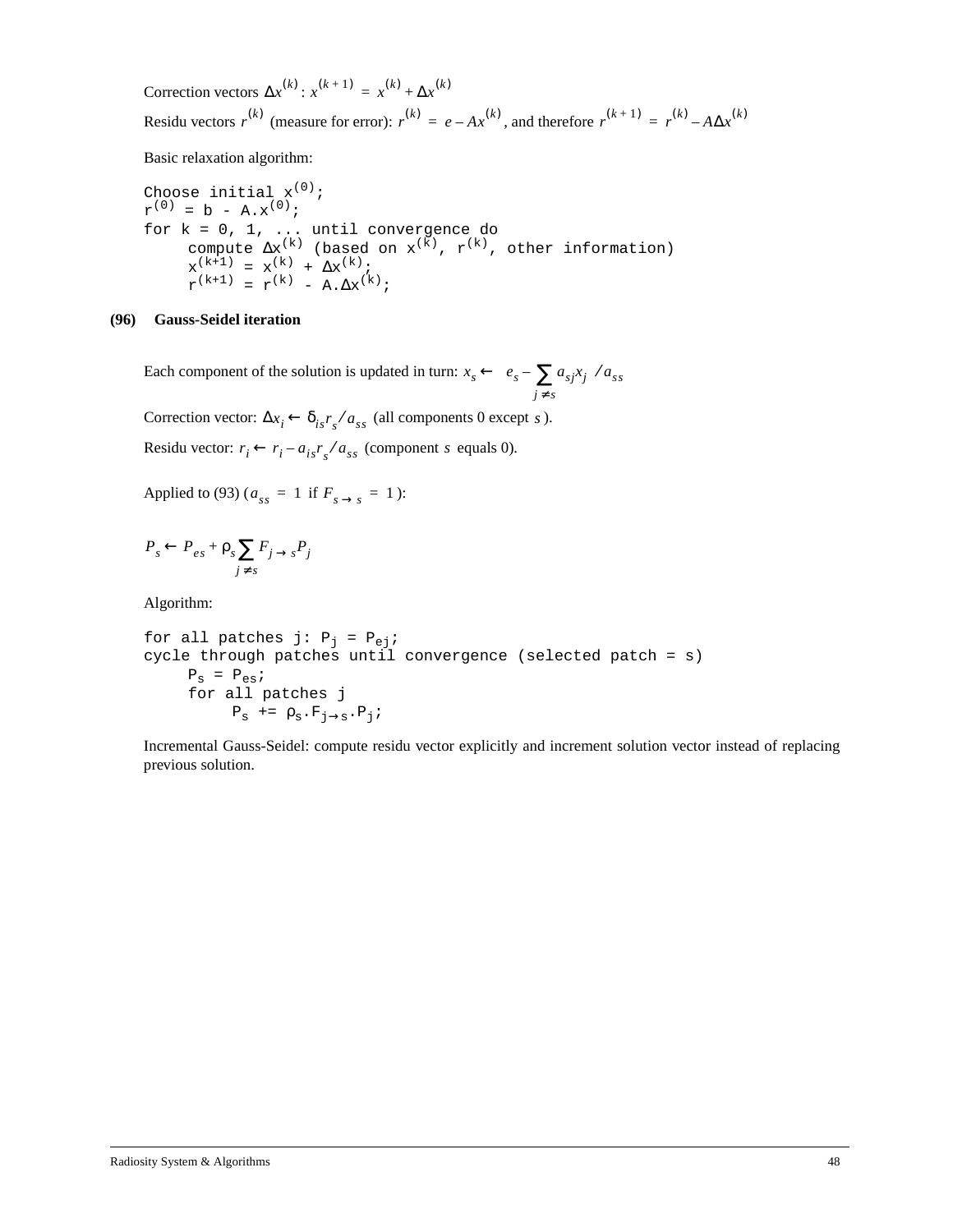#### **(97) Clustering - Equivalent extinction coefficient**

When clustering objects, an equivalent isotropic extinction coefficient can be computed for the cluster (R35), in an analogy with a participating medium (76).

$$
\kappa_t = \frac{A}{4V}
$$

where  $A$  is the total surface area of objects in the cluster and  $V$  is the volume of the cluster.

Directional extinction (R34):

$$
\kappa_t(\Theta) = \frac{A^{\perp}(\Theta)}{V}
$$

where  $A^{\perp}(\Theta)$  is the total projected area in direction  $\Theta$ .

#### **(98) Final Gathering**

A **final gathering step** is used to make a high-quality rendering of a radiosity solution, using a per-pixel radiance computation. It usually involves computing a radiance value for the visible surface point through each pixel, using the radiosity values stored on the surface patches.

Suppose  $\bar{L}$  is the pre-computed (diffuse) radiosity solution, then the radiance for surface point x in direction  $\Theta$ can be approximated as (see section IX for basic rendering equation):

$$
L(x \to \Theta) = L_e(x \to \Theta) + \int_{\Omega_x} \overline{L}(x \leftarrow \Psi) f_r(x, \Psi \leftrightarrow \Theta) \cos(n_x, \Psi) d\omega_{\Psi}
$$
 (hemisphere integration)

or:

$$
L(x \to \Theta) = L_e(x \to \Theta) + \int_A \overline{L}(z \to \overline{zx}) f_r(x, \Theta \leftrightarrow \overline{zx}) G(x, z) V(x, z) dA_z
$$
 (surface integration)

The integral in either of the two above formulations can be approximated by an appropriate sampling technique, thereby 'gathering' radiance from the other surfaces. Many different variants are possible, depending on how much information was stored with the radiosity solution.

Variants: Uniform hemisphere sampling; cosine-weighted hemisphere sampling; uniform area sampling; area sampling proportional to solid angle; area sampling proportional to cosine weighted angle; area sampling pro-

portional to  $\bar{L}$ ; area sampling sampling proportional to stored (linked) form factors. See (R41, R4) for an overview.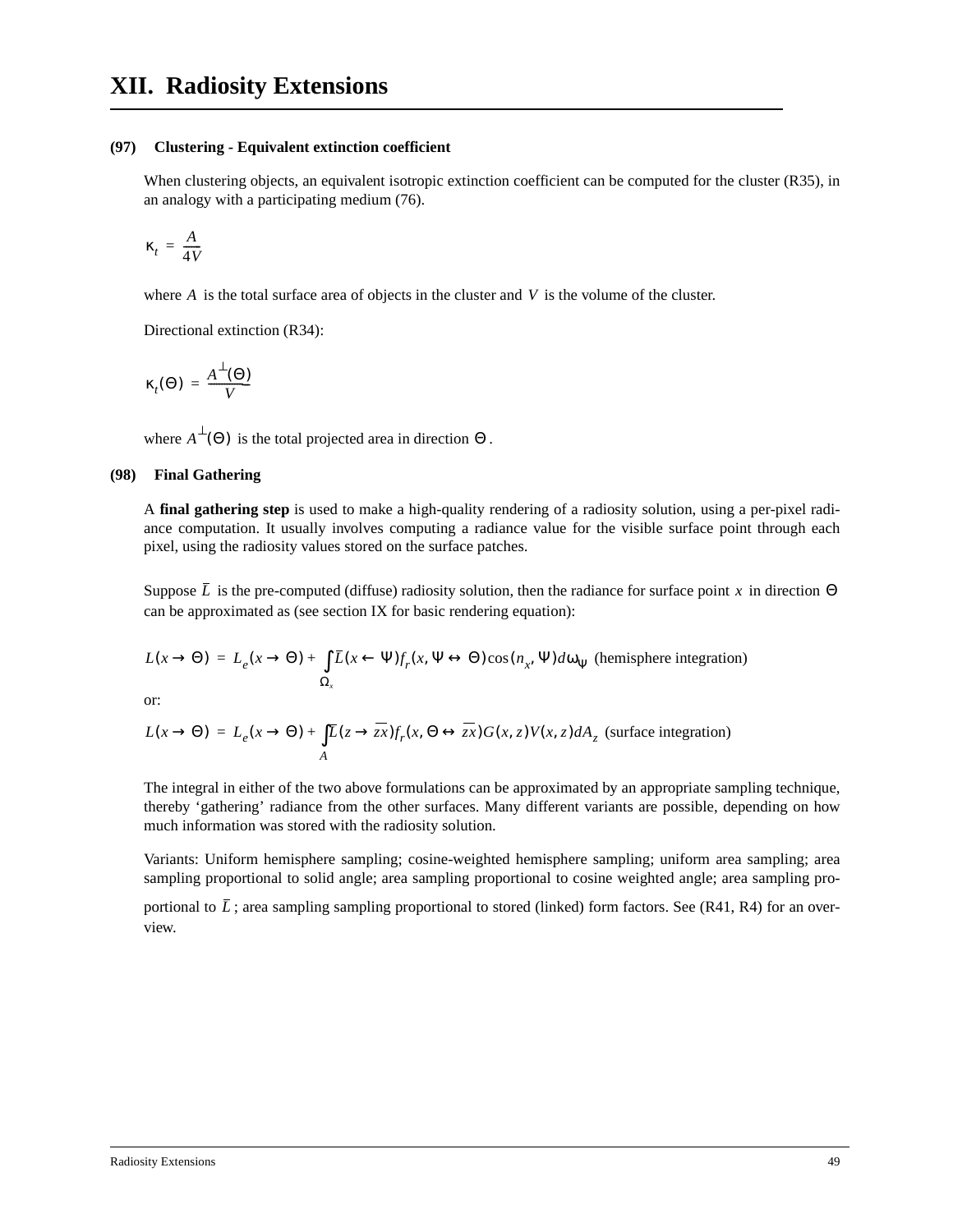Many rendering algorithms use (random) paths in object space to compute illumination values. If these paths are directly used to compute the illumination of the pixels, one has a specific class of algorithms, of which classic ray tracing is the best-known. Other algorithms include stochastic ray tracing; light tracing (also called backward ray tracing or particle tracing); and bidirectional ray tracing.

See also: Ray-object intersections: chapter on Geometry (chapter III)

### **A. DIRECT ILLUMINATION USING SHADOW-RAYS**

Most algorithms that compute direct illumination using shadow rays apply a specific numerical integration scheme directly derived from the equations described in 74.

When there are multiple light sources in the scene, the complete sampling procedure can usually be divided in two parts: a discrete selection of one of the light sources, followed by the generation of a shadow-ray for the selected light source. Various choices for each of these sampling procedures produce different estimators. The obvious alternative is to split the direct illumination integral in seperate integrals, one for each light source, and compute the illumination due to each light source seperately.

A good general overview for direct lighting calculations using Monte Carlo techniques can be found in R30.

#### **(99) Single light source, uniform sampling of light source area**

Apply Monte Carlo integration to integral 74a:

$$
p(y) = 1/A_L
$$
  

$$
\langle L(x \rightarrow \Theta) \rangle = \frac{A_L}{N} \sum_{k=1}^{N} L_e(y_k \rightarrow \overline{y_k x}) f_r(x, \overline{xy_k} \leftrightarrow \Theta) G(x, y_k) V(x, y_k)
$$

Graphical representation:



#### **(100) Single light source, uniform sampling of solid angle subtended by light source**

Apply Monte Carlo integration to integral 74b:

$$
p(\Psi) = 1/\Omega_x(L)
$$
  

$$
\langle L(x \rightarrow \Theta) \rangle = \frac{\Omega_x(L)}{N} \sum_{k=1}^N L_e(y_k \rightarrow -\Psi_k) f_r(x, \Psi_k \leftrightarrow \Theta) \cos(n_x, \Psi_k) V(x, y_k)
$$

with  $y_k$  = intersection of ray  $(x, \Psi_k)$  and light source L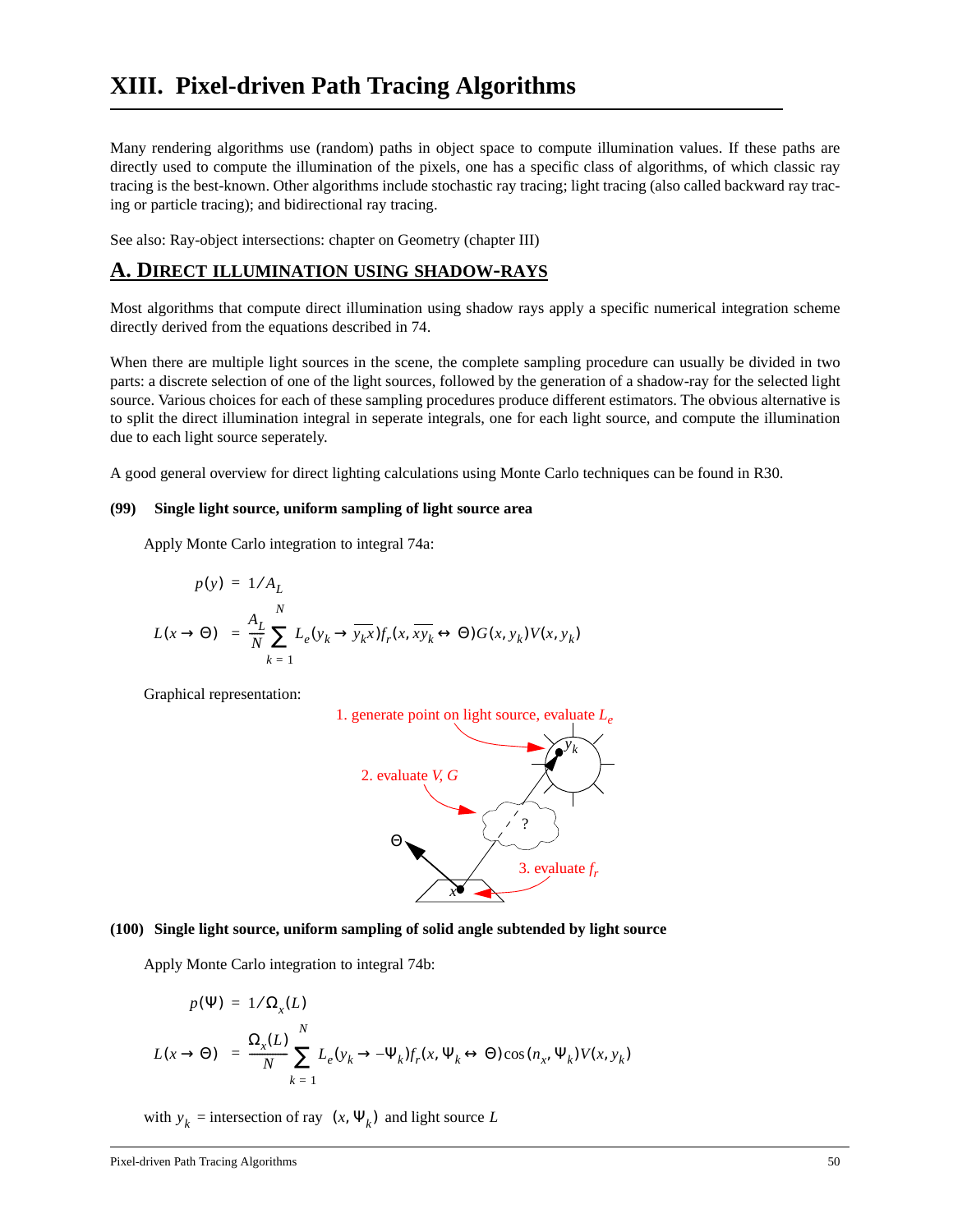

Solid angle sampling of the light source usually yields lower variance as opposed to area sampling (99), due to the abscence of a cosine and inverse distance factor in the estimator.

#### **(101) Multiple light sources, uniform random source selection, uniform sampling of light source area**

Apply 2 sampling steps for Monte Carlo evaluation of integral 74a:

- 1. Select a light source *i* using a discrete pdf  $p_L(i) = 1/N_L$
- 2. Select a surface point y on light source *i* using a uniform pdf  $p(y) = 1/A_{L_i}$

$$
\langle L(x \to \Theta) \rangle = \frac{N_L}{N} \sum_{k=1}^{N} A_{L_k} L_e(y_k \to \overline{y_k x}) f_r(x, \overline{xy_k} \leftrightarrow \Theta) G(x, y_k) V(x, y_k)
$$

Graphical representation:



#### **(102) Multiple light sources, uniform random source selection, uniform sampling of light source solid angle**

Apply 2 sampling steps Monte Carlo evaluation of integral 74b: 1. Select a light source *i* using a discrete pdf  $p_L(i) = 1/N_L$ 

2. Select a random direction  $\Psi$  within solid angle subtended by light source *i* using pdf  $p(\Psi) = 1/\Omega_x(L)$ 

$$
\langle L(x \to \Theta) \rangle = \frac{N_L}{N} \sum_{k=1}^{N} \Omega_x(L_i) L_e(y_k \to -\Psi_k) f_r(x, \Psi_k \leftrightarrow \Theta) \cos(n_x, \Psi_k) V(x, y_k)
$$

with  $y_k$  = intersection of ray  $(x, \Psi_k)$  and light source  $L_i$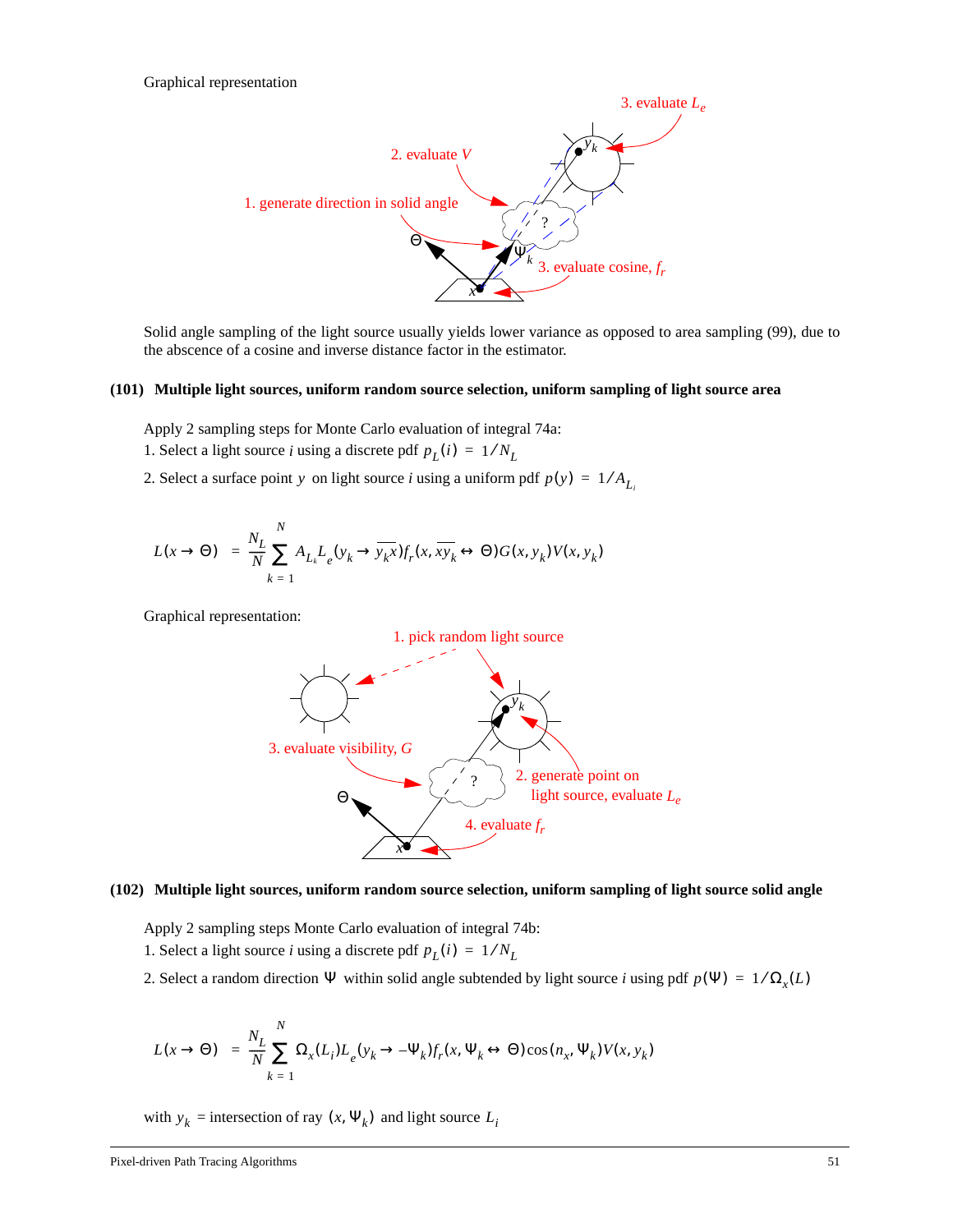Graphical representation



Solid angle sampling of the light source usually yields lower variance as opposed to area sampling (101), due to the absence of a cosine and inverse distance factor in the estimator.

#### **(103) Multiple light sources, non-uniform random source selection, non-uniform sampling of light source area**

Apply 2 sampling steps during the Monte Carlo evaluation of 74a:

- 1. Select a light source *i* using a discrete pdf  $p_L(i)$
- 2. Select a surface point  $y$  on light source  $i$  using a pdf  $p(y)$

$$
\langle L(x \to \Theta) \rangle = \frac{1}{N} \sum_{k=1}^{N} \frac{L_e(y_k \to \overline{y_k x}) f_r(x, \overline{xy_k} \leftrightarrow \Theta) G(x, y_k) V(x, y_k)}{P_L(i) P(y_k)}
$$

Some interesting choices:

 $p_L(i)$  can be chosen proportional to the power emitted by each light source (bright light sources get sampled more often). E.g. for diffuse light sources:  $\Phi_i = L_{ei}A_i\pi$  and thus  $p_L(i) = \Phi_i/\Phi_{tot}$  where  $\Phi_{tot}$  is the total emitted power of all light sources.

In this case: 
$$
\langle L(x \rightarrow \Theta) \rangle = \frac{\Phi_{tot}}{\pi N} \sum_{k=1}^{N} \frac{f_r(x, xy_k \leftrightarrow \Theta) G(x, y_k) V(x, y_k)}{A_i p(y_k)}
$$

and if 
$$
p(y) = 1/A_i
$$
:  $\langle L(x \rightarrow \Theta) \rangle = \frac{\Phi_{tot}}{\pi N} \sum_{k=1}^{N} f_r(x, \overline{xy_k} \leftrightarrow \Theta) G(x, y_k) V(x, y_k)$ 

#### **(104) Various strategies for computing direct illumination due to multiple light sources**

Various schemes for speeding up the computation of direct illumination due to multiple light sources have been proposed by several authors. These usually involve a smart choice for the pdf  $p_L(i)$  in 103, taking into account light source brightness, visibility, etc.

G. Ward (R45) proposes to rank all light sources according to their potential illumination contribution to the point to be shaded (that is, without taking into account visibility). Then, the illumination of the light source ranked first is computed first (e.g. using 99), followed by the light source ranked second, and so on; until the potential contribution of the remaining light sources falls below a certain threshold. The illumination due to the remaining light sources is then computed using e.g. 101 or 103. Alternatively, one can estimate the contribution of the remaining light sources by multiplying their potential contribution by the average hit ratio of shadow rays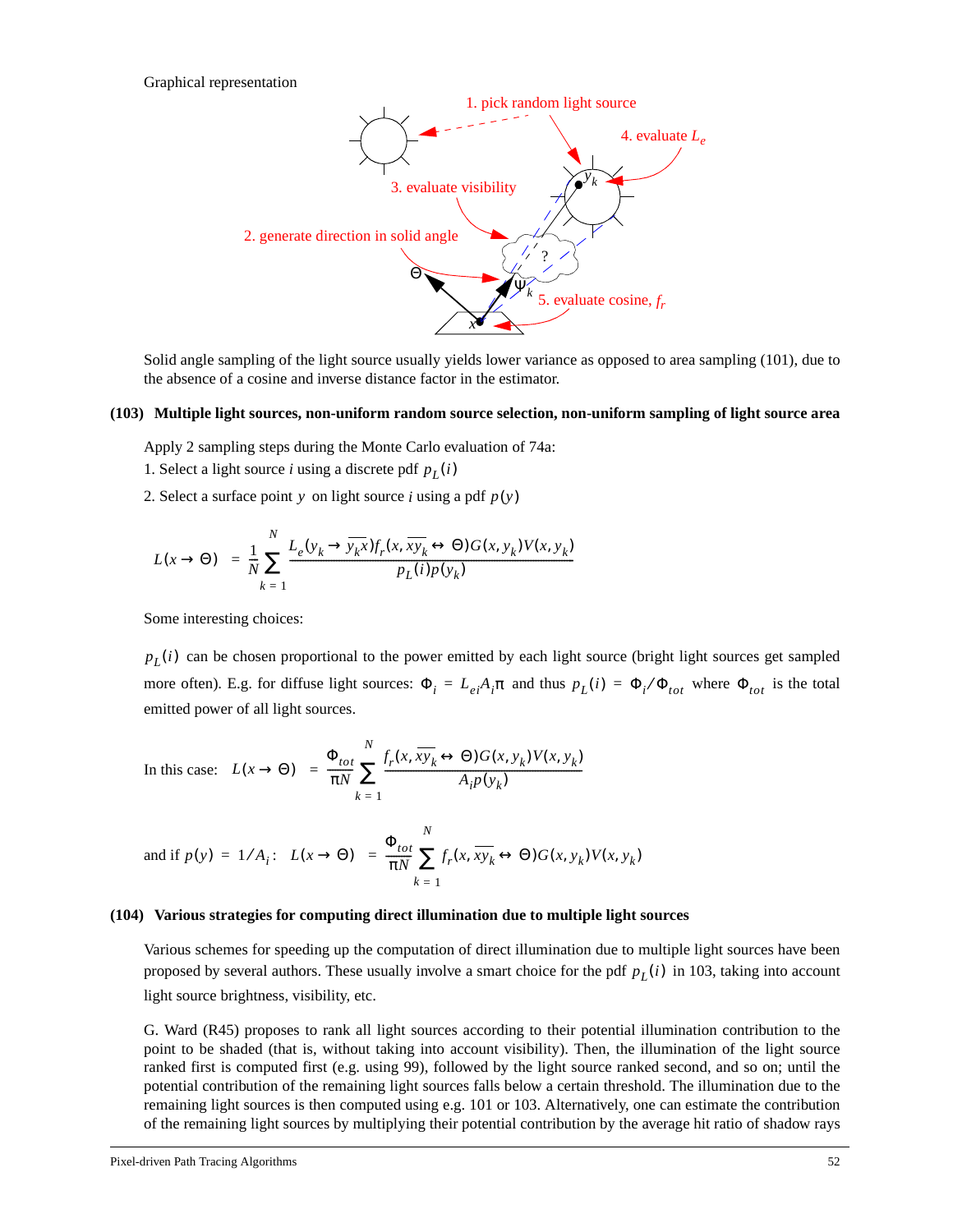send to these light sources so far (e.g. when computing previous points). The accuracy goal can be relaxed by a user-specified parameter.

In (R30), an approach is presented where the scene is divided in octree cells. Each cell maintains a list of 'important' light sources for the points in that cell, based on intensity of the light source, distance, and reflectivity. When selecting a light source, the important light sources are sampled proportional to their potential contribution (not taking into account visibility), and all remaining light sources are selected with equal probability. The number of samples used for the important and unimportant light sources can vary. In (R48), an extension using the visibility function to classify light sources is presented.

The same authors also describe the following technique: instead of using two different sampling steps (pick the light source first, then sample within the light source), a single procedure can be used that only uses 2 random numbers. Suppose we want to pick light source *i* with probability  $\alpha_i$ . Generate  $\xi_1$  uniform over [0, 1].

Choose light source  $i$  if:

 $\sum \alpha_j <$ ξ<sub>1</sub> <  $\sum \alpha_j$  $j = 1$ *i* – 1  $j = 1$ *i*

To sample the light source, use the pair  $(\xi_1, \xi_2)$  with  $\xi_1' = (\xi_1 - \sum_{j=1}^{\infty} \alpha_j)/\alpha_i$ .  $=\left(\xi_1-\sum_{i=1}^{i-1}\alpha_j\right)/\alpha_i$ 

Graphically, this means all light sources are mapped into the  $[0, 1] \times [0, 1]$  domain:



Advantage: one less random variable, so stratified sampling becomes more effective; less variance.

#### **(105) Multiple light sources, uniform sampling of hemisphere**

The main difference with the previous methods is that shadow rays are not targeted towards light sources, but are generated over the entire hemisphere. Apply Monte Carlo evaluation to direct illumination equation of 72.

 $p(\Psi) = 1/2\pi$  (uniform sampling of hemisphere, see 34)

$$
\langle L(x \to \Theta) \rangle = \frac{2\pi}{N} \sum_{k=1}^{N} L_e(r(x, \Psi_k) \to -\Psi_k) f_r(x, \Psi_k \leftrightarrow \Theta) \cos(n_x, \Psi_k)
$$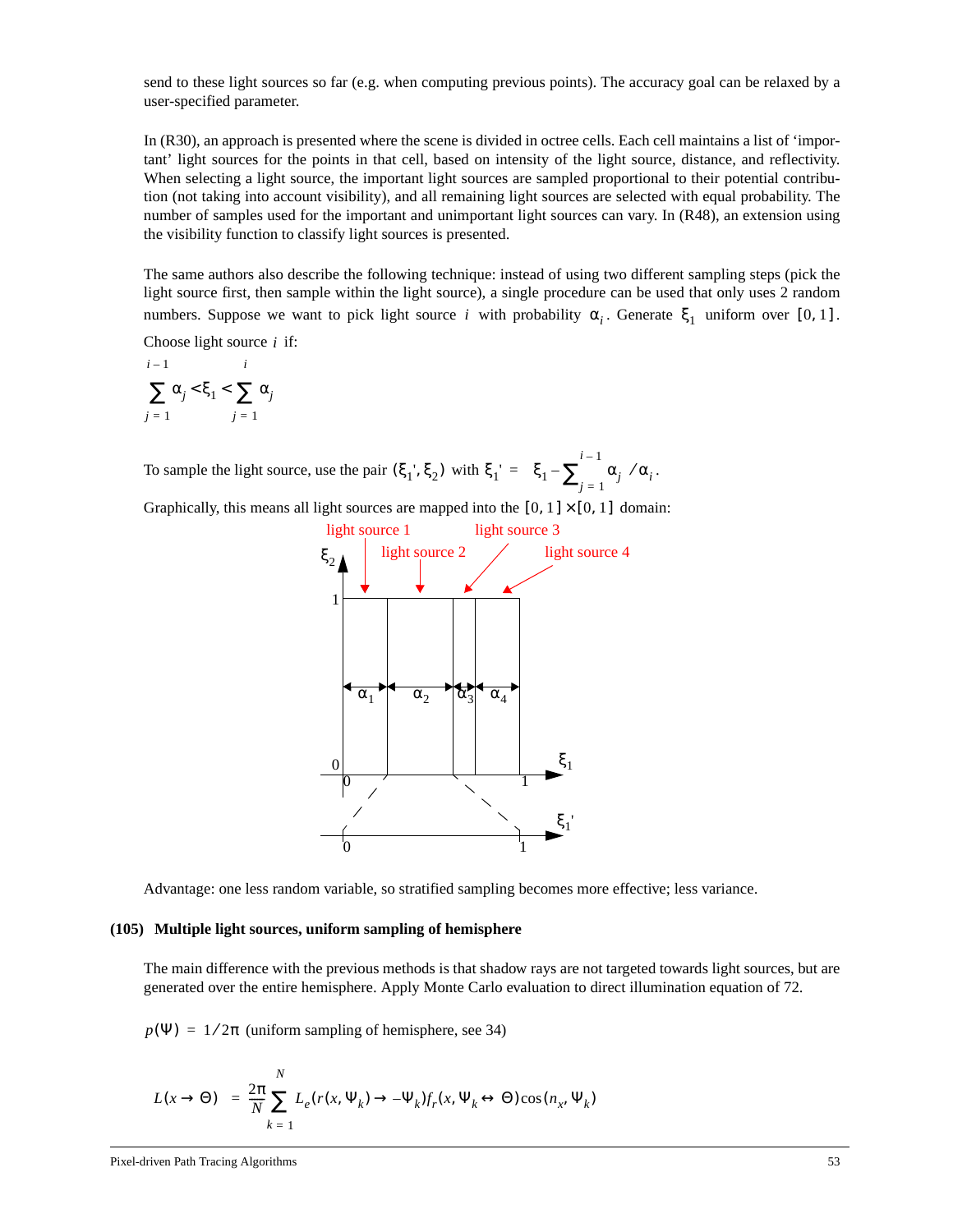#### **(106) Multiple light sources, non-uniform sampling of hemisphere**

The main difference with the previous methods is that shadow rays are not targeted towards light sources, but are generated over the entire hemisphere. Apply Monte Carlo evaluation to direct illumination equation of 72.

Choose a pdf for generating random directions:  $p(\Psi)$ 

*N*

$$
\langle L(x \to \Theta) \rangle = \frac{1}{N} \sum_{k=1}^{N} \frac{L_e(r(x, \Psi_k) \to -\Psi_k) f_r(x, \Psi_k \leftrightarrow \Theta) \cos(n_x, \Psi_k)}{p(\Psi_k)}
$$

Graphical representation:



Some interesting choices: uniform sampling, cosine-sampling, brdf sampling, brdf.cosine sampling.

(106a) Multiple light sources, uniform sampling of hemisphere: see 105

(106b) Multiple light sources, cosine-sampling of hemisphere

 $p(\Psi) = \cos(n_x, \Psi) / \pi$  (cosine sampling of hemisphere, see 35)

$$
\langle L(x \to \Theta) \rangle = \frac{\pi}{N} \sum_{k=1}^{N} L_e(r(x, \Psi_k) \to -\Psi_k) f_r(x, \Psi_k \leftrightarrow \Theta)
$$

(106c) Multiple light sources, BRDF-sampling of hemisphere

$$
p(\Psi) = \frac{f_r(x, \Psi \leftrightarrow \Theta)}{\int f_r(x, \Psi \leftrightarrow \Theta) d\omega_{\Psi}}
$$

$$
\Omega_x
$$

$$
\langle L(x \to \Theta) \rangle = \frac{\int f_r(x, \Psi \leftrightarrow \Theta) d\omega_{\Psi} N}{N} \sum_{k=1}^N L_e(r(x, \Psi_k) \to -\Psi_k) \cos(n_x, \Psi_k)
$$

For a general BRDF, the appropriate sampling function might be very difficult to construct. Rejection sampling can be used (see 8), but might yield very high variance, especially when the BRDF has a narrow peak.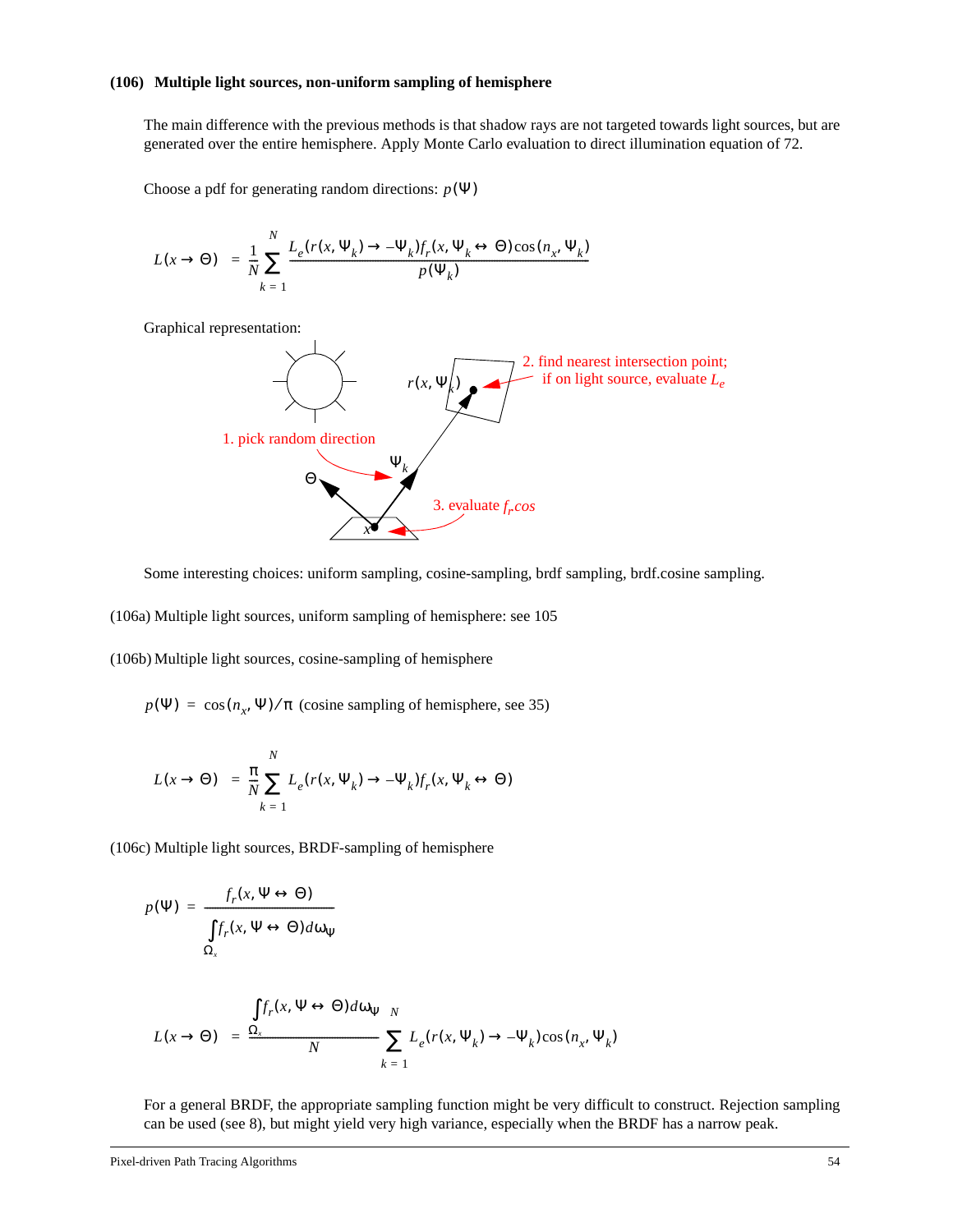(106d) Multiple light sources, BRDF.cosine-sampling of hemisphere

$$
p(\Psi) = \frac{f_r(x, \Psi \leftrightarrow \Theta)\cos(n_x, \Psi)}{\int f_r(x, \Psi \leftrightarrow \Theta)\cos(n_x, \Psi)d\omega_{\Psi}}
$$
  

$$
\langle L(x \rightarrow \Theta) \rangle = \frac{\int f_r(x, \Psi \leftrightarrow \Theta)\cos(n_x, \Psi)d\omega_{\Psi} N}{N} \sum_{k=1}^{N} L_e(r(x, \Psi_k) \rightarrow -\Psi_k)
$$

For a general BRDF, the appropriate sampling function might be very difficult to construct. Rejection sampling can be used (see 8), but might yield very high variance, especially when the BRDF has a narrow peak.

### **B. RAY TRACING**

The term 'ray tracing' has been used for different algorithms over the years. In the context of global illumination, 'ray tracing' usually implies 'stochastic ray tracing', where one can compute a full solution to the rendering equation. The traditional ray tracing algorithm (R47) is then often referred to as 'classic ray tracing' or 'Whitted-style ray tracing'.

Stochastic ray tracing computes the radiance value for a given surface point in a given direction. These points are usually points visible through a pixel, and by averaging such radiance values using an appropriate filter, one can compute the illumination value of a pixel in the image.

#### **(107) Stochastic ray tracing - general idea**

Rendering equation (72): 
$$
L(x \to \Theta) = L_e(x \to \Theta) + \int_{\Omega_x} L(x \leftarrow \Psi) f_r(x, \Psi \leftrightarrow \Theta) \cos(n_x, \Psi) d\omega_\Psi
$$

Monte Carlo integration using pdf  $p(\Psi)$ , and invariance property of radiance  $(L(x \leftarrow \Psi_i) = L(r(x, \Psi_i) \rightarrow -\Psi_i))$ :

$$
\langle L(x \to \Theta) \rangle = L_e(x \to \Theta) + \frac{1}{N} \sum_{i=1}^{N} \frac{L(r(x, \Psi_i) \to -\Psi_i) f_r(x, \Psi_i \leftrightarrow \Theta) \cos(n_x, \Psi_i)}{p(\Psi_i)}
$$

 $L(r(x, \Psi_i) \rightarrow -\Psi_i)$  is evaluated recursively using the same procedure.

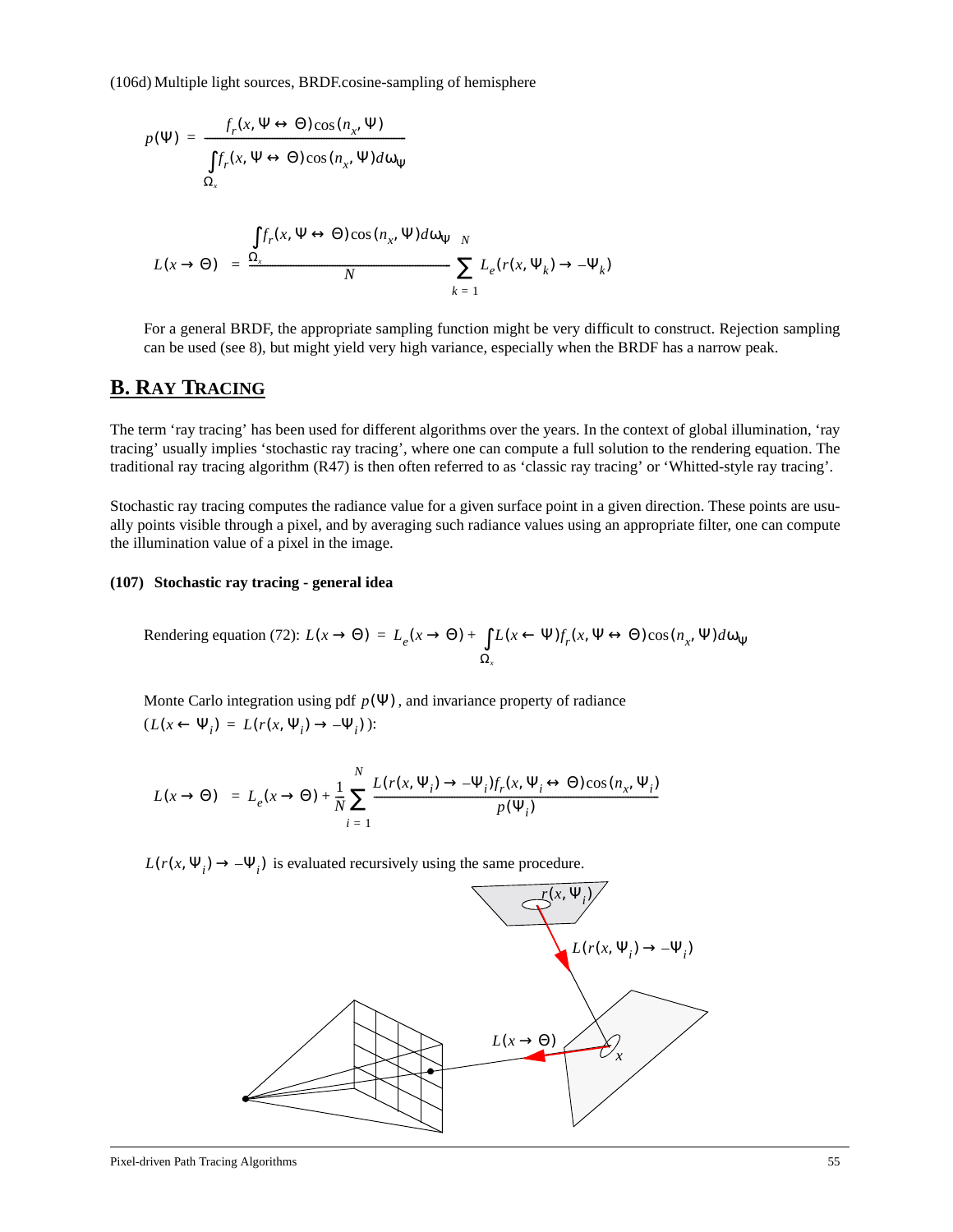#### **(108) Next event estimation (split in direct and indirect term)**

Rewrite rendering equation (72,74) as integral over area of all light sources and hemispherical integral of all indirect light (not directly from light sources).

$$
L(x \to \Theta) = L_e(x \to \Theta) + L_r(x \to \Theta)
$$
  
\n
$$
L_r(x \to \Theta) = \int L(x \leftarrow \Psi) f_r(x, \Psi \leftrightarrow \Theta) \cos(n_x, \Psi) d\omega_{\Psi}
$$
  
\n
$$
= \int L_e(y \to yx) f_r(x, \Theta \leftrightarrow xy) G(x, y) V(x, y) dA_y + \int L_i(x \leftarrow \Psi) f_r(x, \Psi \leftrightarrow \Theta) \cos(n_x, \Psi) d\omega_{\Psi}
$$
  
\n
$$
= L_{direct}(x \to \Theta) + L_{indirect}(x \to \Theta)
$$

and  $L_i(x \leftarrow \Psi) = L_r(r(x, \Psi_i) \rightarrow -\Psi_i)$ .

 $L_{direct}(x \to \Theta)$  is evaluated using any of the techniques for direct illumination (99 - 106).  $L_{indirect}(x \to \Theta)$  is evaluated with Monte Carlo integration:

$$
\langle L_{indirect}(x \to \Theta) \rangle = \frac{1}{N} \sum_{i=1}^{N} \frac{L_r(r(x, \Psi_i) \to -\Psi_i) f_r(x, \Psi_i \leftrightarrow \Theta) \cos(n_x, \Psi_i)}{p(\Psi_i)}
$$

 $L_r(r(x, \Psi_i) \rightarrow -\Psi_i)$  is evaluated recursively.

Some interesting choices for  $p(\Psi)$ : uniform sampling, cosine-sampling, brdf sampling, brdf.cosine sampling. (108a) Uniform sampling of hemisphere

$$
p(\Psi) = \frac{1}{2\pi}
$$
  

$$
\langle L_{indirect}(x \to \Theta) \rangle = \frac{2\pi}{N} \sum_{i=1}^{N} L_r(r(x, \Psi_i) \to -\Psi_i) f_r(x, \Psi_i \leftrightarrow \Theta) \cos(n_x, \Psi_i)
$$

(108b) Cosine-sampling of hemisphere

 $p(\Psi) = \cos(n_x, \Psi) / \pi$  (cosine sampling of hemisphere, see 35)

$$
\langle L_{indirect}(x \to \Theta) \rangle = \frac{\pi}{N} \sum_{i=1}^{N} L_r(r(x, \Psi_i) \to -\Psi_i) f_r(x, \Psi_i \leftrightarrow \Theta)
$$

(108c) BRDF-sampling of hemisphere

$$
p(\Psi) = \frac{f_r(x, \Psi \leftrightarrow \Theta)}{\int f_r(x, \Psi \leftrightarrow \Theta) d\omega_{\Psi}}
$$

$$
\Omega_x
$$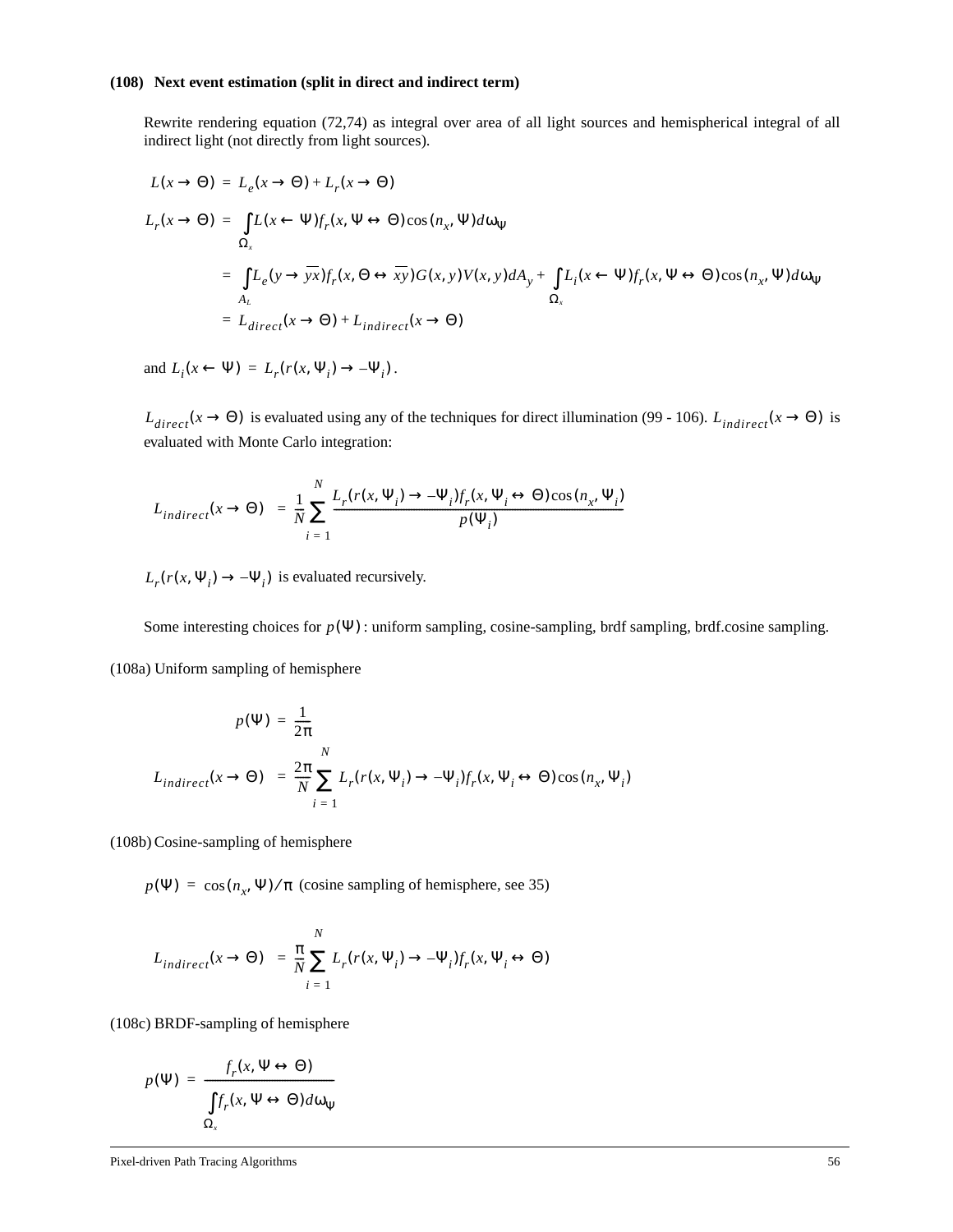$$
\langle L_{indirect}(x \to \Theta) \rangle = \frac{\int f_r(x, \Psi \leftrightarrow \Theta) d\omega_{\Psi} N}{N} \sum_{i=1}^{N} L_r(r(x, \Psi_i) \to -\Psi_i) \cos(n_x, \Psi_i)
$$

For a general BRDF, the appropriate sampling function might be very difficult to construct. Rejection sampling can be used (see 8), but might yield very high variance, especially when the BRDF has a narrow peak.

(108d) Multiple light sources, BRDF.cosine-sampling of hemisphere

$$
p(\Psi) = \frac{f_r(x, \Psi \leftrightarrow \Theta)\cos(n_x, \Psi)}{\int f_r(x, \Psi \leftrightarrow \Theta)\cos(n_x, \Psi)d\omega_{\Psi}}
$$
  

$$
\Omega_x
$$

$$
\langle L_{indirect}(x \to \Theta) \rangle = \frac{\int f_r(x, \Psi \leftrightarrow \Theta) \cos(n_x, \Psi) d\omega_{\Psi N}}{N} \sum_{i=1}^{N} L_r(r(x, \Psi_i) \to -\Psi_i)
$$

For a general BRDF, the appropriate sampling function might be very difficult to construct. Rejection sampling can be used (see 8), but might yield very high variance, especially when the BRDF has a narrow peak.

#### **(109) End of recursion - Russian Roulette**

Russian Roulette is a technique that can be used to ends recursive evaluation, but still keeps the final result unbiased. For any (recursive) expression A to be evaluated, use the following procedure:

Pick value  $\alpha \in [0, 1]$ , and generate uniform random number  $r \in [0, 1]$ :

if  $r \le \alpha$ :  $\langle A \rangle = \frac{A}{\alpha}$ if  $r > \alpha$ :  $\langle A \rangle = 0$ 

Expected value:  $E[\langle A \rangle] = \alpha \cdot \frac{A}{\alpha} + (1 - \alpha) \cdot 0 = A$ 

Global illumination context: when recursively tracing rays, Russian Roulette can be used to stop the recursion. Any value for  $\alpha$  can be used, but a popular choice is the directional-hemispherical reflectance (64) of the surface point where the reflection is being considered.

Another variant of looking at RR is by rescaling the function to be integrated, such that part of the integration domain yields 0, and thereby effectively stopping any further evaluations. E.g. computation of the one-dimensional integral

$$
I = \int_{0}^{1} f(x)dx = \int_{0}^{\alpha} \frac{1}{\alpha} f\left(\frac{x}{\alpha}\right)dx
$$

Using pdf  $p(x)$ :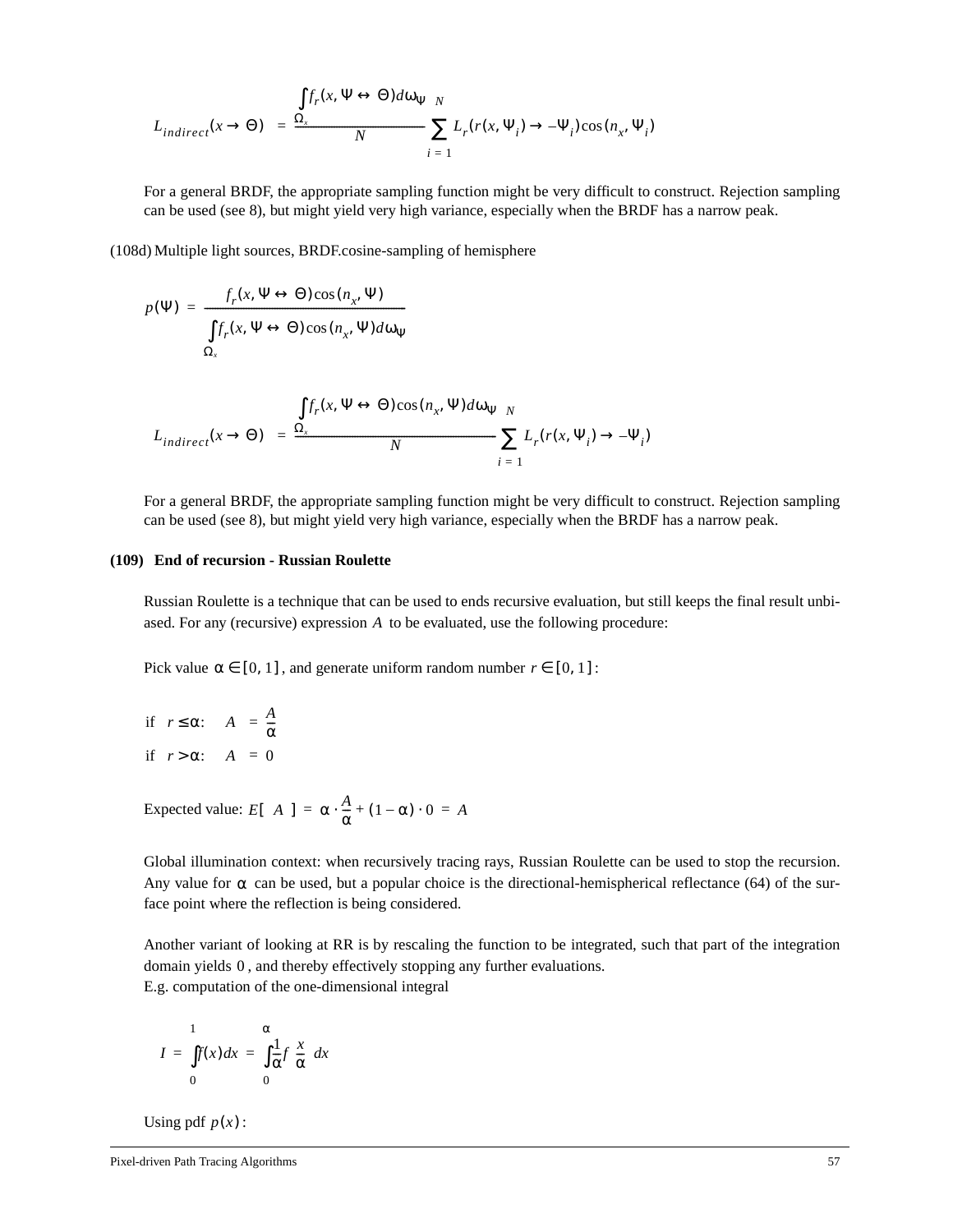if 
$$
x_i \le \alpha
$$
:  $\langle I \rangle = \frac{f(x_i/\alpha)}{\alpha \cdot p(x_i)}$   
if  $x_i > \alpha$ :  $\langle I \rangle = 0$ 

Graphical representation:



## **C. LIGHT TRACING**

Light tracing is the dual algorithm of ray tracing. Instead of shooting rays from the eye through a pixel, and working towards the light source, light tracing shoots rays from the light sources, and works towards the pixels.





Variants:

- a. If the eye is a surface, one could just let the light particles bounce around the scene till they hit the eye surface. A contribution to the relevant pixel is then recorded. This would be the dual of stochastic ray tracing without shadow rays.
- b. All hit points of all light particles can be stored in the scene. When the camera moves, the hit points can be reprojected to new camera view. This requires a re-evaluation of the BRDF at the reprojected hit points. This could be combined with any visibility determination scheme used in reprojection algorithms, or even using the original geometry.

# **D. BIDIRECTIONAL TRACING**

Bidirectional ray tracing constructs paths from the light sources and the eye simultaneously, and employs a meet-inthe-middle strategy for the paths generated. Ray tracing and light tracing can be considered to be special cases of bidirectional tracing.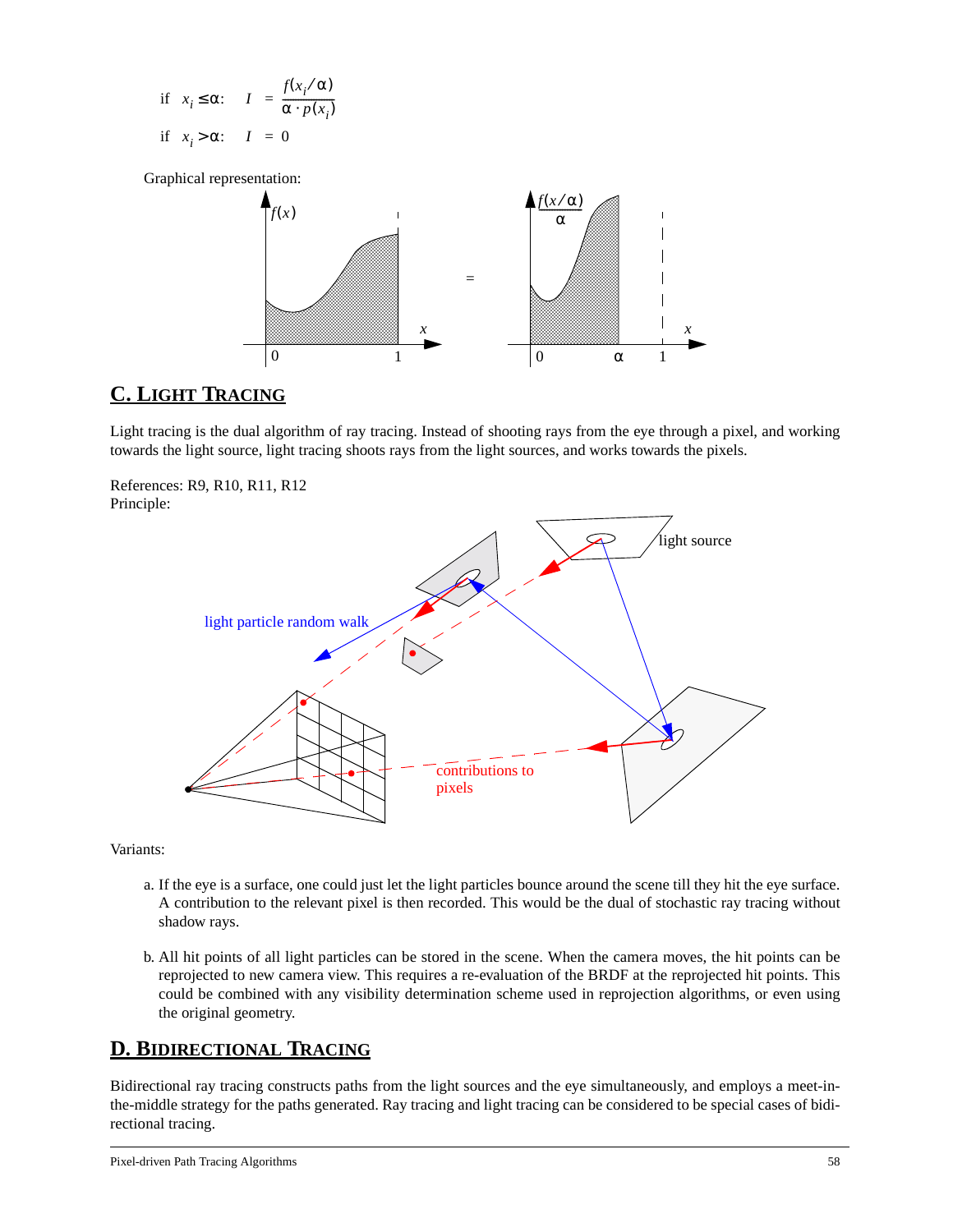References: R22, R24, R42 Principle:



If the light paths are of length 0 (only a random point on the light source is generated), bidirectional tracing behaves as stochastic ray tracing. If the eye path is of length 0, bidirectional tracing becomes identical to light tracing.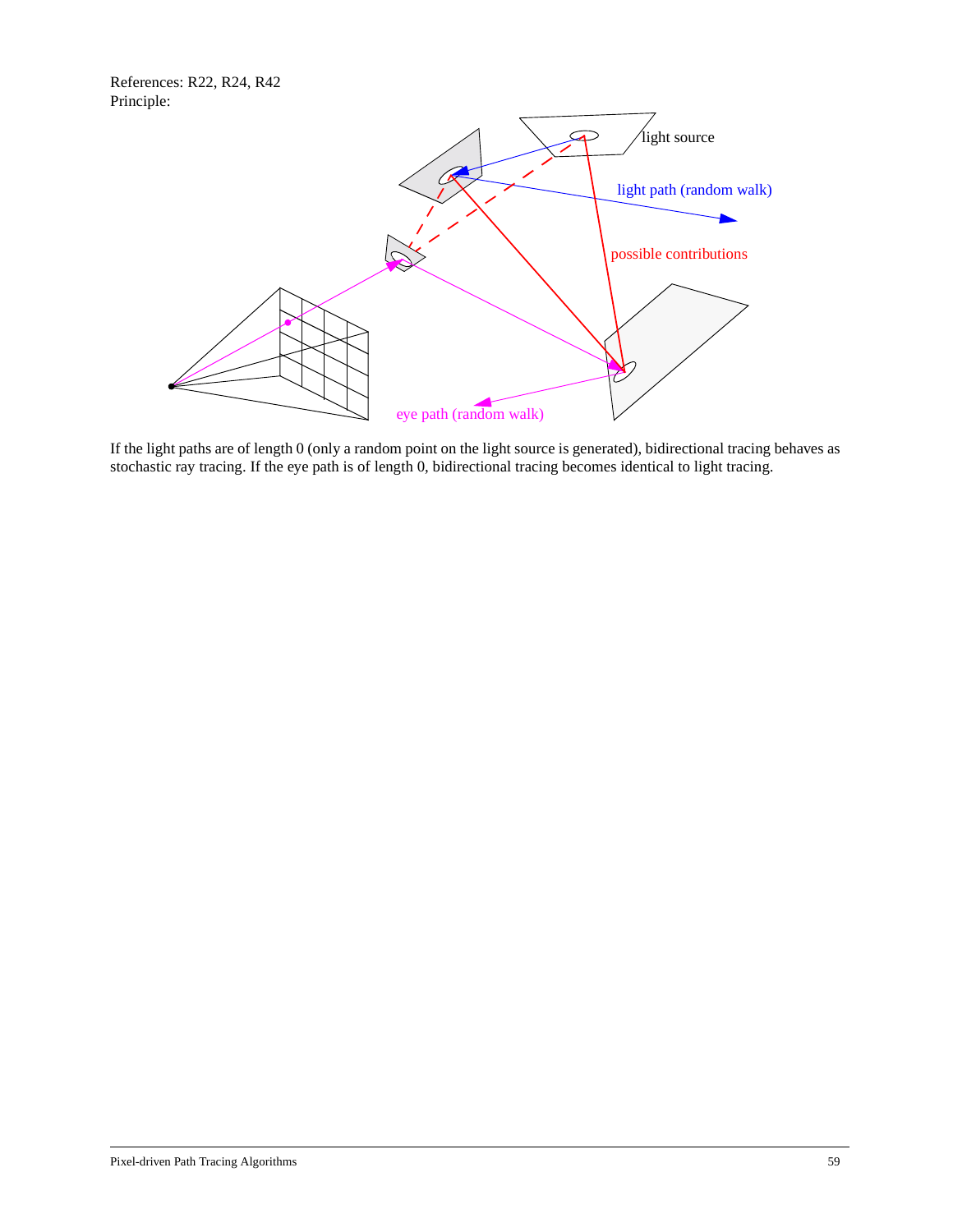Multipass algorithms denote a class of algorithms that combine several global illumination passes into a single solution. Different passes are selected to compute subsets of all light paths. Clever combinations of different passes have been the subject of many global illumination papers. Often, one or more passes are used to store partial illumination information in the scene, which is then read out by a subsequent pass.

To classify the different types of lightpaths, regular expressions can be used based on Heckbert's notation (R19). See also (R38).

- *D*, *D*<sub>r</sub>, *D*<sub>t</sub>: diffuse reflection, transmission
- G,  $G_r$ ,  $G_t$ : glossy reflection, transmission

S,  $S_r$ ,  $S_t$ : specular reflection, transmission

- $X: (D|S|G)$
- : the eye *E*
- : a light source *L*
- : zero or more occurences \*
- : one or more occurences +

 $|$ : "or" |

# **A. PHOTON MAPPING**

Photon mapping traces light particles or photons through the scenes, and stores all possible hits of the random walks. During a subsequent stochastic ray tracing pass, information from the stored photons is used to compute several lighting illumination components.

References: R20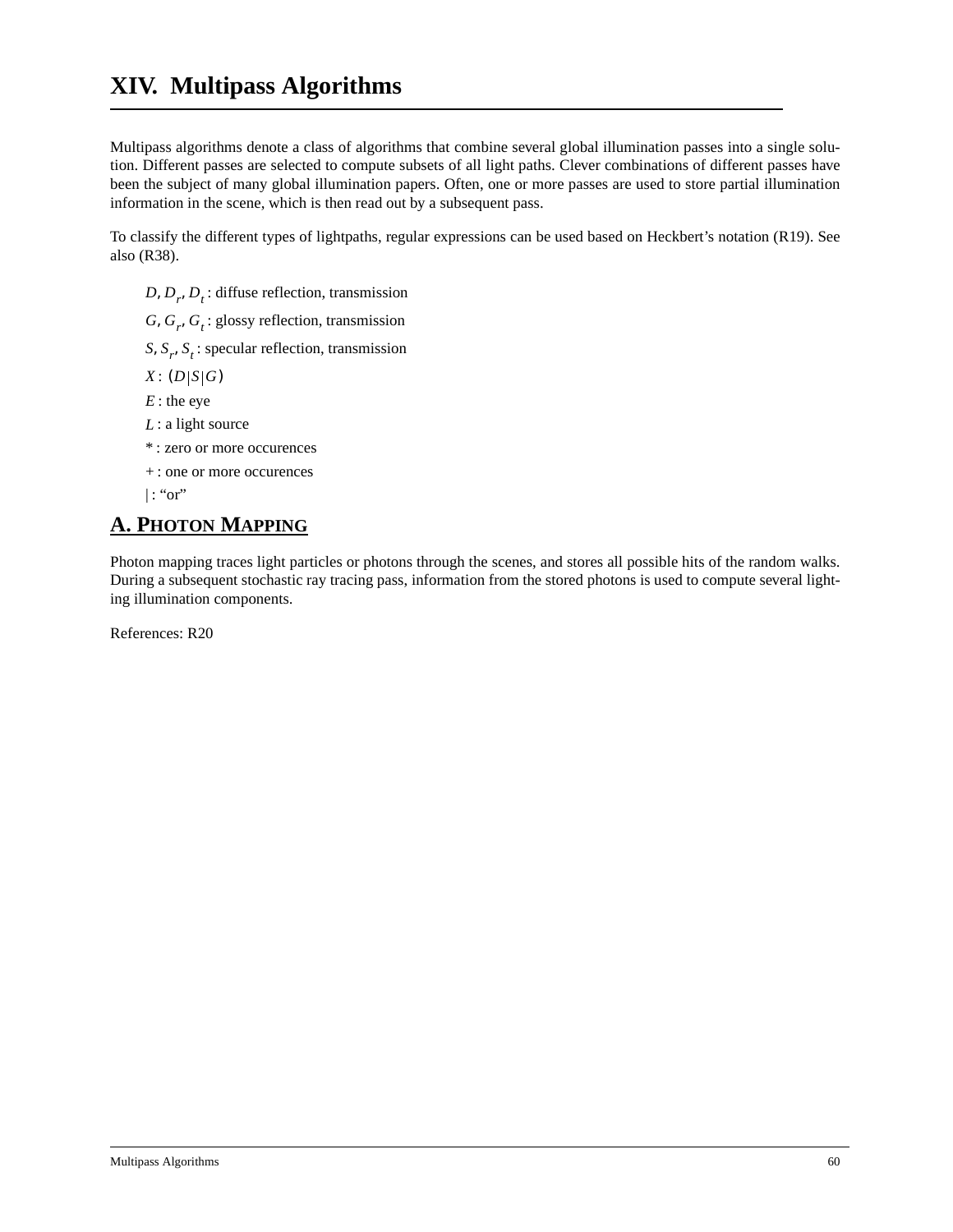#### **(110) Mother of all test scenes**

Data for the original Cornell Box can be found at:

http://www.graphics.cornell.edu/online/box/

#### **(111) Analytic Solution - General Rendering Equation**

If 
$$
\forall (x, \Theta):
$$
  $L_e(x \to \Theta) + \int d\omega_{\Psi} f_r(x, \Psi \leftrightarrow \Theta) \cos(n_x, \Psi) = 1$  and if the environment is closed, then:

 $L(x \to \Theta) \equiv 1$  is the solution for  $L(x \to \Theta) = L_e(x \to \Theta) + \int d\omega_\Psi L(x \leftarrow \Psi) f_r(x, \Psi \leftrightarrow \Theta) \cos(n_x, \Psi)$  (72). Ω*x*  $= L_e(x \rightarrow \Theta) + \int$ 

For diffuse surfaces:  $\forall (x, \Theta)$ :  $L_e(x \to \Theta) + \rho_d = 1$ 

In other words, every surface point emits exactly the amount of energy that is absorbed at the point.

#### **(112) Analytic Solution - Radiosity System**

if  $\forall$  patches i:  $P_{ei} + \rho_i = 1$  and if the environment is closed, then:

$$
\forall
$$
 i:  $P_i = 1$  is the solution for the linear system  $P_i = P_{ei} + \rho_i \sum_j F_{j \to i} P_j$  (93).

#### **(113) Testing global illumination algorithms**

Brian Smits and Henrik Jensen have proposed a number of simple and elegant scenes to test light transport modes (R36), available at the following URL: http://www.cs.utah.edu/~bes/papers/scenes/.

A number of scenes, designed to test performance and overall image appearance, made available by Greg Ward Larson and Peter Shirley are available from the RADIANCE website: http://radsite.lbl.gov/mgf/.

Andrew Willmott and Paul Heckbert have designed parametrized test scenes for diffuse global illumination (radiosity), so that algorithms' sensitivity to various parameters, such as reflectance or scene complexity, can be tested. They also described a scheme for making comparisons that normalizes for differences in error and time. All information can be found at the following URL: http://www.cs.cmu.edu/~radiosity/.

#### **(114) Testing ray tracing performance**

The classic Standard Procedural Database (R17), designed by Eric Haines to test the performance of classic ray tracers, is available from: http://www.acm.org/tog/resources/SPD/overview.html.

#### **(115) Testing animated ray tracing**

Jonas Lext, Ulf Assarsson, and Tomas Möller have designed a number of scenes to test animated ray tracing. http://www.ce.chalmers.se/BART/.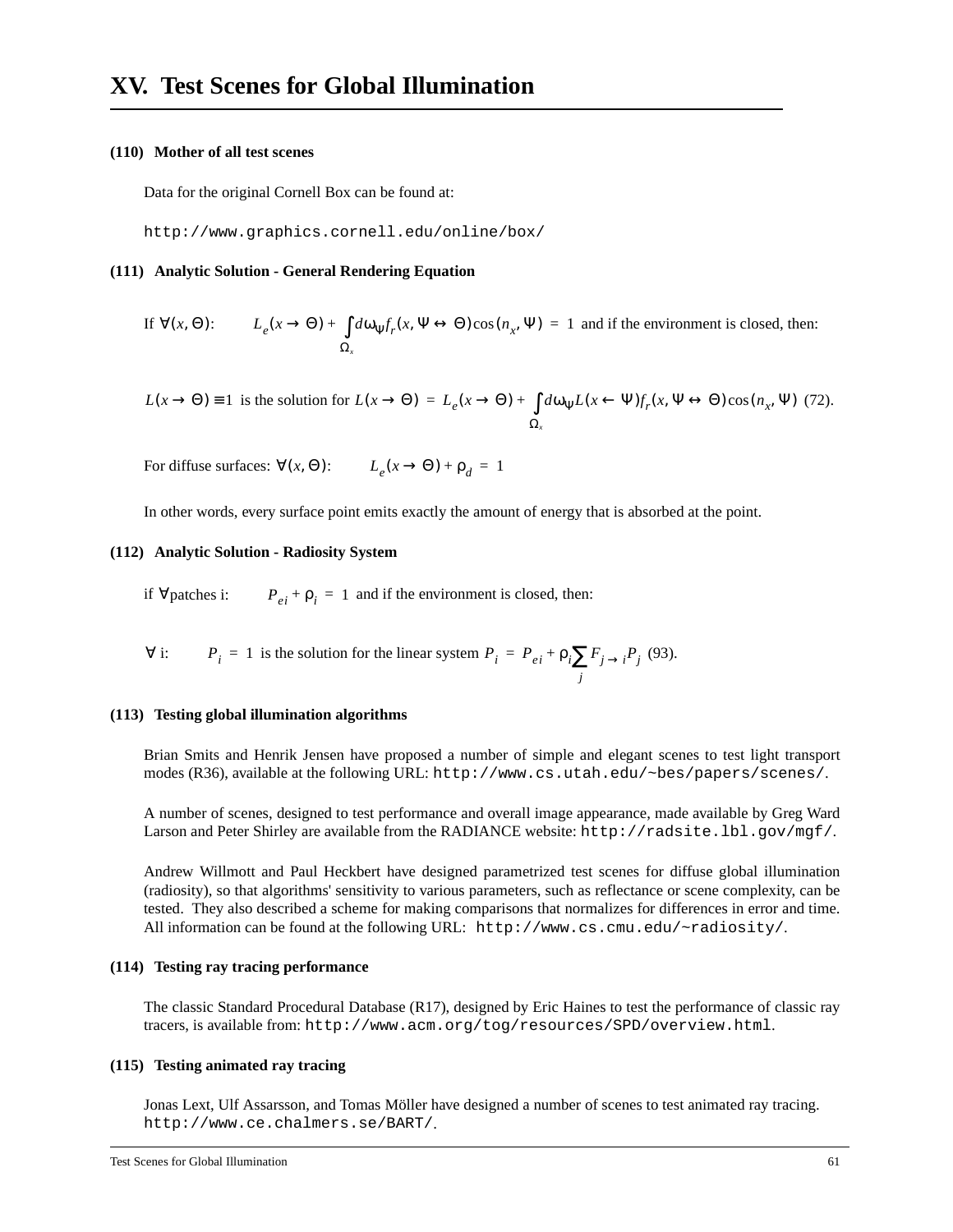#### **(116)** Spectrum  $C(\lambda)$  to CIE XYZ

Color matching functions  $\bar{x}(\lambda)$ ,  $\bar{y}(\lambda)$ ,  $\bar{z}(\lambda)$ <sup>2</sup>





$$
x = \frac{X}{X+Y+Z} \qquad y = \frac{Y}{X+Y+Z} \qquad z = \frac{Z}{X+Y+Z}
$$

**(117) xyY to XYZ**

$$
X = Y\frac{x}{y} \qquad Y = Y \qquad Z = Y\frac{(1-x-y)}{y}
$$

#### **(118)** CIE XYZ to Spectrum  $C(\lambda)$

Choose 3 linearly independent functions  $F_1(\lambda)$ ,  $F_2(\lambda)$  and  $F_3(\lambda)$ .  $C(\lambda)$  can be writtten as  $aF_1(\lambda) + bF_2(\lambda) + cF_3(\lambda)$  with a, b, c determined by:

$$
\begin{bmatrix} X \\ Y \\ Z \end{bmatrix} = \begin{bmatrix} \int F_1(\lambda) \bar{x}(\lambda) d\lambda & \int F_2(\lambda) \bar{x}(\lambda) d\lambda & \int F_3(\lambda) \bar{x}(\lambda) d\lambda \\ \int F_1(\lambda) \bar{y}(\lambda) d\lambda & \int F_2(\lambda) \bar{y}(\lambda) d\lambda & \int F_3(\lambda) \bar{y}(\lambda) d\lambda \\ \int F_1(\lambda) \bar{z}(\lambda) d\lambda & \int F_2(\lambda) \bar{z}(\lambda) d\lambda & \int F_3(\lambda) \bar{z}(\lambda) d\lambda \end{bmatrix} \begin{bmatrix} a \\ b \\ c \end{bmatrix}
$$

See also R15.

<sup>1.</sup> A good source for color data: http://cvision.ucsd.edu/basicindex.htm

<sup>2.</sup> Tabular data for the color matching curves can be found in R16, p. 1170.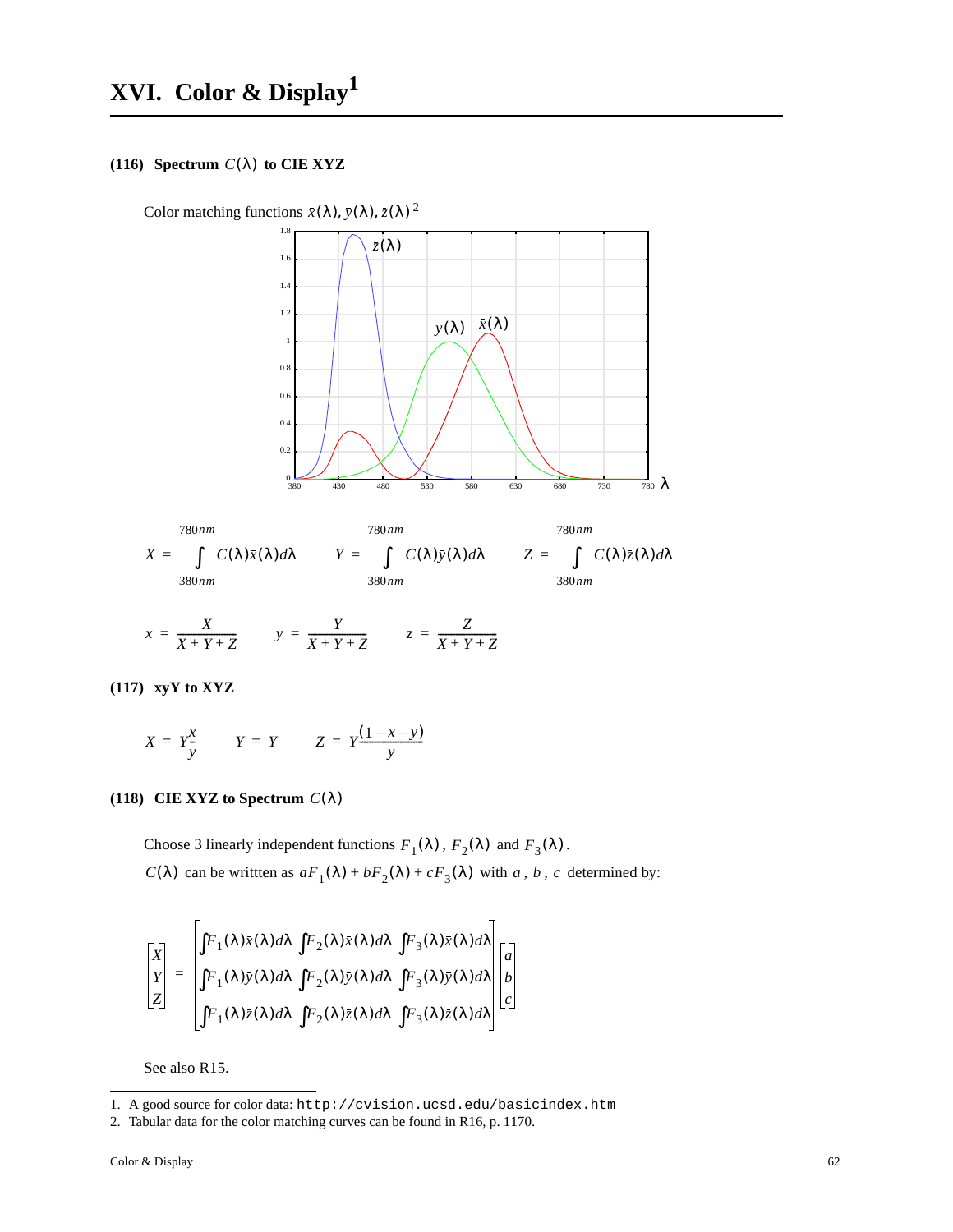E.g. 1: Dirac-impulse functions at wavelengths  $\lambda_u$ ,  $\lambda_v$  and  $\lambda_w$ .

$$
\begin{bmatrix} X \\ Y \\ Z \end{bmatrix} = \begin{bmatrix} \bar{x}(\lambda_u) & \bar{x}(\lambda_v) & \bar{x}(\lambda_w) \\ \bar{y}(\lambda_u) & \bar{y}(\lambda_v) & \bar{y}(\lambda_w) \\ \bar{z}(\lambda_u) & \bar{z}(\lambda_v) & \bar{z}(\lambda_w) \end{bmatrix} \begin{bmatrix} a \\ b \\ c \end{bmatrix}
$$

E.g. 2: First three Fourier basis functions defined on interval  $[\lambda_{min}, \lambda_{max}] = [380, 780]$ 

$$
F_1(\lambda) = 1.0
$$
  
\n
$$
F_2(\lambda) = \frac{1}{2} \Big( 1 + \sin \Big( 2\pi \frac{\lambda - 380}{400} \Big) \Big)
$$
  
\n
$$
F_3(\lambda) = \frac{1}{2} \Big( 1 + \cos \Big( 2\pi \frac{\lambda - 380}{400} \Big) \Big)
$$

#### **(119) CIE XYZ to/from NTSC standard RGB based on standard CIE phospors and D6500 white point.**

Scaling is such that RGB=[1,1,1] produces the chromaticity values of the white point with Y=1.0 (R16, p.104).

|                                       | $\mathcal{X}$                                                                                                                                                | у     |
|---------------------------------------|--------------------------------------------------------------------------------------------------------------------------------------------------------------|-------|
| r                                     | 0.670                                                                                                                                                        | 0.330 |
| g                                     | 0.210                                                                                                                                                        | 0.710 |
| h                                     | 0.140                                                                                                                                                        | 0.080 |
| w                                     | 0.313                                                                                                                                                        | 0.329 |
| $\begin{array}{c} X \\ Y \end{array}$ | $= \begin{bmatrix} 0.5893 & 0.1789 & 0.1831 \\ 0.2904 & 0.6051 & 0.1045 \\ 0.0000 & 0.0684 & 1.0202 \end{bmatrix} \begin{bmatrix} R \\ G \\ B \end{bmatrix}$ |       |
| R<br>G                                | $\begin{bmatrix} 1.967 & -0.548 & -0.297 \\ -0.955 & 1.938 & -0.027 \\ 0.064 & -0.130 & 0.982 \end{bmatrix}$                                                 |       |

(120) CIE XYZ to/from  $L^* u^* v^*$  color space

Defined w.r.t. white point  $(X_n, Y_n, Z_n)$ , usually scaled such that  $Y_n = 100$ .

$$
L^* = \begin{cases} Y/Y_n \ge 0.008856 & 116(Y/Y_n)^{1/3} - 16 \\ Y/Y_n \le 0.008856 & 903.3(Y/Y_n) \end{cases} \qquad v' = \frac{9Y}{X + 15Y + 3Z}
$$
  

$$
u^* = 13L^*(u' - u'_n)
$$
  

$$
v^* = 13L^*(v' - v'_n)
$$
  

$$
v' = \frac{4X_n}{X_n + 15Y_n + 3Z_n}
$$
  

$$
v' = \frac{4X_n}{X_n + 15Y_n + 3Z_n}
$$
  

$$
v' = \frac{9Y_n}{X_n + 15Y_n + 3Z_n}
$$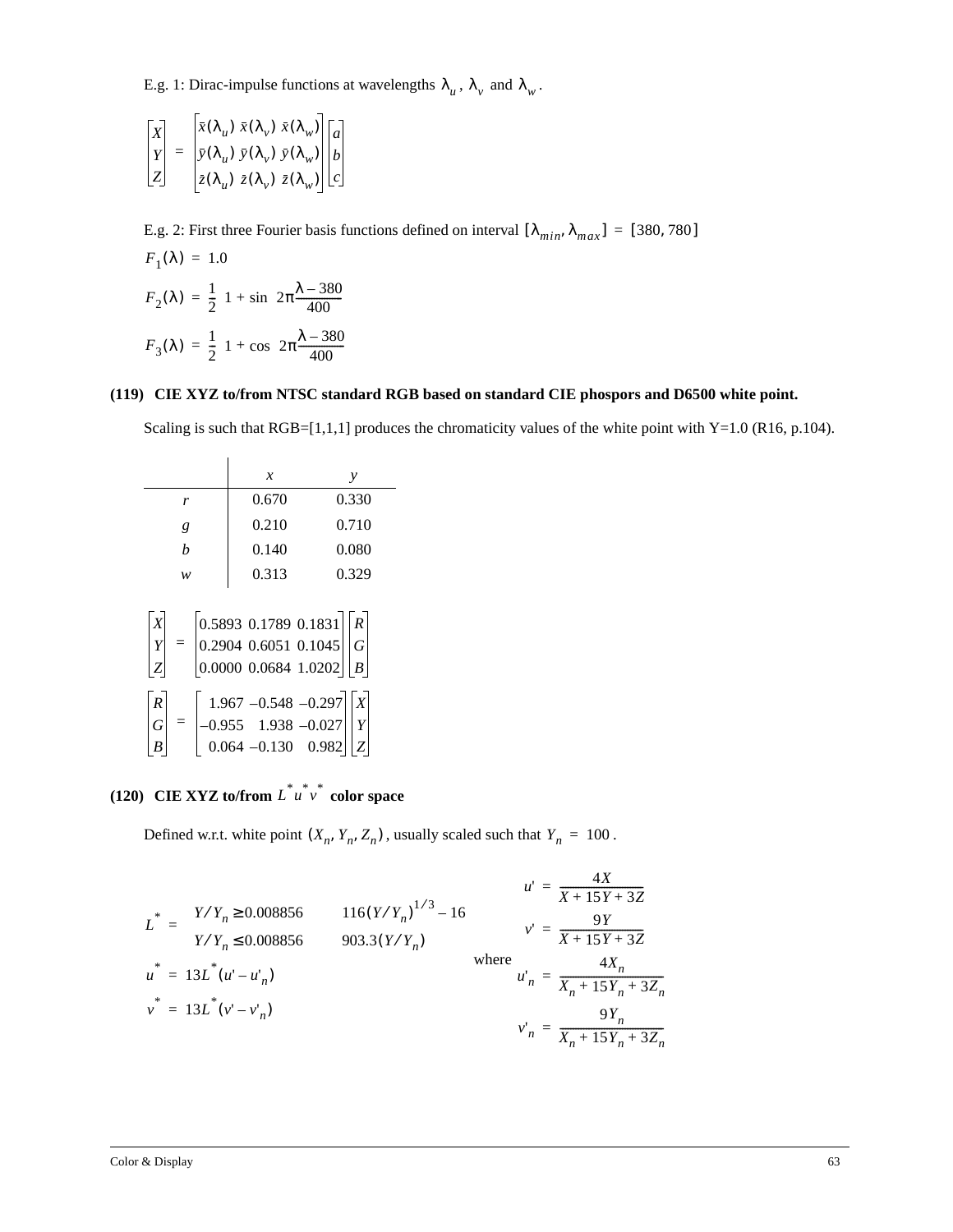$$
X = -\left(\frac{A}{R} + 3Z\right)
$$
  
\n
$$
Q = \frac{u^*}{13L^*} + u'_n
$$
  
\n
$$
Y = Y_n \left(\frac{L^* + 16}{116}\right)^3
$$
 where  
\n
$$
R = \frac{v^*}{13L^*} + v'_n
$$
  
\n
$$
Z = \frac{(Q - 4)A - 15QRY}{12R}
$$
  
\n
$$
A = 3Y(5R - 3)
$$

## (121) CIE XYZ to/from  $L^*a^b^b$  color space

Defined w.r.t. white point  $(X_n, Y_n, Z_n)$ , usually scaled such that  $Y_n = 100$ .

$$
L^* = \begin{cases} Y/Y_n \ge 0.008856 & 116(Y/Y_n)^{1/3} - 16 \\ Y/Y_n \le 0.008856 & 903.3(Y/Y_n) \\ a^* = 500L^*(f(X/X_n) - f(Y/Y_n)) & \text{where } f(r) = \begin{cases} r \ge 0.008856 & r^{1/3} \\ r \le 0.008856 & 7.787r + 16/116 \end{cases} \\ b^* = 200L^*(f(Y/Y_n) - f(Z/Z_n))
$$
  

$$
X = X_n \left( \left( \frac{Y}{Y_n} \right)^{1/3} + \frac{a^*}{500L^*} \right)^3
$$
  

$$
Y = Y_n \left( \frac{L^* + 16}{116} \right)^3
$$
  

$$
Z = Z_n \left( \left( \frac{Y}{Y_n} \right)^{1/3} + \frac{b^*}{200L^*} \right)^3
$$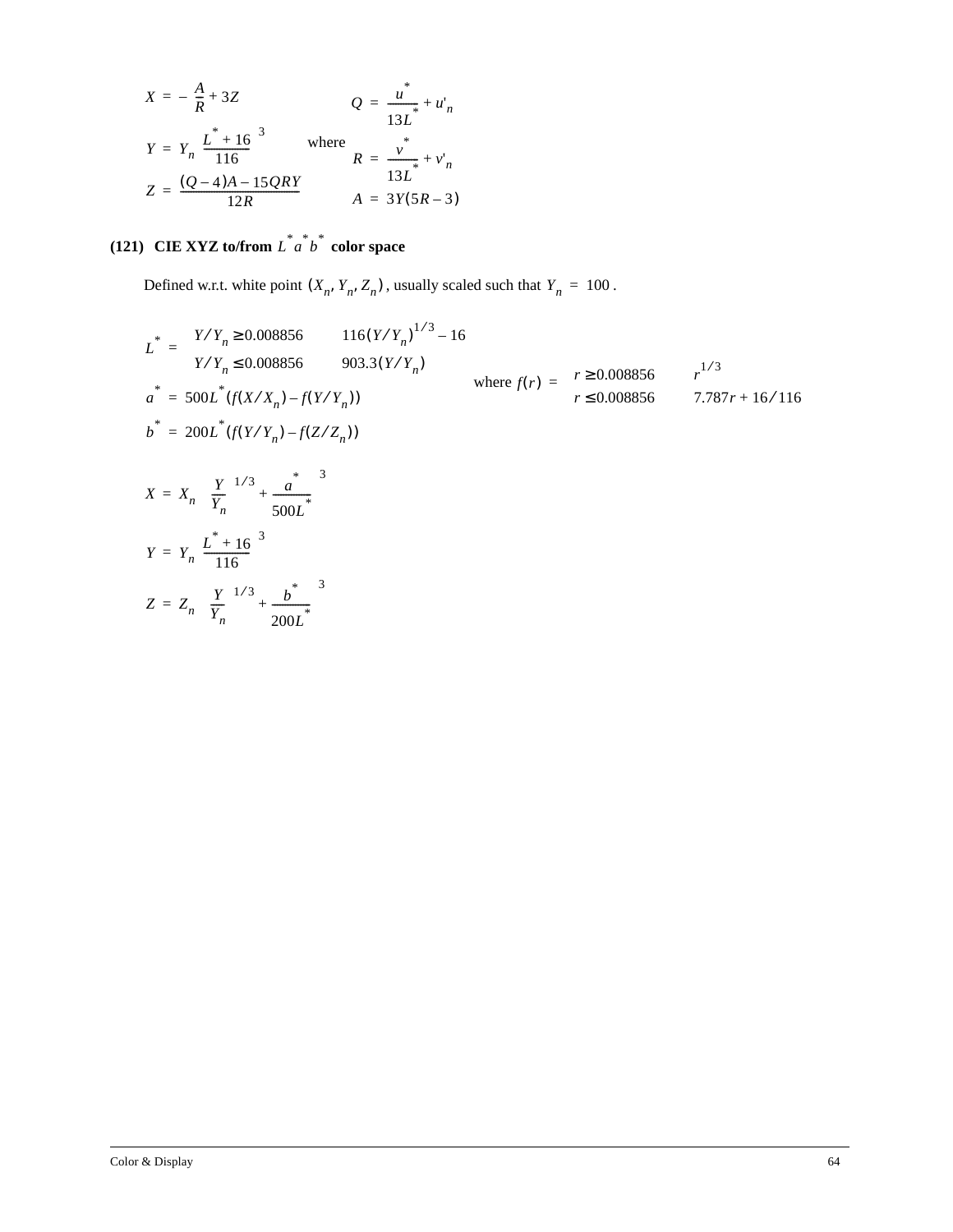# **Index**

## B

# $\mathbf C$

#### **CDF** see probability distribution function color conversion cosine lobes

# D

# Е

| extinction coefficient |  |
|------------------------|--|
|                        |  |

# F

|--|--|

### G

# $H$

| hemisphere                                                   |  |
|--------------------------------------------------------------|--|
|                                                              |  |
|                                                              |  |
| random direction proportional to cosine-weighted solid angle |  |
| 19                                                           |  |
| random direction proportional to off-normal cosine lobe21    |  |
|                                                              |  |

# K

 $\mathsf{L}$ 

# M

| monte carlo |  |
|-------------|--|
|             |  |
|             |  |
|             |  |
|             |  |
|             |  |
|             |  |
|             |  |
|             |  |

# N

|--|--|--|

# P

| <b>PDF</b>                       |  |
|----------------------------------|--|
| see probability density function |  |
|                                  |  |
|                                  |  |
|                                  |  |
|                                  |  |
|                                  |  |
|                                  |  |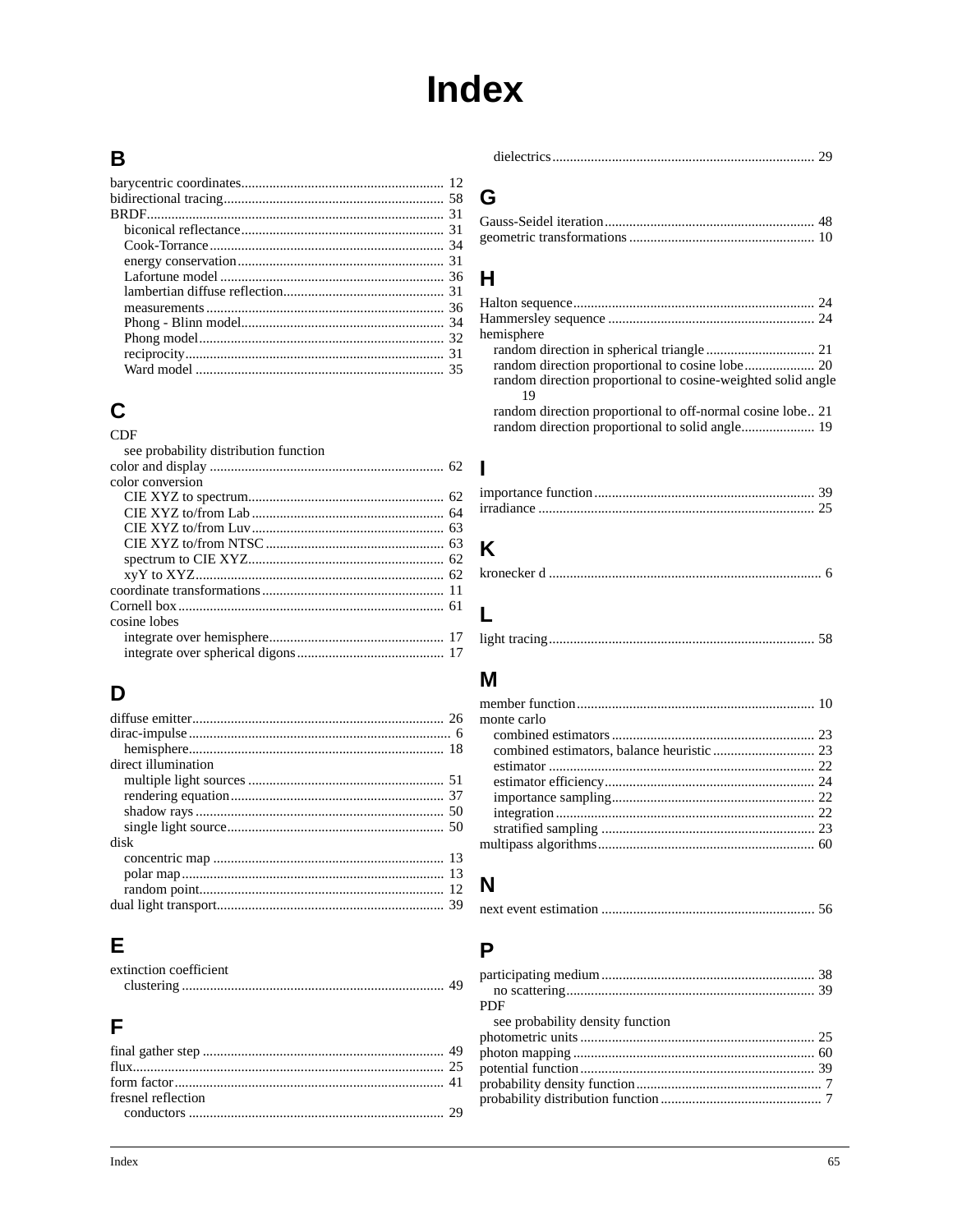# $\mathbf Q$

|--|--|--|

# $\overline{\mathsf{R}}$

# S

| sphere |  |
|--------|--|
|        |  |
|        |  |
|        |  |

# $\mathbf T$

| $\overline{24}$ |          |  |
|-----------------|----------|--|
|                 |          |  |
|                 | triangle |  |
|                 |          |  |
|                 |          |  |
| 26              |          |  |
|                 |          |  |

# $\mathbf V$

| visibility |  |
|------------|--|
|            |  |
|            |  |
|            |  |
|            |  |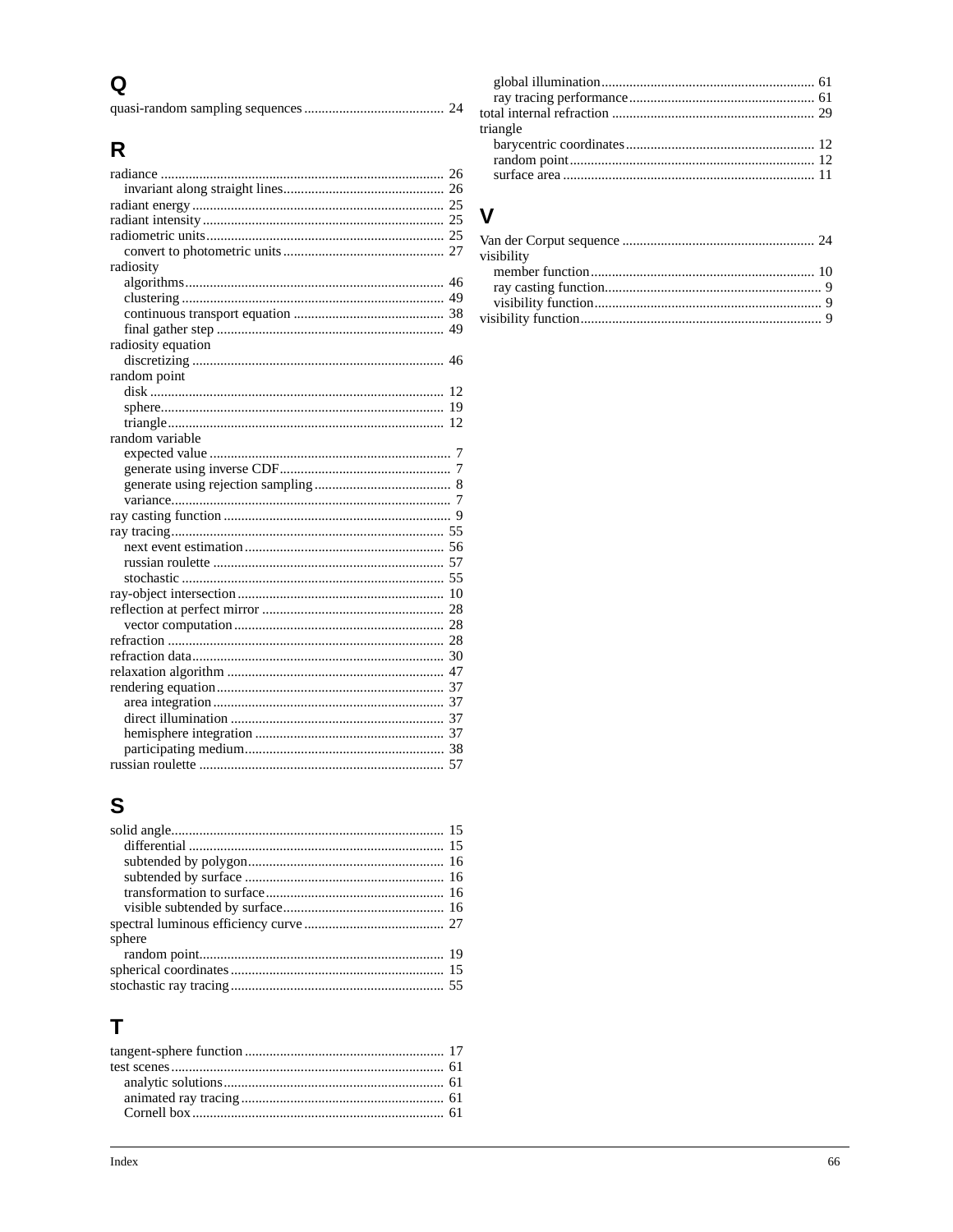# **References**

#### **Abbreviations:**

SIGGRAPH xx: Proceedings of SIGGRAPH conference held in 19xx EGWR xx: Proceedings of the Eurographics Workshop on Rendering held in 19xx EG xx: Proceedings of the Eurographics conference held in 19xx

- [1] Arvo J.; *Stratified Sampling of Spherical Triangles*; SIGGRAPH 95
- [2] Arvo J.; *Applications of Irradiance Tensors to the Simulation of Non-Lambertian Phenomena*; SIGGRAPH 95
- [3] Baum D., Rushmeier H., Winget J.; *Improving Radiosity Solutions Through the Use of Analytically Determined Form-Factors*; SIGGRAPH 89
- [4] Bekaert Ph., Dutré Ph., Willems Y.; *Final Radiosity Gather Step using a Monte Carlo Technique with Optimal Importance Sampling*; Report CW275, January 1996, Dept. of Computer Science, Katholieke Universiteit Leuven.
- [5] Bekaert Ph.; *Hierarchical and Stochastic Algorithms for Radiosity*; Ph.D. Thesis, Katholieke Universiteit Leuven, 1999 http://www.cs.kuleuven.ac.be/cwis/research/graphics/CGRG.PUBLICATIONS/PHBPHD/
- [6] Carvalho, P., Cavalcanti, P.; *Point in Polyhedron Testing Using Spherical Polygons*; Graphics Gems V, p. 42-49
- [7] Cohen M., Wallace J.; *Radiosity and Realistic Image Synthesis*; Academic Press
- [8] Cook R.L., Torrance K.E.; *A reflectance model for computer graphics*; Computer Graphics, Vol. 15, No. 3, 1981, pp. 307- 316 (SIGGRAPH 81)
- [9] Dutré Ph., Lafortune E., Willems Y.; *Monte Carlo Light Tracing with Direct Computation of Pixel Intensities*; Proceedings of CompuGraphics, pp. 128-137, Alvor, Portugal, December 1993
- [10] Dutré Ph., Willems Y.; *Importance-driven Light Tracing*; EGWR 94
- [11] Dutré Ph., Willems Y.; *Potential-driven Monte Carlo Particle Tracing for Diffuse Environments with Adaptive Probability Functions*; EGWR 95
- [12] Dutré Ph.; *Mathematical Frameworks and Monte Carlo Algorithms for Global Illumination in Computer Graphics*; Ph.D. Thesis, Katholieke Universiteit Leuven, 1996. http://www.cs.kuleuven.ac.be/~graphics/CGRG.PUBLICATIONS/PHDPHD/
- [13] Dutré Ph., Bekaert Ph., Bala K.; *Advanced Global Illumination*; A K Peters 2003 http://www.advancedglobalillumination.com/
- [14] Fishman G.S.; *Monte Carlo: Concepts, Algorithms and Applications*; Springer-Verlag, 1996
- [15] Glassner A.; *How to Derive a Spectrum from an RGB Triplet*; IEEE CG&A, 9(4):95-99, July 1989
- [16] Glassner A.; *Principles of Digital Image Synthesis*; Morgan Kaufmann
- [17] Haines, E. *A Proposal for Standard Graphics Environments*; IEEE Computer Graphics and Applications, vol. 7, no. 11, November 1987, pp. 3-5
- [18] Hammersley J.M., Handscomb D.C.; *Monte Carlo Methods*; Chapman and Hall, London, 1964
- [19] Heckbert P.; *Adaptive radiosity textures for bidirectional ray tracing*, SIGGRAPH 90.
- [20] Jensen H.W.; *Realistic Image Synthesis using Photon Mapping*; AK Peters, 2001
- [21] Kalos M.H., Whitlock P.A.; *Monte Carlo Methods*; Wiley-Interscience, New York, 1986
- [22] Lafortune E.P., Willems Y.D.; *Bi-directional Path Tracing*; Proceedings of CompuGraphics, pp. 145-153, Alvor, Portugal, December 1993
- [23] Lafortune E.P., Willems Y.D.; *Using the Modified Phong Reflectance Model for Physically Based Rendering*; Report CW 197, November 1994, Department of Computer Science, Katholieke Universiteit Leuven.
- [24] Lafortune E.; *Mathematical Models and Monte Carlo Algorithms for Physically Based Rendering*; Ph.D. Thesis, Katholieke Universiteit Leuven, 1996.
- [25] Lafortune E., Foo S., Torrance K., Greenberg D.; *Non-Linear Approximation of Reflectance Functions*; SIGGRAPH 97
- [26] Lewis R.; *Making Shaders More Physically Plausible*; Computer Graphics Forum, 13 (2), 1994 (also in EGWR 93)
- [27] Miller, Robert D.; *Computing the Area of a Spherical Polygon*; Graphics Gems IV, p. 132-137